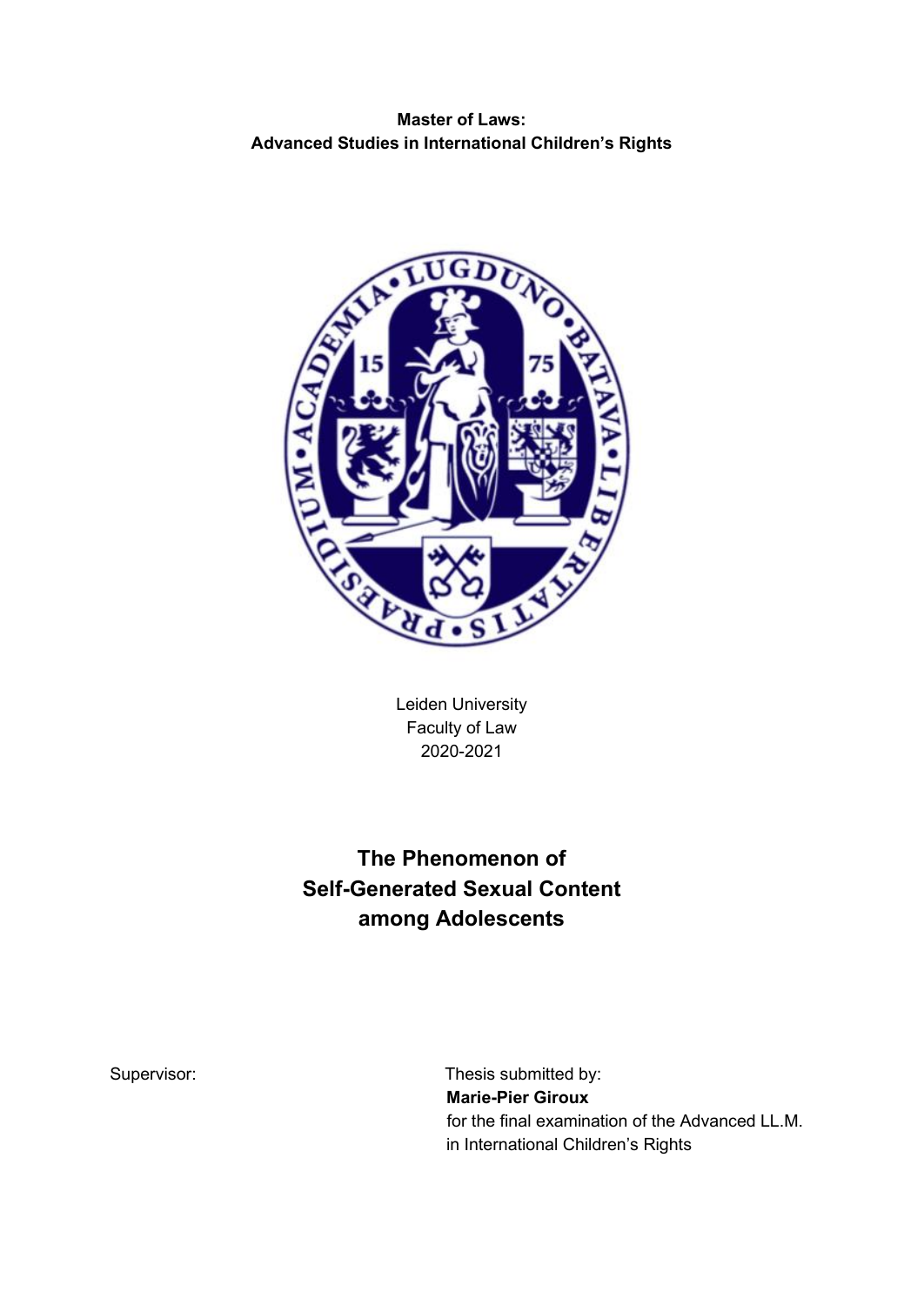

Date: 9 July 2021 Location:

#### **Declaration Statement**

I further hereby certify that this is an original work, that this thesis does not contain any materials from other sources unless these sources have been clearly identified in footnotes, and any and all quotations have been properly marked as such and full attribution made to the author('s) thereof.

I further authorise Leiden University, the Faculty of Law, the LL.M. Adv. Programme in International Children´s Rights, its Programme Board and Director, and/or any authorised agents of the Institution, and persons named here in and above, to place my thesis in a library or other repository including but not limited to associated websites, for the use of the visitors to or personnel of said library or other repository. Access shall include but not be limited to hard copy or electronic media

Name Typed: Marie-Pier Giroux Student ID Number:

Signature: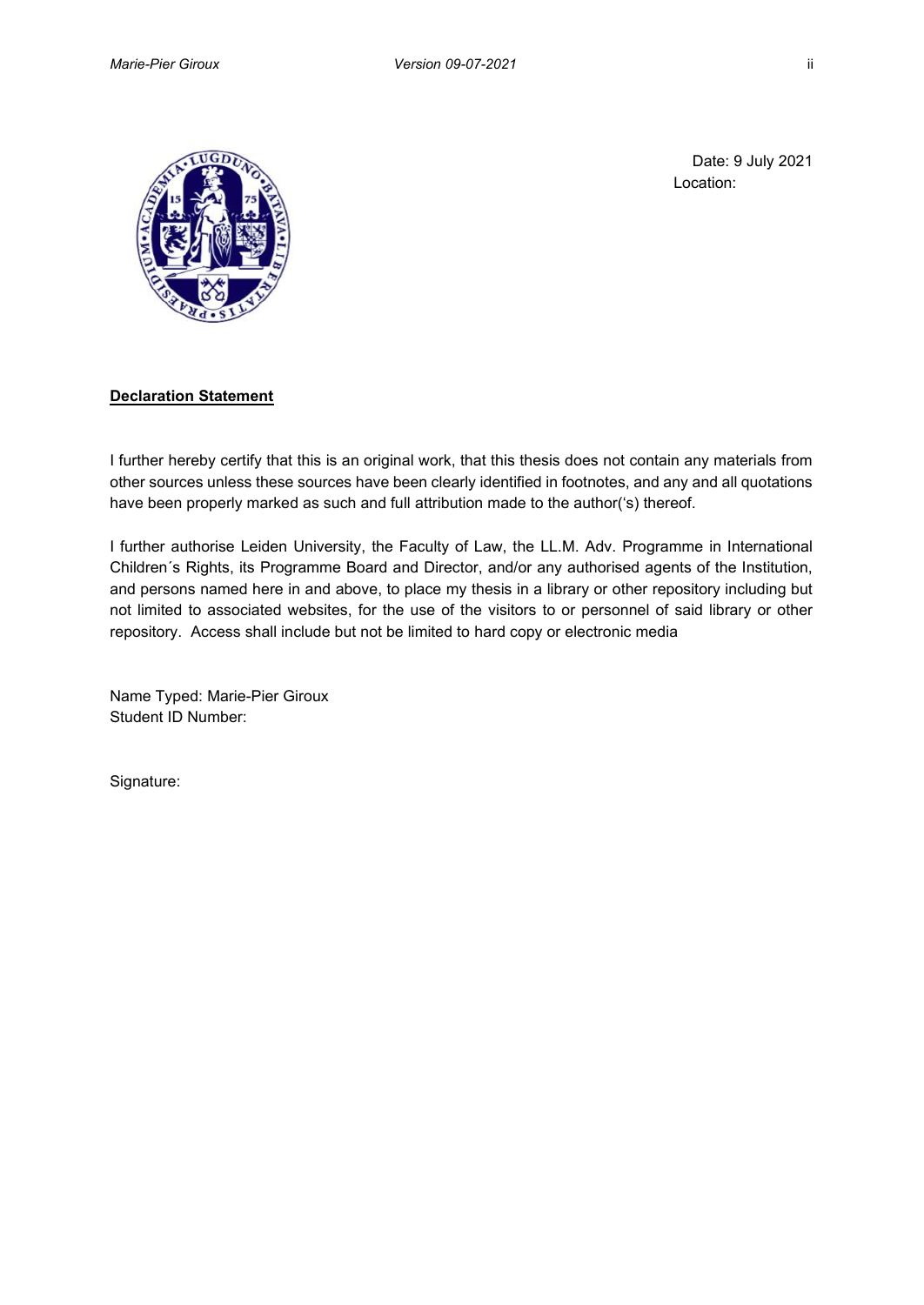# **Table of Contents**

| 3.4. Protection against all forms of sexual exploitation and sexual abuse (CRC Article 34)  8 |  |
|-----------------------------------------------------------------------------------------------|--|
|                                                                                               |  |
|                                                                                               |  |
|                                                                                               |  |
|                                                                                               |  |
|                                                                                               |  |
|                                                                                               |  |
|                                                                                               |  |
|                                                                                               |  |
|                                                                                               |  |
|                                                                                               |  |
|                                                                                               |  |
|                                                                                               |  |
|                                                                                               |  |
|                                                                                               |  |
|                                                                                               |  |
|                                                                                               |  |
|                                                                                               |  |
|                                                                                               |  |
|                                                                                               |  |
|                                                                                               |  |
|                                                                                               |  |
|                                                                                               |  |
|                                                                                               |  |
|                                                                                               |  |
|                                                                                               |  |
|                                                                                               |  |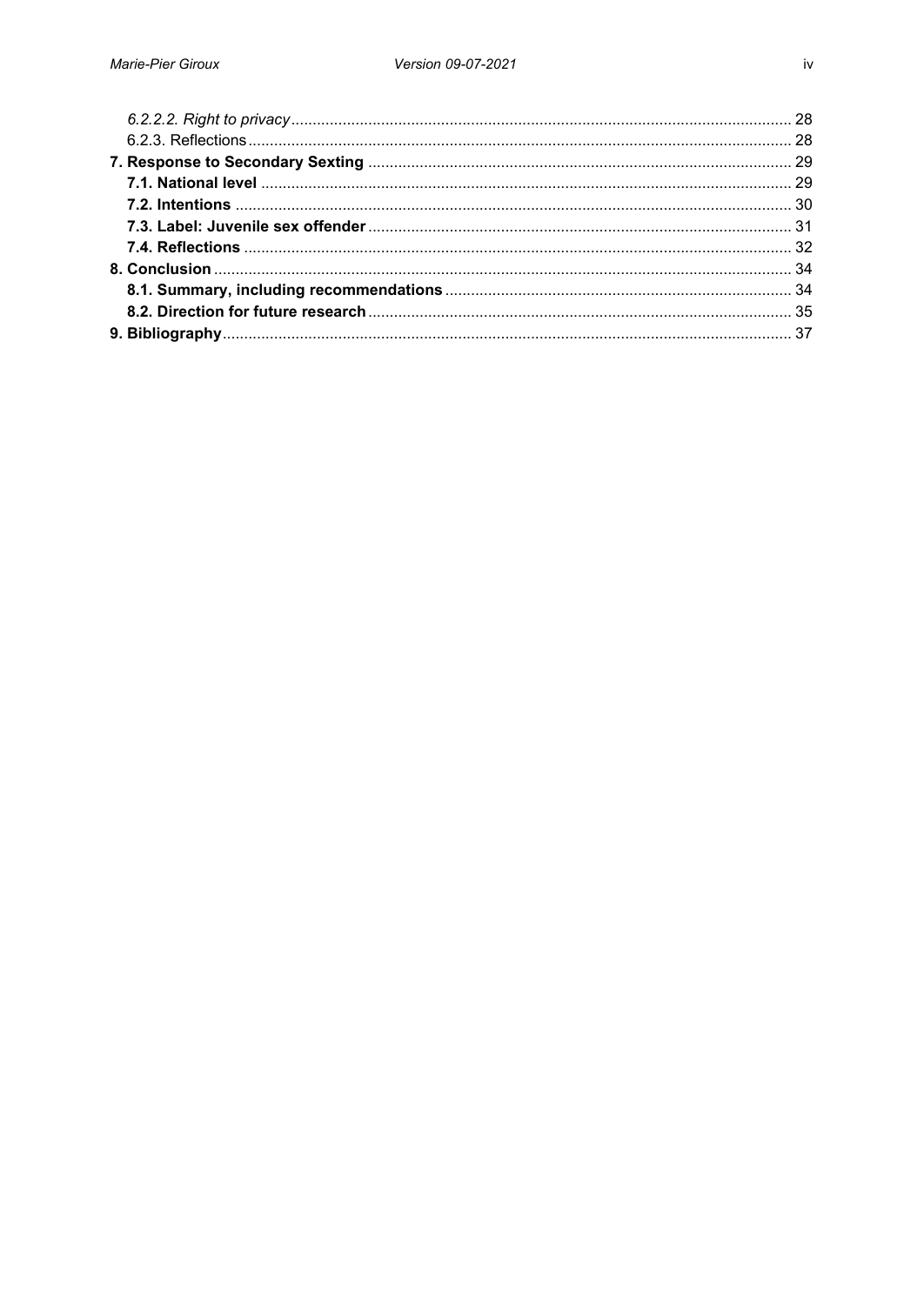# <span id="page-4-0"></span>**Acknowledgements**

To start with, I would like to thank my thesis supervisor, Stephanie Rap, for her appropriate direction and guidance. I also sincerely appreciate that she has made herself available to accompany me during the whole process.

My heartfelt thanks also to Sabine K. Witting for being so passionate about child sexual abuse in the digital era. Our insightful discussion on the topic aroused me to have deeper reflections regarding sexting among adolescents.

A special word of deepest gratitude to my family and friends for their unconditional support, starting when I decided to cross the Atlantic Ocean to start this journey that is the Advanced LL.M. in International Children's Rights. I would also convey my profound gratitude to my boyfriend who, in addition his support, tirelessly listened to me thinking aloud for months.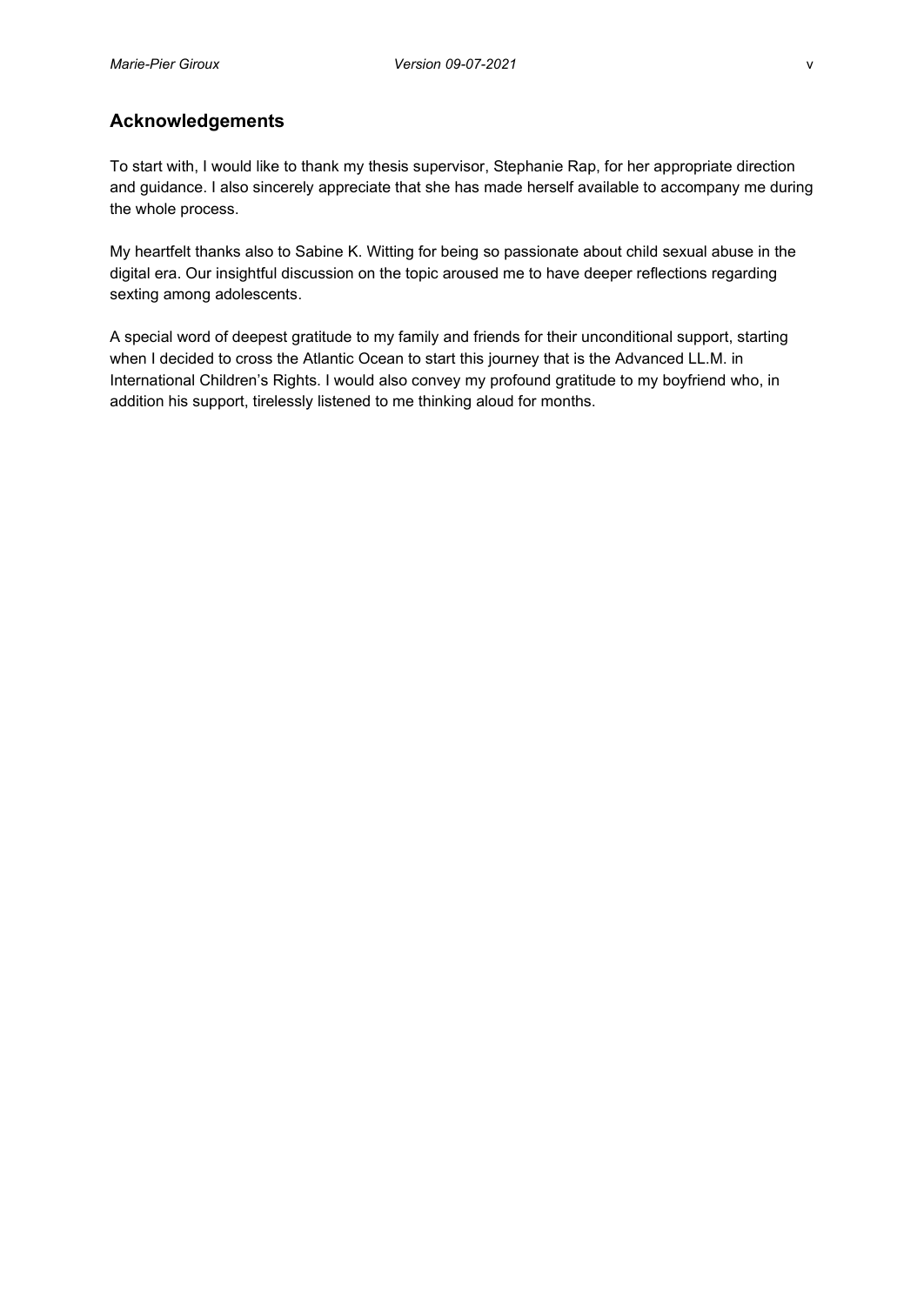# <span id="page-5-0"></span>**Executive Summary**

With the rapid development of information and communication technologies, the bedroom culture and the natural interest of teenagers towards sexuality, the exploration of the latter has been expanded online. As a result, young people engage in the practice of self-generated sexual material. Using smartphones, webcams, or any other modes of socially interactive digital technology, they produce sexual pictures or videos of themselves, which they transmit online to a recipient, or many recipients. Accordingly, in this study, this phenomenon of produced and shared self-generated sexual material among adolescents is approached from a children's rights perspective. Chapter 1 introduces the context in greater detail and sets the definitions required for a proper understanding of the topic.

Chapter 2 focuses on setting the theoretical basis concerning children's rights to enable a comprehension of the tensions that arise regarding the debate surrounding self-generated sexual material among youngsters. Two particularly relevant theories are explained: the 3P concept (provisions rights, protection rights and participations rights) and the schools of thoughts (paternalism, liberation, emancipation, and welfare). It is also highlighted that the Convention on the Rights of the Child underscores children as subjects of rights that enjoy the whole set of rights.

Chapter 3 introduces the Convention of the Rights of the Child and the Optional Protocol to the Convention on the Rights of the Child on the sale of children, child prostitution and child pornography. Precisely, the relevant provisions when it comes to teenage sexting are extensively presented. First, it concerns the principle of evolving capacities, which is described as the process of acquiring autonomy. Second, it concerns the right to freedom of expression, which is one of the most important participation rights. Third, it concerns the right to privacy, which covers the private personal life of someone, including relations and sexuality. Fourth, it concerns the right to be protected against all forms of sexual exploitation and sexual abuse. Fifth, it concerns the prohibition of child pornography, contemporary named children sexual abuse material. A wink is made to a regional instrument, the Council of Europe Convention on the Protection of Children against Sexual Exploitation and Sexual Abuse due to its similar provision and since the treaty is open for signature by all states. This chapter underscores that young people's sexuality is not explicitly recognized in international law.

Chapter 4 provides an overview of the conceptual framework of different age limits across various domains. It shows that different age limits are set within the span of childhood, which modify the definition of child (understood by CRC Article 1 as every human being below the age of eighteen years). The age of sexual consent, the age of medical treatment and the age of criminal responsibility are given attention due to their resemblances with the practice of self-generated sexual content online. They all imply making autonomous decisions, a control over their own body and the capability to understand the consequences, risks, and impact of their actions. Because they relate to similar domains, fixing an age limit in relation to sexting might seem recommendable. However, it would be difficult to alignment it with other relevant age limits like the minimum age of criminal responsibility and the age of sexual consent. In addition, a recent development on the international scene does not support the creation of such age limit.

Chapter 5 addresses certain risks related to the phenomenon of sexting. It covers risks directly present for the depicted person, such as sextortion and secondary sexting. It also presents risks for all children in general, which includes seduction and grooming. In order to identify and manoeuvre those risks, holistic education to teenagers is suggested as a valuable solution.

Chapter 6 reviews two of the contemporary responses of sexting. First, literacy campaigns in France, the Netherlands and Canada. All of them are described as problematic as they explicitly encourage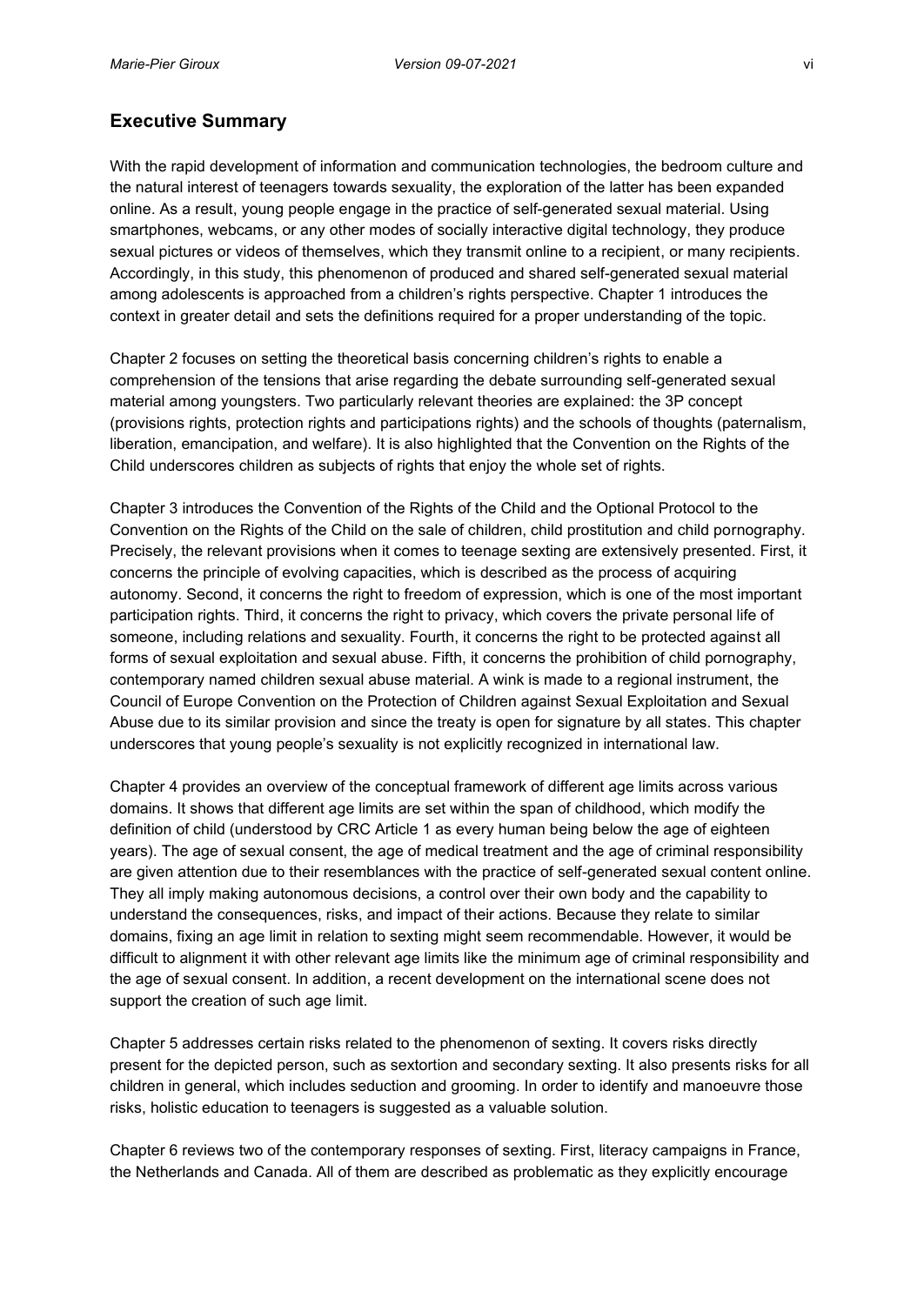abstinence as a solution to mitigate the risks associated with sexting. By doing so, teenagers' sexuality is denied. Rather than using the campaigns for education and to direct the attention towards potential perpetrators and their responsibility, they endorse victims blaming attitudes. Second, prosecution as a tool to discourage consensual self-generated sexual content by youngsters is also discussed. The recent development according to which sexting should not be criminalized is acknowledged. However, it highlights the fact that this advancement is not yet located in the context of children's rights. Thus, the chapter suggests that criminalisation is not a suitable solution, particularly in the light of their right of freedom of expression and their right to privacy, both in light of the evolving capacities principle.

Chapter 7 brings insights on how to respond to the risk of secondary sexting. This chapter starts by explaining some of the common motives behind the practice, including revenge, as an attempt to regulate the victims' behaviour, to gain social notoriety, for fun, etc. In all cases, the involvement of criminal law for non-consensual sharing of this kind of material is suggested as a suitable solution. However, being prosecuted for child sexual abuse material also means possibly being labelled as a sex offender. This outcome is not always appropriate. The reasons leading to sharing a sexual picture further than originally intended are so numerous and diverse and do not automatically abuse or exploit the teenager depicted. In consequence, those various intentions must be correctly discovered to appropriately sanction the behaviour. It concludes by recommending enacting a new offense specially for secondary sexting that take into consideration the complexity and the heterogenous intentions and consequences of the misconduct.

Finally, it is concluded in this thesis that the rights of teenagers must be respected when it comes to the responses to young people's online sexuality, specifically sexting among adolescents. Whether it be regarding primary sexting or secondary sexting, the responses are not completely in conformity with the international children's rights principles. To remediate the situation, recommendations are reiterated. Concerning the literacy campaigns, instead of promoting an abstinence discourse that denies teenager's agency in regard to sexuality, they should provide information to empower juveniles to adequately deal with the risks of the practice. Concerning the recommendation to not prosecute consensual sexting, it should be explicitly mentioned that the debate involves a tension between rights. For instance, it should be established that, on one hand, protection concerns arise (e.g., right to be protected against all form of sexual exploitation and sexual abuse as well as child pornography) and, on the other hand, teenagers are rights holders, which include the right to freedom of expression and privacy in line with their evolving capacities. Concerning secondary sexting, the legal response involving criminal law should be more considerate of the complexity of the practice. Thus, a different offense should be created to adequately respond to the variety of reasons leading to this practice.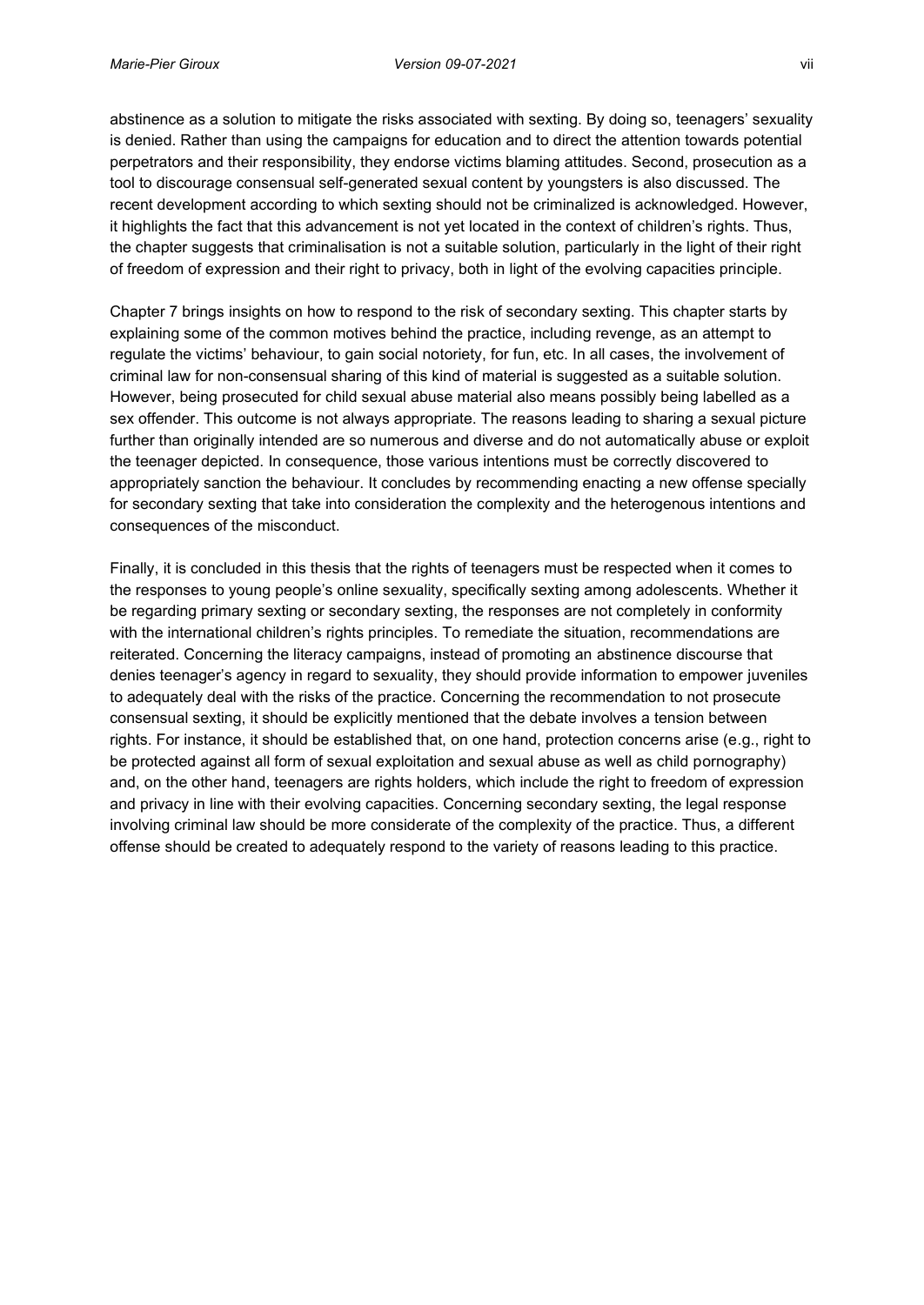# <span id="page-7-0"></span>**Keywords**

Teenagers; children's rights; sexual rights; self-generated sexual material; primary sexting; secondary sexting; prosecution; literacy campaign; freedom of expression; right to privacy; evolving capacities.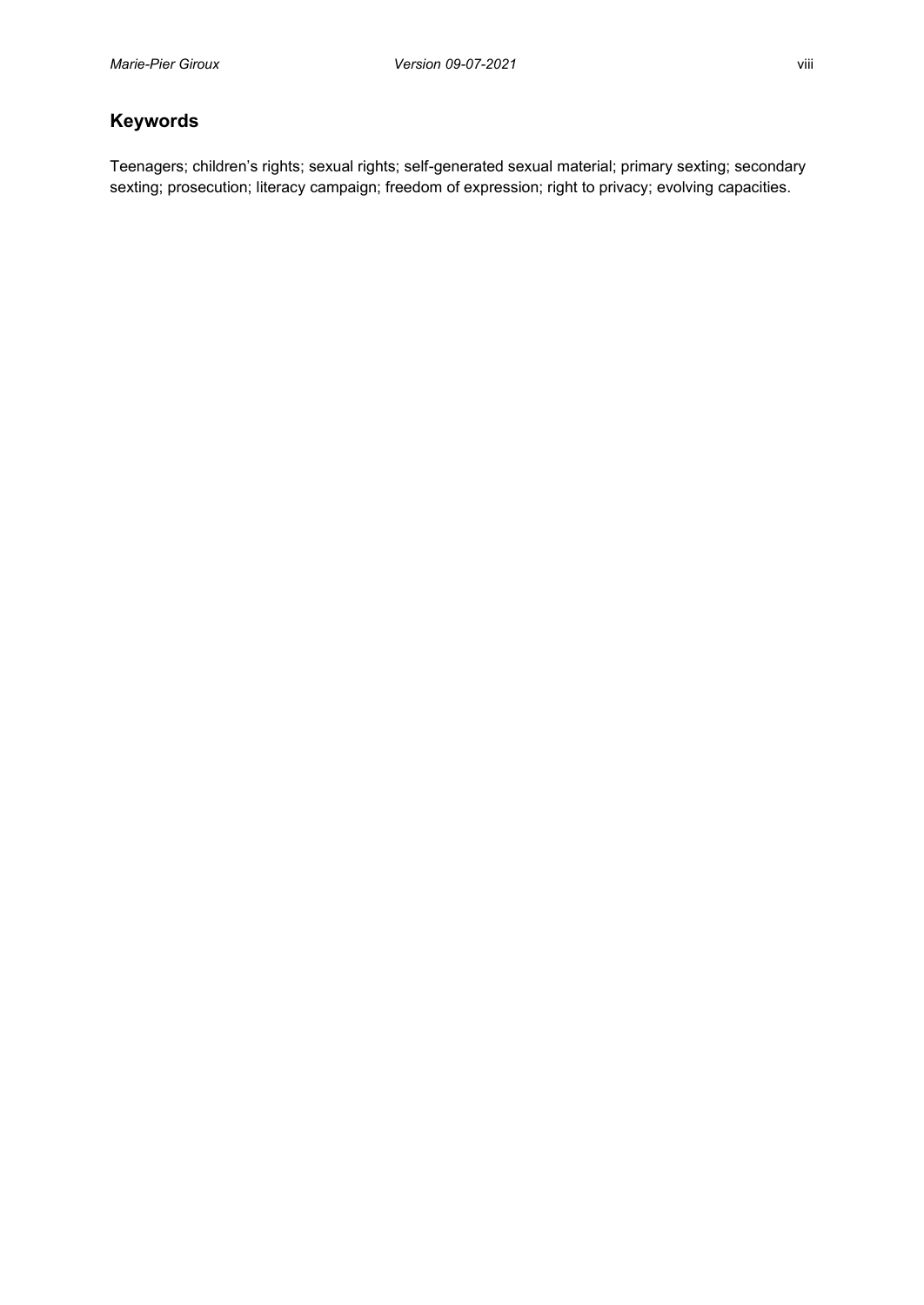# <span id="page-8-0"></span>**Overview of Main Findings**

This thesis presents five main findings and contributions.

First, this thesis provides an understanding of teenagers' human rights in a sexual context. Although they are rights-holders, there is only an implicit recognition of their sexual rights in international law. Repression and denial of youngsters' sexuality is still predominant, and it is transposed in the national literacy campaigns analysed, which is one of the responses to young people's online sexuality. Indeed, this thesis finds that the campaigns examined are principally denying youngster's sexual rights by exclusively putting upfront the risks of the practice. An abstinence discourse is simply repeated as a solution and no tool or support were given to overcome them. In opposition, this thesis advocates for the dissemination of information to empower young people to adequately deal with the risks of the practice.

Second, this thesis underlines various age limits across different domains that are similar to sexting. Correspondingly, the desire to create an age limit could emerge when it comes to consensually produced and shared self-generated sexual material among adolescents. However, this thesis supports that this is not recommendable. It would be difficult to set an age limit that is logically aligned with other relevant age limits such as the minimal age of criminal responsibility or the age of sexual consent. Moreover, fixing an age limit would not make sense with the recent development on the topic, according to which criminalisation should be avoided.

Third, this thesis indeed acknowledges the recent development which strongly recommends avoiding the employment of criminal law when it comes to primary sexting. This thesis adds to this advancement by situating the discussion within a rights-based approach, specifically in the narrative of children's rights. Certainly, the right to be free from sexual abuse and exploitation, including child pornography, is at stake. On the other side, after presenting a holistic understanding of the practice, the rights to freedom of expression and to privacy are chosen to host the right-based legal analysis, with the constant interaction with the principle of the evolving capacities. This is necessary from a legal point of view in order to balance the need of protection and empowerment of youngsters in the context of their online sexuality. It is also original because it has not been done yet.

Fourth, this thesis uses a new angle, broadening the interpretation of the right to privacy understood in the field of children's rights. The current academic literature primarily presents the right to privacy of children guaranteed by CRC Article 16 from a data protection point of view. In order to move away from this narrow perspective, this thesis borrows the interpretation generally made in human rights laws. Accordingly, as a 'catch-all' human right, the right to privacy covers the free expression of oneself and sexual activity.

Fifth, the current debate in the academic literature concerning young people's self-generated sexual material is mainly concerning primary sexting. Thus, this thesis also focuses on an overlooked aspect, namely secondary sexting. By understanding the intentions of youngsters who participate in secondary sexting, this thesis contributes to the existing knowledge by giving insights on how to legally respond to the phenomenon in accordance with the international children's rights principles. This thesis supports that the use of criminal law is justifiable when it comes to secondary sexting. Nonetheless, charging young people with children sexual abuse material is questionable. This sexual offense encompasses extremely negative consequences (e.g., sex offender label) that are undoubtably damageable for the young perpetrators. They, *inter alia*, considerably hinder their reintegration and constructive participation in the society. In addition, due to the numerous motives behind the practice, a unique offense of child sexual abuse material does not necessarily suit the actions, as the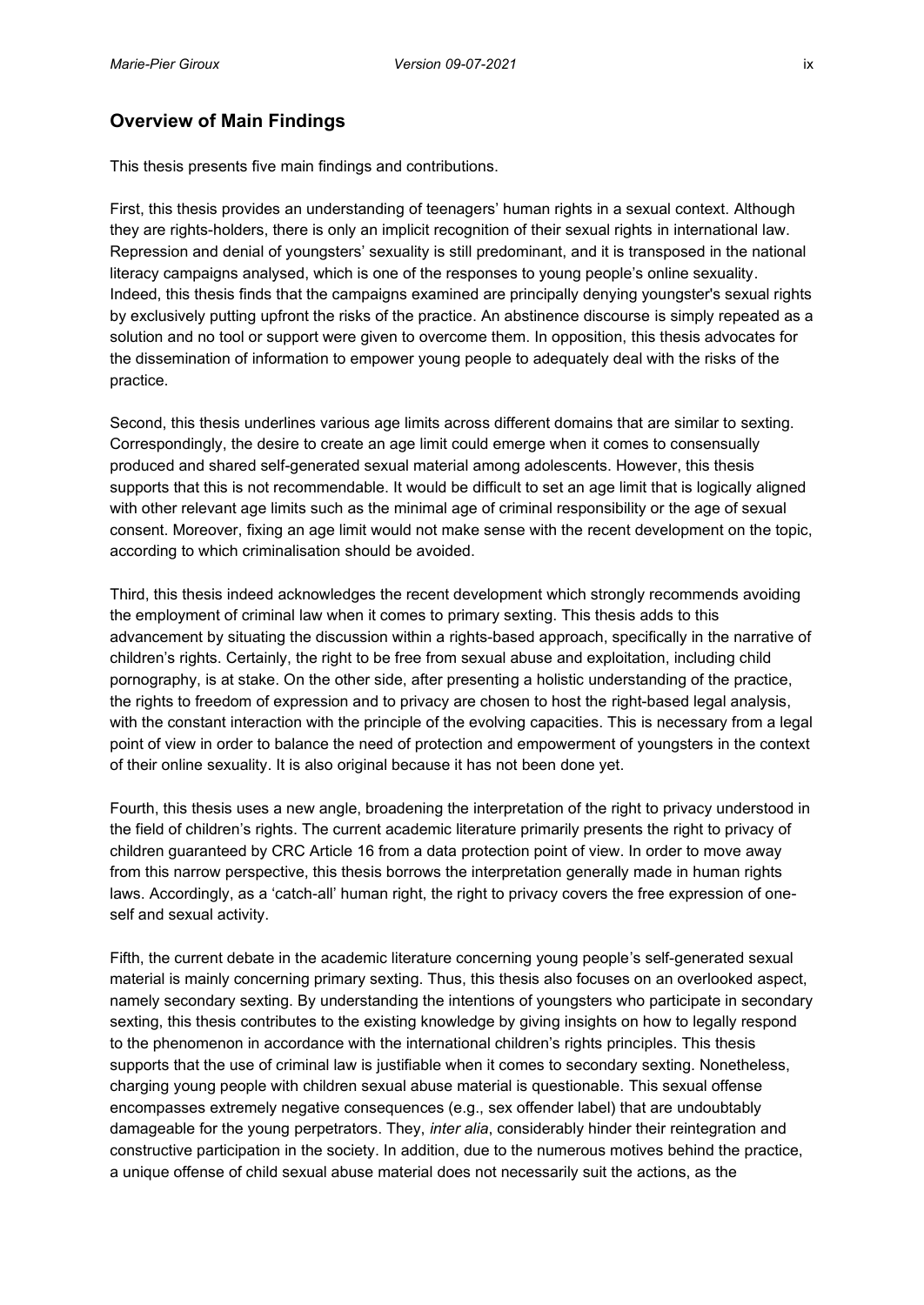exploitation of a child is not by nature the intent. Sometimes, for instance, it is situated in the (cyber)bullying and harassment narrative, as the intention is to harass, shame or blame. In those situations, charging the teenage perpetrator with a sexual offense is inappropriate. Therefore, an offense specifically for secondary sexting should be created to adequately respond to the variety of reasons leading to this misconduct.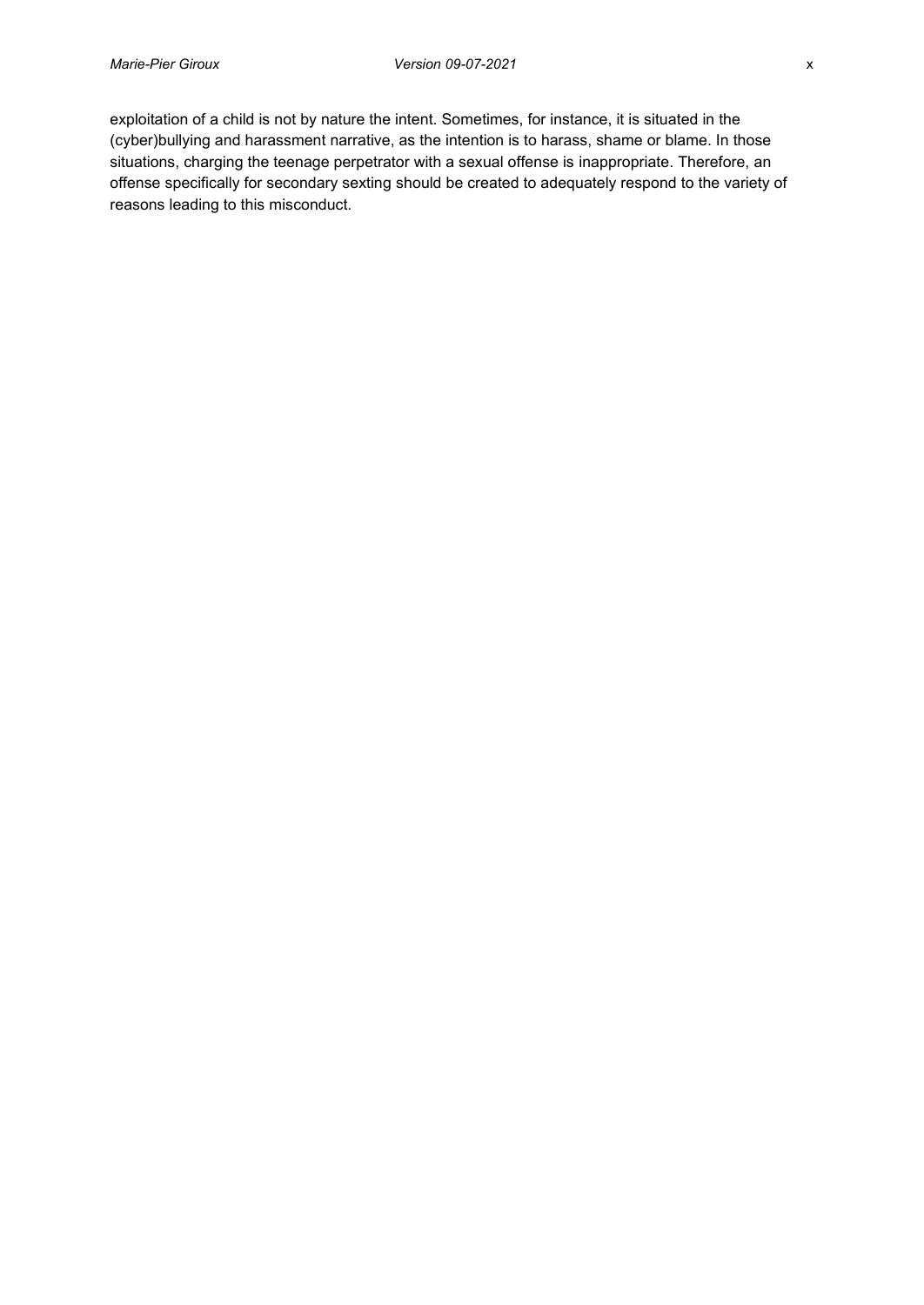# <span id="page-10-0"></span>**1. Introduction**

"[...] I speak from experience. For five years, beginning when I was 13 years old, I operated a pornographic web site featuring images of myself fluttered on the Internet by webcams." - Justin Berry, 19-year-old. 1

### <span id="page-10-1"></span>**1.1. Self-generated sexual content and young people**

Sexuality is a topic of interest for adolescents. Being in a rapid curve of development, the construction and expression of their sexuality is explorative and influenced by their engagement in the digital world, where they are particularly active. Indeed, as a result of the proliferation of digital technology, children are increasingly using information and communication technologies, including social media and mobile messaging applications.2 It is estimated that, globally, one in three Internet users is below the age of 183 and youth from 15 to 24 represents the most connected age group.4 Additionally, children do usually not recognise a strict division between the online and offline part of their lives.<sup>5</sup> Thus, without surprise, their sexual exploration has then expanded to the Internet. One of the manifestations of the digitalisation of teenager's sexuality is by generating and sharing self-generated sexual content of themselves online. This might be accentuated by the 'bedroom culture', according to which their online access has become more personal, more private, and less supervised.<sup>6</sup> Images and videos selfgenerated by children in their bedrooms or another room in a home setting represent almost half of the 153,369 webpages actioned during 2020 by the Internet Watch Foundation.7

It must be noted that this thesis does not employ the nomenclature 'children' while referring to people under 18<sup>8</sup> who self-generate sexual compromising pictures or videos of themselves in the digital world. <sup>9</sup> This is because "[t]he term 'child' collapses infants and adolescents in their mid-teens – clearly categories of person with very different life experiences and capacities – and 'child' also denotes an air of vulnerability and innocence".<sup>10</sup> Accordingly, 'teenagers', 'adolescents', 'juvenile', 'young people' and 'youngsters' are the appellations that are used interchangeably.

The practice of self-generated sexual content is broad and encompasses, *inter alia*, sexting. The latter has been defined in multiple ways. Indeed, "it remarkably varie[s] in terms of context, meaning, and

<sup>1</sup> M. G. Leary, Self-Produced Child Pornography: The Appropriate Societal Response to Juvenile Self-Sexual Exploitation, 15(1) *Virginia Journal of Social Policy & the Law* 4 (2007).

<sup>&</sup>lt;sup>2</sup> Committee of the Parties to the Council of Europe Convention on the Protection of Children against Sexual Exploitation and Sexual Abuse, Opinion on child sexually suggestive or explicit images and/or videos generated, shared and received by children, para a (2019).

<sup>3</sup> UNICEF, The State of the World's Children: Children, Food and Nutrition, Growing Well in a Changing World 144 (2019).

<sup>4</sup> 71% are online, compared to 48% of the total population. See UNICEF, The State of the World's Children: Children in a Digital World 1 (2017).

<sup>5</sup> D. Kardefelt-Winther & C. Maternowska, Addressing Violence against Children Online and Offline, 4(3) *Nature Human Behaviour* 229 (2020); Committee on the Rights of the Child, Report of the 2014 Day of General Discussion "Digital media and children's rights" paras 11 and 29 (2014).

<sup>6</sup> *Supra* note 4, at 1.

<sup>7</sup> Internet Watch Foundation, Face the Facts: The Internet Watch Foundation Annual Report 2020 (2020), available at: [<https://annualreport2020.iwf.org.uk/trends/international/selfgenerated>](https://annualreport2020.iwf.org.uk/trends/international/selfgenerated).

<sup>&</sup>lt;sup>8</sup> According to the definition of the CRC, children are human beings below the age of 18 (CRC Article 1).

<sup>9</sup> ECPAT, Terminology Guidelines for the Protection of Children from Sexual Exploitation and Sexual Abuse 43 (2016).

<sup>&</sup>lt;sup>10</sup> M. McLelland, 'Not in Front of the Parents!' Young People, Sexual Literacies and Intimate Citizenship in the Internet Age, 20(1-2) *Sexualities* 237 (2017).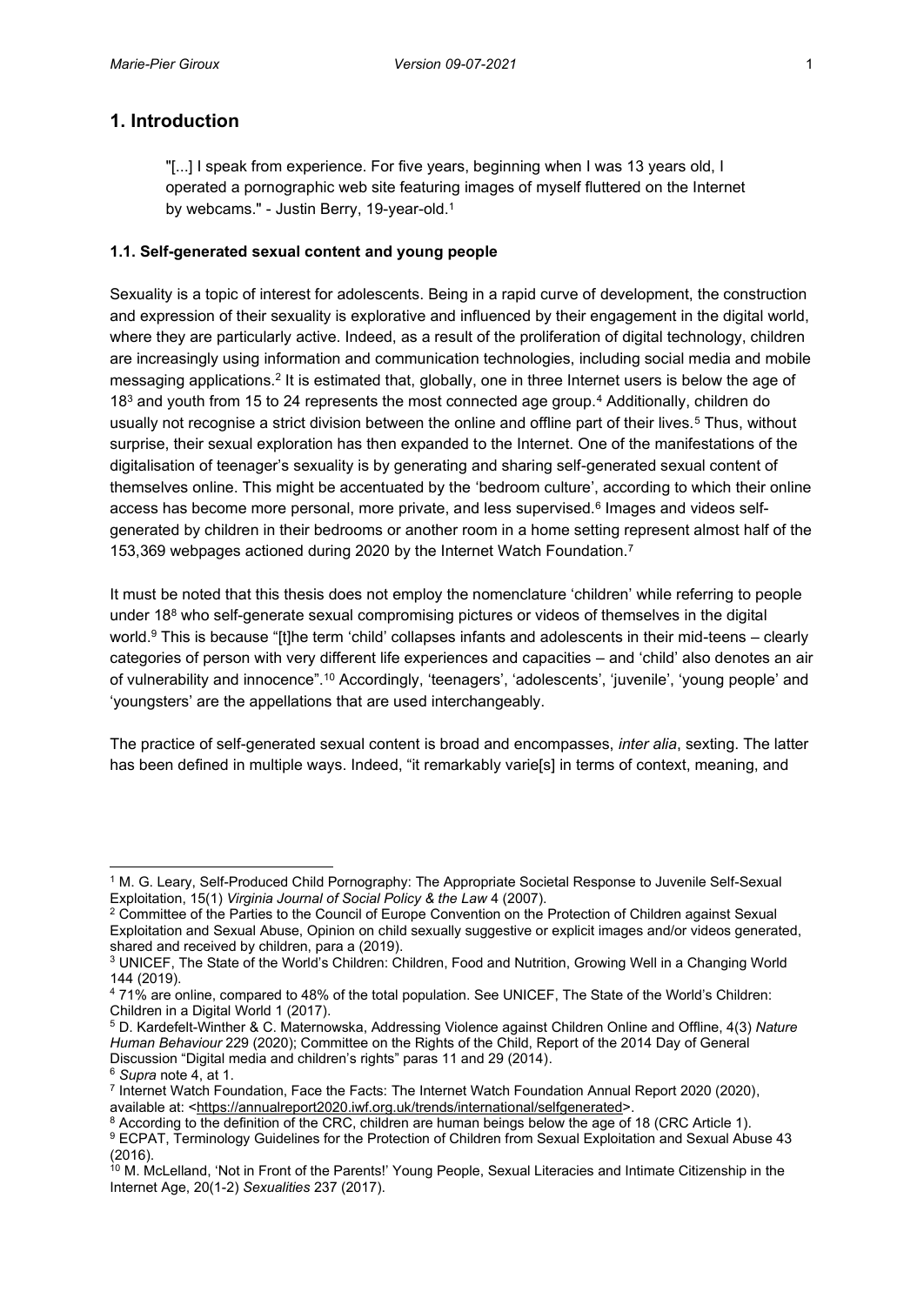intention."<sup>11</sup> From an etymological perspective, it collapses the terms 'sex' and 'texting'.<sup>12</sup> Although there is no universally agreed definition, it is usually used to refer to the digital production - cell phones, smartphones, webcams, or any other modes of socially interactive digital technology - to create and share sexually suggestive or explicit imagery via mobile phones or over the Internet.<sup>13</sup>

The practice of sexting may also be primary or secondary. Primary sexting includes "unity of person among the taker, the depicted, and the transmitter of the image."<sup>14</sup> In other words, the person taking the intimate self-portrait is also the one who is disseminating it to one, or many recipients. For the purpose of this thesis, primary sexting is seen as a consensual activity, meaning that young people involving in it (senders and receivers) are doing it freely and willingly. In opposition, secondary sexting is one of the non-consensual forms of sexting. It refers to the practice "in which the sender is not the same person who took and initially transmitted the image in question but, instead, is a person who received it from someone else and then forwarded it onto others, without the permission or knowledge of the person who originally took it".<sup>15</sup> The absence of authorisation for further dissemination of the material depicting the teenager who initially self-produced and shared it makes the practice nonconsensual.

## <span id="page-11-0"></span>**1.2. Aim of the research**

The practice of self-generated sexual material involving young people is delicate. This research aims to ensure that a balance between children's protection rights and empowerment rights is found regarding the controversial practice. This thesis also attempts to locate the debate surrounding the utilisation of criminal law regarding consensual self-generated sexual content in a children's rights narrative. Furthermore, it aims to explore and challenge the labelling of sexual-generated sexual material as child sexual abuse material (hereinafter cited as CSAM). In addition, this thesis intends to give attention to the further dissemination of the material than originally intended by the depicted youngsters. Finally, this thesis strives to raise awareness about the sexual rights of juveniles.

### <span id="page-11-1"></span>**1.3. Research question**

The main question to be answered is the following: To what extent are the responses to young people's online sexuality, specifically sexting among adolescents, in conformity with the international children's rights principles?

In the process, this paper analyses various subsidiary questions. Four of them are raised: (1) To what extent are children's sexual rights recognized within international laws? (2) To what extent would it be recommendable to fix an age limit for consensually produced and shared self-generated sexual material? (3) To what extent is criminalizing consensual sexting a suitable solution? and (4) To what extent is the involvement of criminal law for non-consensual sharing of this kind of material appropriate?

<sup>11</sup> K. Cooper and al., Adolescents and Self-Taken Sexual Images: A Review of the Literature 24 (2015). <sup>12</sup> L. Murray & T. Crofts, Gender, Pressure, Coercion and Pleasure: Untangling Motivations for Sexting Between Young People, 55(3), *British Journal of Criminology* 454 (2015); C. Calvert, *Youth-Produced Sexual Images, "Sexting", and the Cellphone*, *in* F. Saleh and al. (Ed.), Adolescent Sexual Behavior in the Digital Age 91 (2014). <sup>13</sup> *Id* Murray and Crofts (2015), at 454; *Id* Calvert (2014), at 91; J. Ringrose and al., A Qualitative Study of

Children, Young People and 'Sexting' 6 (2012). 14 *Supra* note 12 Calvert (2014), at 94.

<sup>15</sup> *Id*, at 95.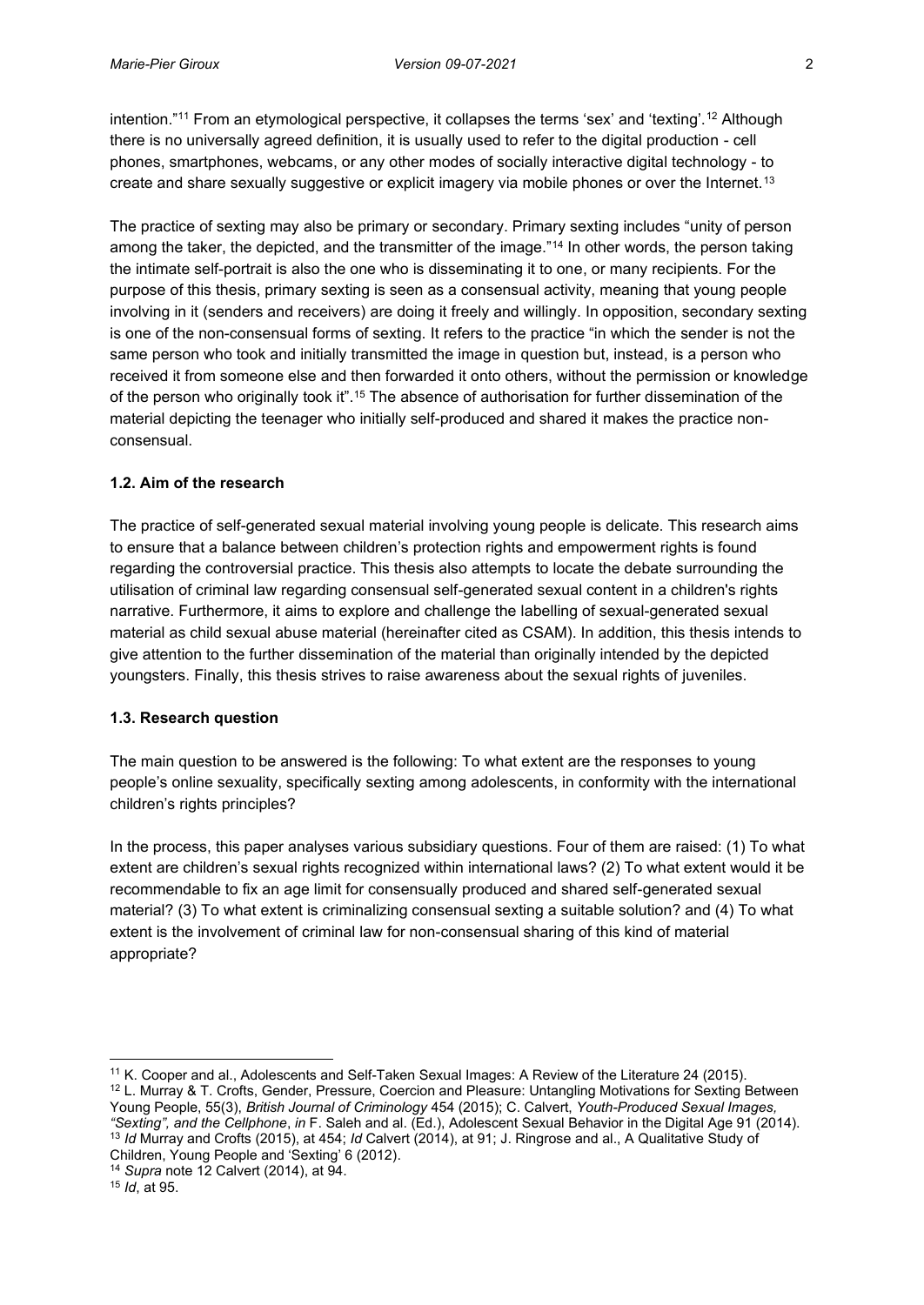#### <span id="page-12-0"></span>**1.4. Methodology**

In order to answer the research question and the sub questions, a desk review had been conducted. Relevant international standards and norms, reports, United Nations documents and academic literature were consulted. While most of the latter read was legal, some were also from other disciplines such as criminology, psychology, and feminist and gender studies. Bringing a multidisciplinary approach to this thesis was necessary to holistically embrace the topic of selfgenerated content among adolescents. Also, regional, and national legislations were examined to provide some concrete examples of the implementation of the international principles. For the same purpose, domestic news and practices were additionally turned to.

#### <span id="page-12-1"></span>**1.5. Outline**

This thesis is divided into 8 chapters. Following the present introduction, chapter 2 familiarizes the typologies concerning children's rights. Chapter 3 introduces the relevant provisions from the international legal framework when it comes to young people who self-generate sexual material in the digital world. Chapter 4 presents selected age limits that change the definition of the child in specific context. Chapter 5 discloses diverse risks associated with the practice. Chapter 6 moves into contemporary examples of responses to the phenomenon of consensual sexting. Chapter 7 advances some thoughts concerning a contemporary challenge, namely youth who disseminate without permission self-generated sexual material. Finally, chapter 8 concludes this thesis by summarizing the main findings and reiterating the recommendations.

# <span id="page-12-2"></span>**2. Typologies Concerning Children's Rights**

This chapter familiarises with the different approaches among the conceptions of children's rights. Those conceptual frameworks are important because they are used as lenses when it comes to the analysis of issues involving children's rights. Tensions emerge within the different perspectives, including regarding online self-generated sexual content by youngsters. Consequently, in order to well encircle the topic of this thesis, two important typologies are explained in this chapter: the 3Ps concept and the schools of thoughts in children's rights.

#### <span id="page-12-3"></span>**2.1. The 3Ps concept**

The 3 P's are used to categorise children's rights between three main types of rights: provision rights, protection rights, and participation rights.

Provision is about fulfilling children's basic needs.<sup>16</sup> It includes, for example, social security,<sup>17</sup> education,<sup>18</sup> family life,<sup>19</sup> minimum standards of health,<sup>20</sup> play, recreation, culture, and leisure.<sup>21</sup>

Protection concerns the right to be sheltered from harm.<sup>22</sup> For instance, children have the right to be free from all forms of physical or mental violence, injury or abuse, neglect or negligent treatment,

<sup>16</sup> T. Hammarberg, The UN Convention on the Rights of the Child – and How to Make It Work, 12(1) *Human Rights Quarterly* 100 (1990).

<sup>&</sup>lt;sup>17</sup> CRC Article 26.

<sup>18</sup> CRC Articles 28 and 29. 19 CRC Article 9. 20 CRC Article 24. 21 CRC Article 31. 22 *Supra* note 16, at 100.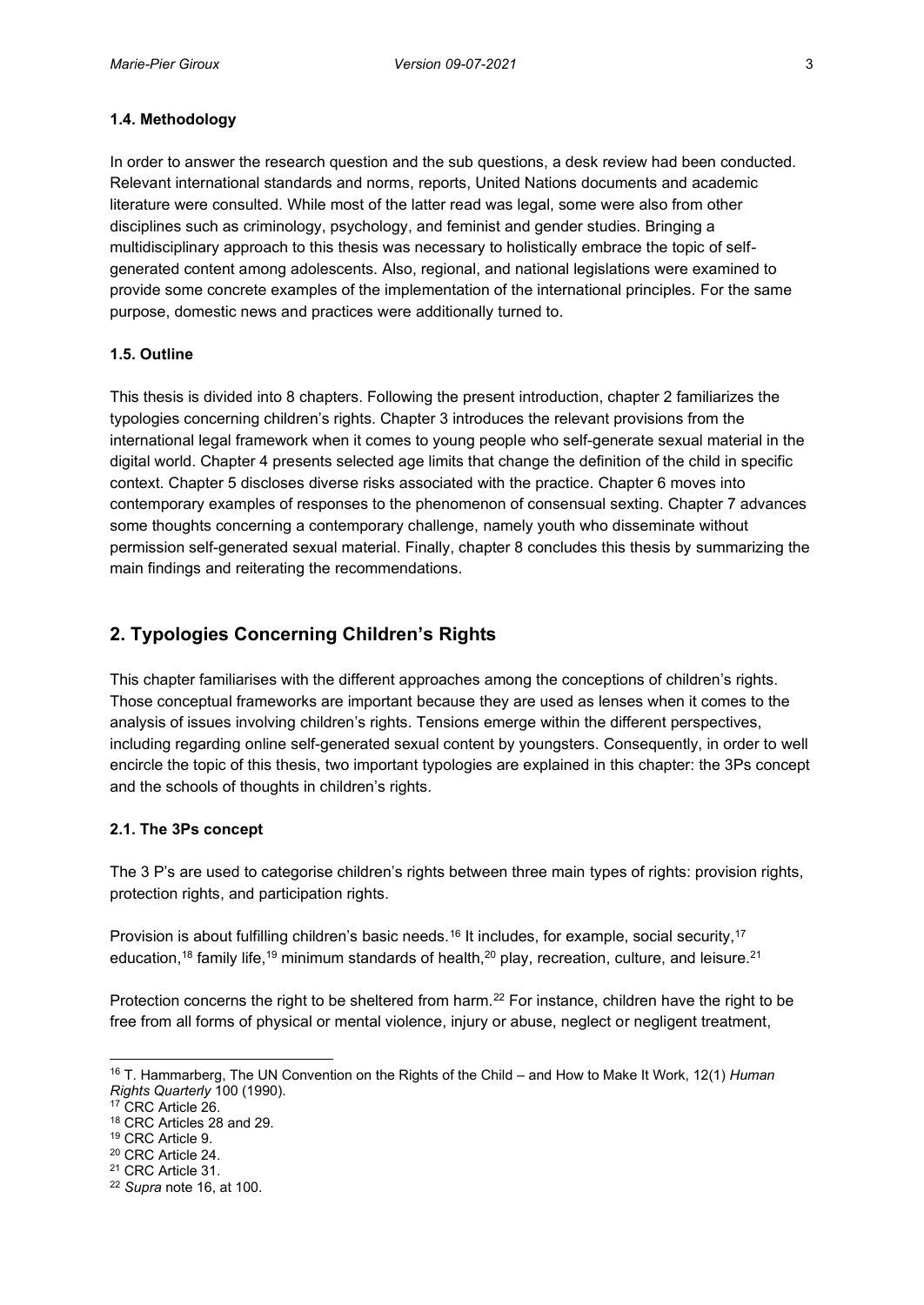maltreatment, or exploitation, including sexual abuse, $^{23}$  as well as economic exploitation, $^{24}$  substance abuse, <sup>25</sup> and discrimination.26

Participation certainly covers the children's right to be heard on decisions affecting one's own life.<sup>27</sup> More extensively, it includes civil and political rights, $28$  such as the right to a name, $29$  to access to information, $30$  of freedom of expression, $31$  freedom of association, $32$  freedom of thought, conscience and religion,<sup>33</sup> and the right to challenge decisions made on their behalf.<sup>34</sup> Participation rights "underline children's status as individuals with fundamental human rights, and views and feelings of their own."<sup>35</sup>

# <span id="page-13-0"></span>**2.2. Schools of thoughts**

The schools of thought as developed by Karl Hanson structure the diverse ideological perspectives on children's rights. The differences among conceptions of children's rights are classified in four approaches, namely paternalism, liberation, emancipation, and welfare.

### <span id="page-13-1"></span>2.2.1. Paternalism

From a paternalist position, children are considered as human 'becomings' who are still yet incompetent to make rational decisions.<sup>36</sup> They are viewed, by nature, as lacking "an adequate conception of their own present and future interests".<sup>37</sup> With that perspective, adult control over children is justified to secure their welfare and to preserve their future well-being.<sup>38</sup> They are considered incapable and vulnerable, and their lack of experience and maturity denote their inability to look after themselves.39 They are in need of protection from themselves and others. Consequently, their rights are limited to protection rights.

### <span id="page-13-2"></span>2.2.2. Liberation

On the opposite spectre, liberationists consider children as competent and autonomous human beings. Consequently, no distinction between the rights of children and those of adults is required: "children are entitled to all the rights and privileges possessed by adults"<sup>40</sup> and it includes participatory rights. In addition, their right to self-determination is extremely important: "The issue of self-

<sup>27</sup> *Supra* note 16, at 100.

<sup>23</sup> CRC Article 19.

 $24$  CRC Article 32(1).<br> $25$  CRC Article 33.

<sup>&</sup>lt;sup>26</sup> CRC Article 2.

<sup>28</sup> G. Lansdown, *Children's Rights*, *in* B. Mayall (Ed.), Children's Childhoods: Observed and Experienced 36 (1994).

<sup>29</sup> CRC Article 7.

 $30$  CRC Article 13.<br> $31$  CRC Article 13.

<sup>&</sup>lt;sup>32</sup> CRC Article 15.

<sup>33</sup> CRC Article 14.

<sup>34</sup> *Supra* note 28, at 36.

<sup>&</sup>lt;sup>35</sup> R. Hodgkin & P. Newell, Implementation Handbook for the Convention on The Rights of the Child 149 (2007). 36 K. Hanson, Schools of Thought in Children's Rights, Children's Rights Unit, University Institute Kurt Bosch 12 (2008).

<sup>37</sup> V. L. Worsfold, A Philosophical Justification for Children's Rights, 44(1) *Harvard Educational Review* 146 (1974).

 $38$  D. Archard, Children: Rights and Childhood 66 (2015).

<sup>39</sup> *Id*, at 66.

<sup>40</sup> *Id*, at 65.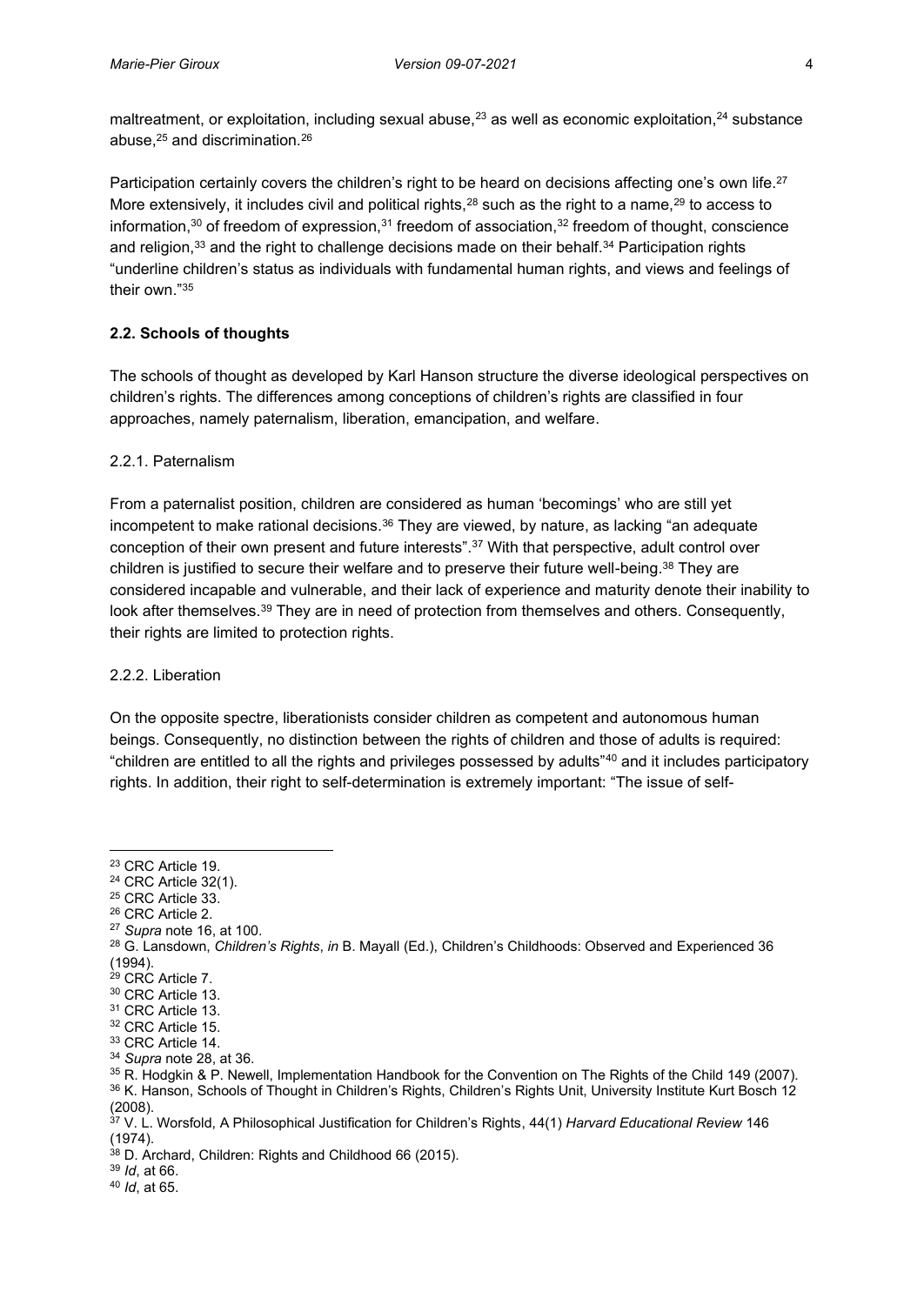determination is at the heart of children's liberation. It is, in fact, the only issue, a definition of the entire concept."<sup>41</sup>

### <span id="page-14-0"></span>2.2.3. Emancipation

The emancipation approach is more nuanced. It considers children as both being and becoming. They have the "right, in accordance with their evolving capacities, to actively take part in shaping their own lives and environment."<sup>42</sup> Children are seen as competent, but it can be proven otherwise. The rights of children are viewed in this particular order: participation rights, provision rights second and protection rights.

### <span id="page-14-1"></span>2.2.4. Welfare

From a welfare perspective, children are also seen as both being and becoming. However, their rights are perceived in a different order: protection rights first, provision rights second, and participation rights last. Primarily perceived as incompetent, children can nevertheless prove the contrary. The approach aims "balance between children's rights to present autonomy with their capacity for future autonomy, which in some instances can be invoked to limit their present autonomy."<sup>43</sup> Indeed, "protecting children and limiting their rights to freedom encourages their future possibilities to make choices".<sup>44</sup>

# <span id="page-14-2"></span>**2.3. Position of the Convention on the Rights of the Child**

It has been noted that provision and protection rights are stronger in the Convention on the Rights of the Child (hereinafter cited as CRC or Convention) than the rights related to participation.<sup>45</sup> Indeed, the child in the CRC "is produced as a legal subject that needs 'protection more than freedoms' – even protection *at the cost* of freedom".<sup>46</sup>

However, despite this observation, the Committee on the Rights of the Child (hereinafter cited as CRC Committee) recalled that "there is no hierarchy of rights in the Convention".<sup>47</sup> It has been underscored that 'the rights' in CRC Article 4, which requires to take all appropriate measures for the implementation of the rights, must be read as 'all the rights equally'.<sup>48</sup>

Nonetheless, it is commonly agreed that the adoption of the CRC has marked a paradigm shift in regard to children and their rights. The CRC Committee "has consistently emphasized that the child must be regarded as an active subject of rights and that a key purpose of the Convention is to emphasize that human rights extend to children [...] The Committee has rejected what it termed "the charity mentality and paternalistic approaches" to children's issues."<sup>49</sup> Thus, children are recognized as bearers of rights and are no longer treated as the objects of adult protection.

<sup>41</sup> R. E. Farson, Birthrights 27 (1974).

<sup>42</sup> *Supra* note 36, at 17.

<sup>43</sup> M. D.A Freeman, The Moral Status of Children 37 (1997).

<sup>44</sup> *Supra* note 36, at 15.

<sup>45</sup> *Supra* note 16, at 100.

<sup>46</sup> R. Linde, The Rights of Queer Children, 27(4) *The International Journal of Children's Rights* 734 (2019). <sup>47</sup> Committee on the Rights of the Child, General Comment No. 14 (2013) on the right of the child to have his or her best interests taken as a primary consideration (art. 3, para. 1)\*, UN Doc. CRC/C/GC/14 para 4 (2013). <sup>48</sup> *Supra* note 38, at 120.

<sup>49</sup> *Supra* note 35, at 149.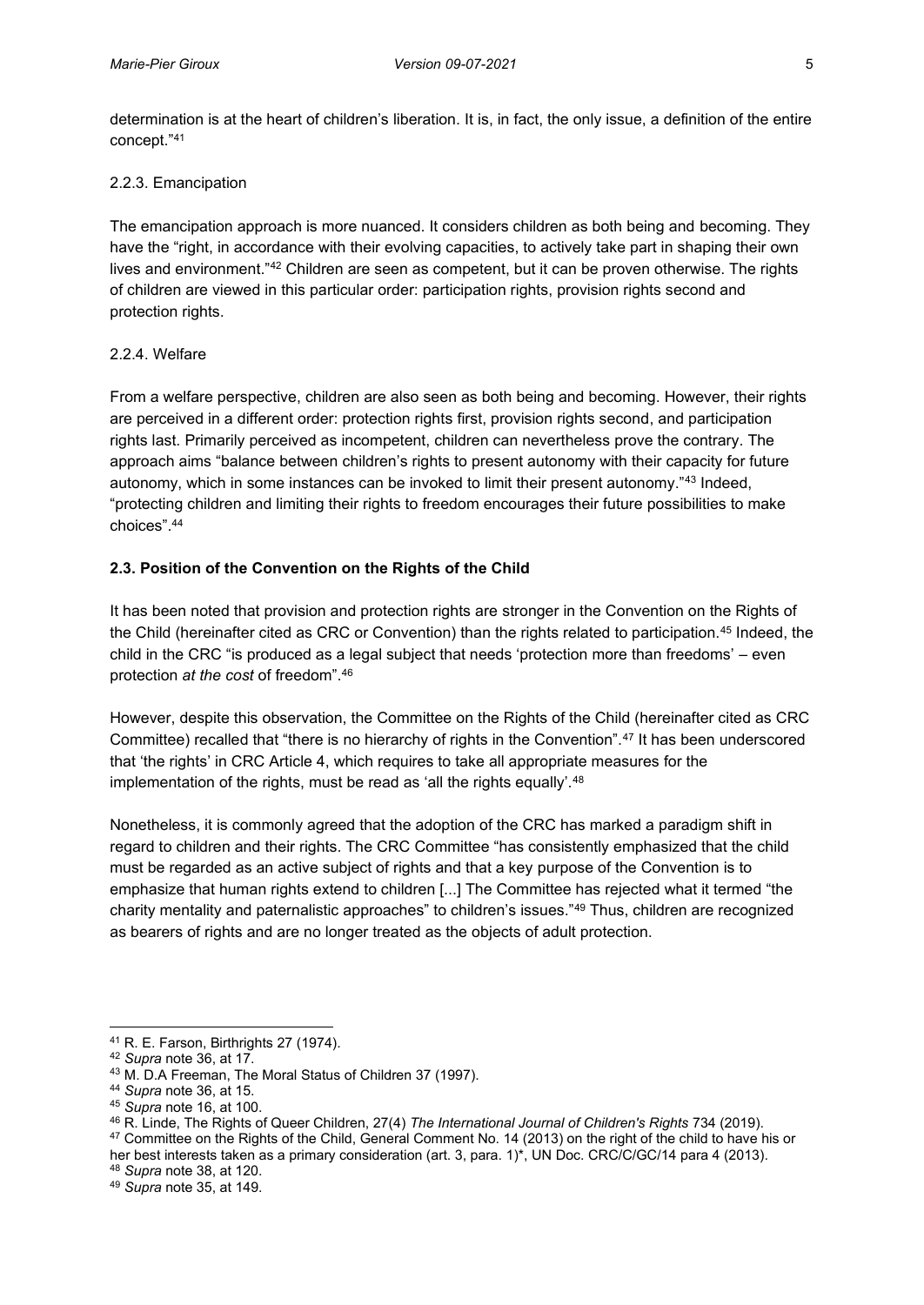# <span id="page-15-0"></span>**3. International Children's Rights Framework**

Following the introduction of the important theoretical foundations about children's rights, this chapter presents the international children's rights framework in relation to self-produced sexual content by youngsters. The relevant provisions come from the CRC, which is the world's most widely ratified human rights treaty,<sup>50</sup> and its second optional protocol named Optional Protocol on the Sale of Children, Child Prostitution and Child Pornography (hereinafter cited as OPSC). The Convention is also the most elaborated international legal instrument that guarantees children human rights. All of them are universal, indivisible, interdependent and interrelated.<sup>51</sup> Nevertheless, palpable tension emerges from the framework and the principle of evolving capacities, the right to freedom of expression, the right to privacy and the right to be protection against all forms of sexual exploitation and sexual abuse have been chosen to illustrate the friction. Shortly, the CRC pictures children as having agency. Nonetheless, they are not explicitly acknowledged as sexual agencies, which is defined as "the ability to consent, to express a sexual and gender identity, and to engage in sex."52

### <span id="page-15-1"></span>**3.1. Evolving capacities (CRC Article 5)**

CRC Article 5 indicates that parental direction and guidance must be provided in a manner consistent with the evolving capacities of the child. Explained by the CRC Committee, the concept of evolving capacities is described as an "enabling principle that addresses the process of maturation and learning through which children progressively acquire competencies, understanding and increasing levels of agency to take responsibility and exercise their rights."<sup>53</sup> In other words, children gain autonomy and more freedom to exercise their rights as they grow up. Because of the strengthened position of children in society, there is a "transfer of responsibility for decision-making from responsible adults to children".<sup>54</sup> When it comes to adolescents, the CRC Committee mentions that "they transition from a situation of dependency to one of greater autonomy."<sup>55</sup>

Accordingly, the level of protection also varies: "With respect to young children, who first need protection and care, rights to protection should be emphasised. As children grow older, their rights to self-determination become more important, and their rights to protection may less immediately lead to a restriction of their rights to freedom."<sup>56</sup> By way of explanation, this level of protection and limitation also applies in regard to sexuality and varies as well: "Seventeen-year-olds are not children, and it is ludicrous to try to impose upon them the same limitations that apply to seven-year-olds... we cannot carry on pretending that sexuality is a mysterious force that descends on a person suddenly on his or her eighteenth birthday, prior to which the individual remains in pristine innocence."57

<sup>&</sup>lt;sup>50</sup> All States are party to the CRC, with the unique exception of the United States of America. [\(https://treaties.un.org/pages/ViewDetails.aspx?src=TREATY&mtdsg\\_no=IV-11&chapter=4&clang=\\_en\)](https://treaties.un.org/pages/ViewDetails.aspx?src=TREATY&mtdsg_no=IV-11&chapter=4&clang=_en), last

visited (26-04-2021).

<sup>51</sup> *Supra* note 47, at para 16(a).

<sup>52</sup> *Supra* note 46, at 724.

<sup>53</sup> Committee on the Rights of the Child, General Comment No. 20 (2016) on the Implementation of the Rights of the Child During Adolescence, UN Doc CRC/C/GC/20, para 20 (2016).

<sup>54</sup> G. Lansdown, The Evolving Capacities of The Child at 4 (2005).

<sup>55</sup> *Supra* note 53, para 9.

<sup>56</sup> S. van der Hof, I Agree... Or Do I? A Rights-Based Analysis of the Law on Children's Consent in the Digital World, 34(2) *[Wisconsin International Law Journal](https://scholarlypublications.universiteitleiden.nl/search?type=dismax&f%5B0%5D=mods_relatedItem_host_titleInfo_title_ms%3AWisconsin%5C%20International%5C%20Law%5C%20Journal)* 124 (2017).

<sup>57</sup> P. Jenkins, Beyond Tolerance: Child Pornography on the Internet 220 (2001).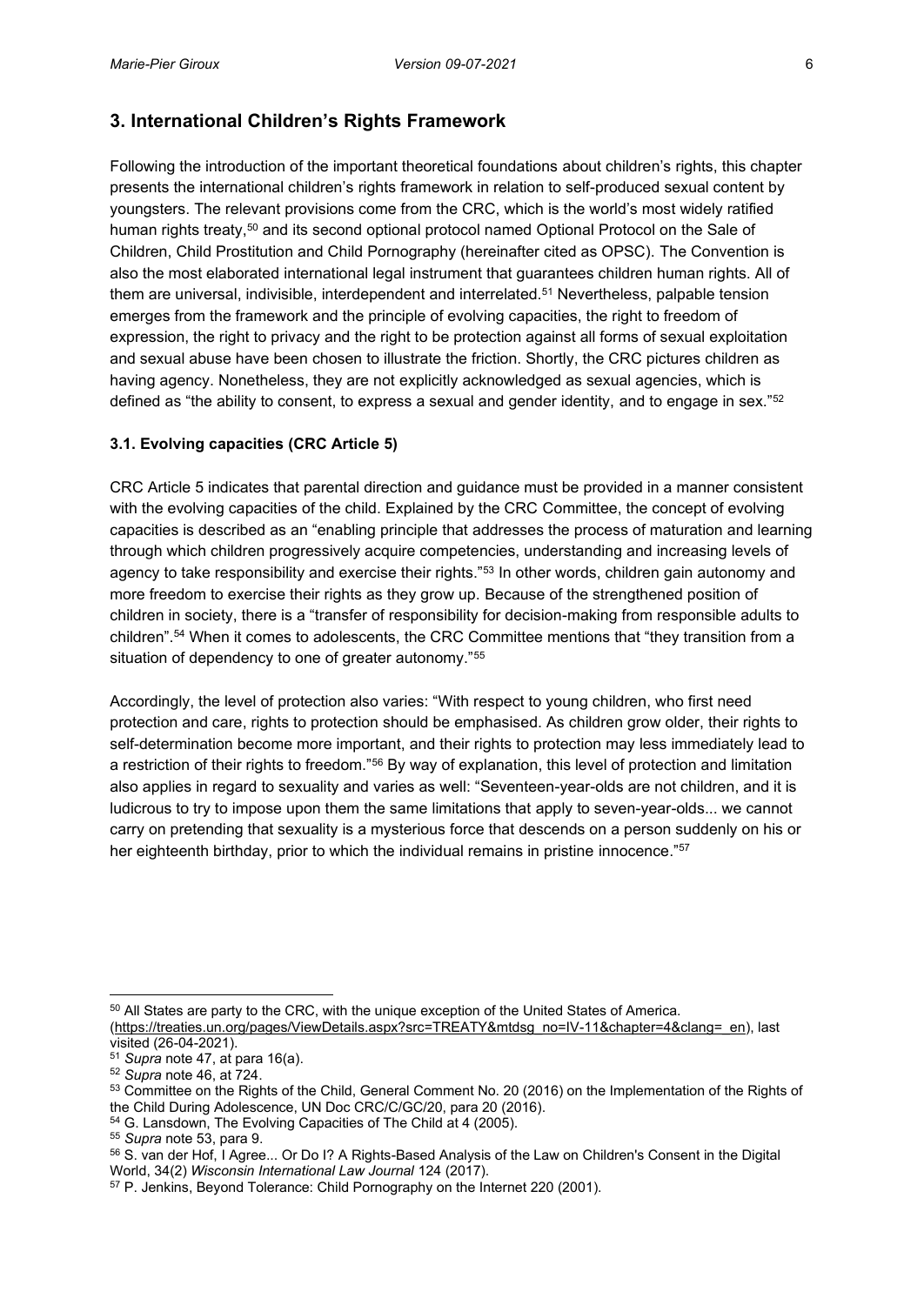On one hand, the concept of evolving capacities recognizes children as rights holders and children's agency in decision making.<sup>58</sup> On the other hand, it recognises the children's need for protection.<sup>59</sup> The CRC Committee emphasizes that it "does not obviate States' obligations to guarantee protection."<sup>60</sup> Thus, the right to freedom and self-determination as well as the right to protection and care are recognised within the concept of evolving capacities and both must be assiduously balanced.<sup>61</sup>

## <span id="page-16-0"></span>**3.2. Freedom of expression (CRC Article 13)**

The right to freedom of expression is a civil right exercised by children themselves.<sup>62</sup> It has been described as "the primary channel for participation."<sup>63</sup> The CRC Committee explained that "creating an environment of respect for children to express their views [...] also contributes towards building children's capacities to exercise their right to freedom of expression".<sup>64</sup> CRC Article 13(1) guarantees the right through any media of the child's choice. Without any doubt, it applies offline as well as online.65 It has been recognized that supporting children's self-expression is indeed one of the effects of social networks.<sup>66</sup>

One of the States' obligations is to "ensure that children are not forced to refrain from sharing an opinion due to a lack of privacy safeguards or online surveillance, or because of the sensibility of the topic."<sup>67</sup> Nonetheless, the right to freedom of speech is not absolute. CRC Article 13(2) denotes that, if necessary, the law may restrict the exercise of the right to freedom of expression. It is, *inter alia*, the case when it comes to the protection of public order and public morals.<sup>68</sup> Although restrictions and limitations on freedom to expression are permissible, it "must constitute an exception to the rule and must be kept to the minimum necessary".<sup>69</sup> It is considered legitimate when it comes to child pornography.70

# <span id="page-16-1"></span>**3.3. Right to privacy (CRC Article 16)**

CRC Article 16 lays down the fundamental right to privacy, which simultaneously includes a protection element, as well as a participatory one.

<sup>58</sup> S. Varadan, The Principle of Evolving Capacities Under the UN Convention on the Rights of the Child, 27 *International Journal of Children's Rights* 317 (2019).

<sup>59</sup> A. McEwan-Strand & M. Skivenes, Children's Capacities and Role in Matters of Great Significance for Them, *28 International Journal of Children's Rights* 466 (2020). 60 *Supra* note 53, para 19.

<sup>61</sup> *Supra* note 56, at 130.

<sup>62</sup> L. Smith, *Convention on the Rights of the Child: Freedom of Expression for Children*, *in* T. McGonagle and Y. Donders (Ed.) The United Nations and Freedom of Expression and Information 146 (2015).

<sup>&</sup>lt;sup>63</sup> Human Rights Council, Report of the Special Rapporteur on the promotion and protection of the right to freedom of opinion and expression, Mr. Frank La Rue, UN Doc. A/HRC/14/23, para 50 (2010).

<sup>&</sup>lt;sup>64</sup> Committee on the Rights of the Child, General Comment No. 12 (2009): The right of the child to be heard, UN Doc CRC/C/GC/12, para 81 (2009).

<sup>&</sup>lt;sup>65</sup> For instance, the participants of the 2014 Day of General Discussion regarding digital media and children's rights "acknowledged that even though the Convention on the Rights of the Child was adopted by the General Assembly at a time where the Internet was still in its infancy, it is fully relevant and applicable in the digital environment." See *Supra* note 5 CRC Committee Report (2014), para 46.

<sup>66</sup> F. Liat, Minorgraphy - Minors Creating Pornography - A New Digital Practice Demands a Reframing of Children's Rights, 57(3) *Washburn Law Journal* 491 (2018).

<sup>67</sup> W. Vandenhole and al., Children's Rights 162-163 (2019).

<sup>68</sup> CRC Article 13(2)(b) CRC.

<sup>69</sup> *Supra* note 63, para 77.

<sup>70</sup> *Id*, para 79(h); Human Rights Council, Report of the Special Rapporteur on the right to freedom of opinion and expression, Frank La Rue, UN Doc. A/HRC/17/27, para 27 (2011).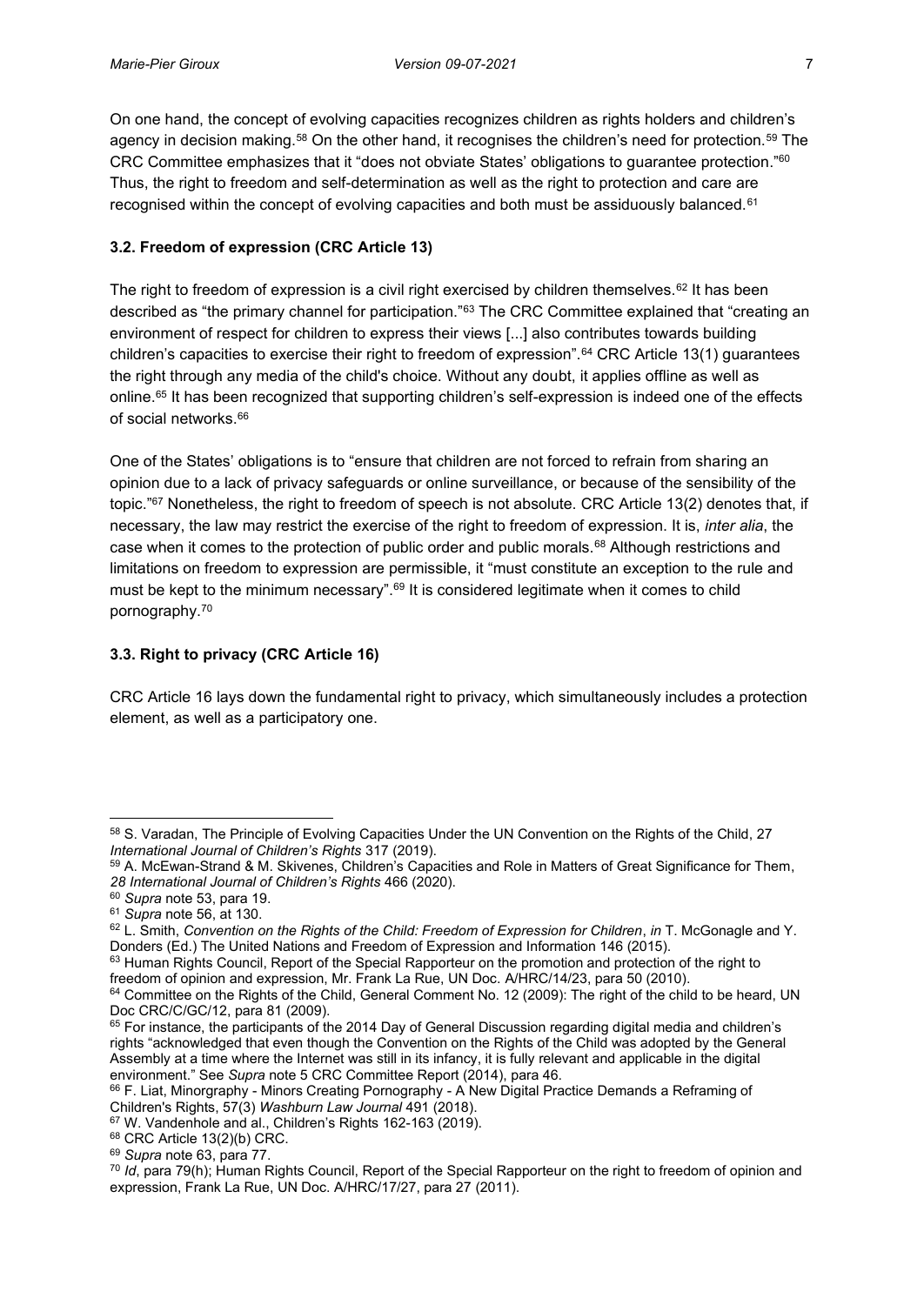Generally speaking, in international law, the term privacy refers to "an "inner circle" in which the individual may live his own personal life as he chooses."<sup>71</sup> Indeed, decisional autonomy is one of the many dimensions of the right to privacy.<sup>72</sup> Decisions may concern relations and this relational autonomy covers, among other things, sexual relationships. It is closely related to the notion of 'private life', which captures *inter alia*, one's personal development, including gender identification, sexual orientation, and sexual life.73 It also covers the right to one's image and photographs, the protection of individual reputation<sup>74</sup> as well as "the right to establish and develop relationships with other human beings".<sup>75</sup>

This is in line with Koops et al.'s typology of privacy. In this categorisation, decisional privacy, which is one of the primary types of privacy, is described as "typified by intimate decisions, primarily of a sexual or procreative nature, but also including other decision-making on sensitive topics within the context of intimate relationships".<sup>76</sup> In other words, it covers the right to make certain intimate choices. However, with regard to children, this right is challenged and subject to an evolving entitlement because it must be adapted in function of the evolving capacities of the child: "Unlike adults who enjoy full autonomy when entering personal relationships, whether of a sexual nature or otherwise, children remain subject to the protective influence of their parents and the state".<sup>77</sup> Indeed, during the drafting of the Convention, the delegations to the Working Group stressed that freedom rights, including the right to privacy, "should not undermine the principle of parental guidance in accordance with the child's age and maturity."<sup>78</sup> Nonetheless, when a certain degree of maturity and understanding is reached by a child, this protective role inherent to the right to privacy is not justified anymore.

#### <span id="page-17-0"></span>**3.4. Protection against all forms of sexual exploitation and sexual abuse (CRC Article 34)**

Children have the right to be protected against all forms of abuse and neglect.79 Specifically, CRC Article 34 recognizes their right to freedom from sexual exploitation and sexual abuse. It reads as follow:

"States Parties undertake to protect the child from all forms of sexual exploitation and sexual abuse. For these purposes, States Parties shall in particular take all appropriate national, bilateral and multilateral measures to prevent:

- (a) The inducement or coercion of a child to engage in any unlawful sexual activity;
- (b) The exploitative use of children in prostitution or other unlawful sexual practices;
- (c) The exploitative use of children in pornographic performances and materials."<sup>80</sup>

On one hand, this provision has been criticized for constructing children as "exploitable, vulnerable to inducement or coercion, and susceptible to gross manipulation."<sup>81</sup> On the other hand, this provision opens the door to the recognition of children as sexual agencies. Indeed, the expression "unlawful sexual activity" is used in CRC Article 34 (a) and (b). During the negotiation surrounding the drafting of

<sup>79</sup> CRC Article 19.

<sup>71</sup> Niemietz v. Germany, European Court of Human Rights, Application no. 13710/88 (1992), para 29.

<sup>72</sup> J. Tobin & S. M. Field, *Art.16 The Right to Protection of Privacy, Family, Home, Correspondence, Honour, and Reputation, in* T. Jobin (Ed.) The UN Convention on the Rights of the Child: A Commentary 561-562 (2019).<br><sup>73</sup> *Supra* note 67, at 187.

<sup>74</sup> *Id*, at 187.

<sup>75</sup> *Supra* note 71, para. 29.

<sup>76</sup> B-J. Joops and al., A Typology of Privacy, 38(2) *University of Pennsylvania Journal of International Law* 567- 568 (2017).

<sup>77</sup> *Supra* note 72, at 565-567.

<sup>78</sup> *Supra* note 67, at 185.

<sup>80</sup> CRC Article 34.

<sup>81</sup> *Supra* note 46, at 728.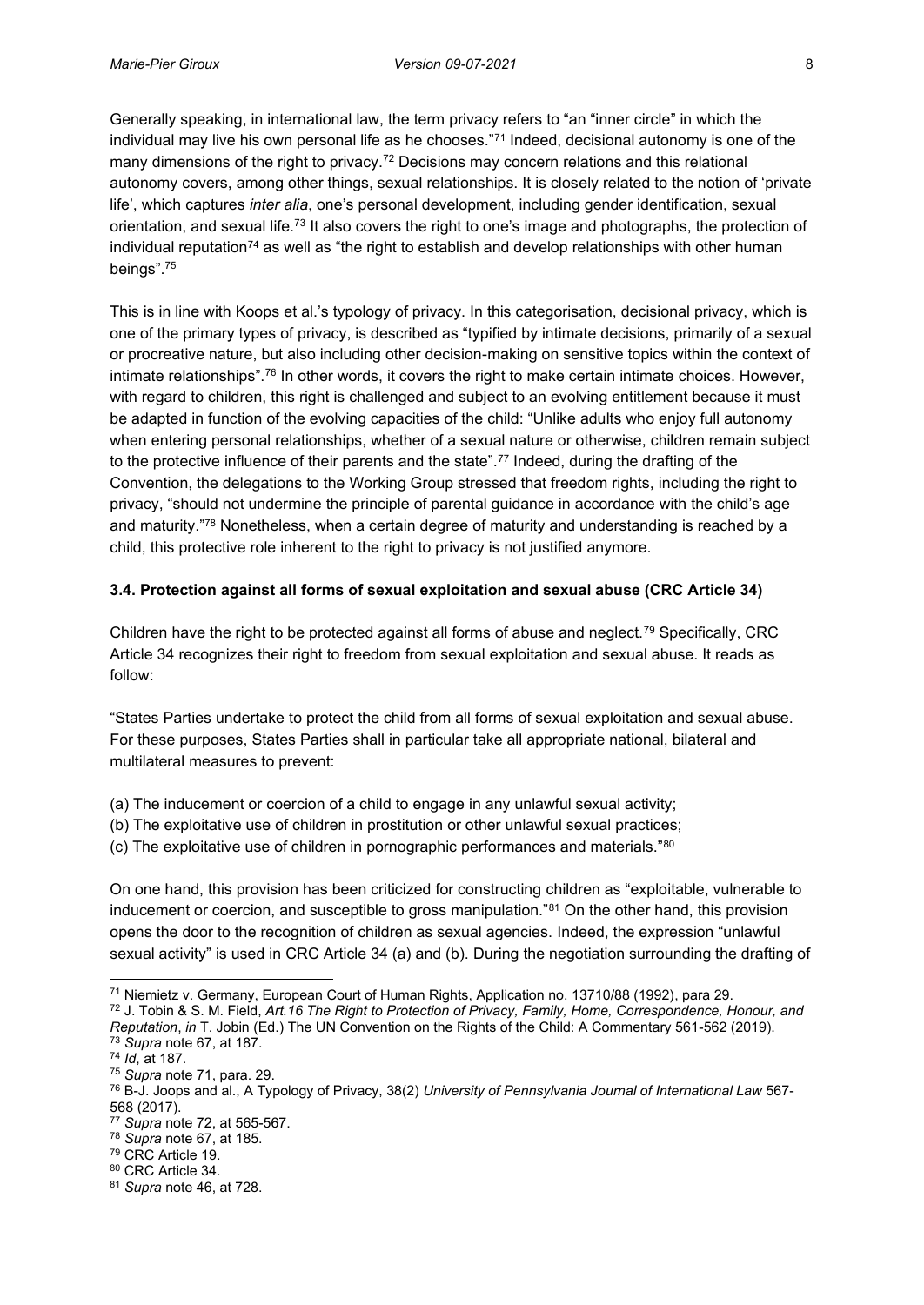the CRC, the delegation of China and the USSR found it difficult to accept the inclusion of the word 'unlawful' since "that one could hardly imagine that children's sexual practices could be lawful."<sup>82</sup> Consequently, they both proposed its deletion. In opposition, the Netherlands underlined the word was necessary because it was already adopted that the CRC includes persons up to the age of 18 and, thus, "not all sexual practices were unlawful".<sup>83</sup> For instance, the United Kingdom mentioned that, in their countries, the age of sexual majority was fixed at 16 year-old.<sup>84</sup> The representatives of France and the Netherlands "were of the view that the purpose was not to regulate the sexual life of children but rather to combat the sexual exploitation of children". <sup>85</sup> Nonetheless, a narrow vision of teenagers' sexuality was considered at that time. Indeed, the Report of the Working Group mentions, for instance, that "the draft Convention could not declare unlawful sexual practices between husband and wife under the age of 18."<sup>86</sup> Still, in the end, the term 'unlawful' stayed. Even though the limited context contemplated by the drafters, it suggests that lawful sex is possible.<sup>87</sup>

### <span id="page-18-0"></span>**3.5. Child pornography (OPSC Article 3(1)(c))**

The rights enshrined in the CRC must be read in conjunction with other international laws, including the OPSC. Adopted on 25 May 2000 and entered into force on 18 January 2002, the OPSC aims to complement the provisions on right to protection from violence, abuse and exploitation contained in the CRC. Building on the right to protection from sexual abuse acknowledged in CRC Article 34, OPSC Article 1 states that States Parties shall prohibit child pornography.<sup>88</sup> It is understood the initial intention of any regulation surrounding child pornography, including the OPSC, was the protection of children.89 In other words, the objects of the law were children, who the law aimed to protect against sexual predation and exploitation. In accordance with OPSC Article 2(c), child pornography refers to "any representation, by whatever means, of a child engaged in real or simulated explicit sexual activities or any representation of the sexual parts of a child for primarily sexual purposes". In addition, Article 3(1)(c) requires the criminalisation or penalisation of child pornography. It stipulates what follows:

"Each State Party shall ensure that, as a minimum, the following acts and activities are fully covered under its criminal or penal law, whether such offences are committed domestically or transnationally or on an individual or organized basis:

[....]

(c) Producing, distributing, disseminating, importing, exporting, offering, selling or possessing for the above purposes child pornography as defined in article 2."

Similar legislation exists within the Council of Europe Convention on the Protection of Children against Sexual Exploitation and Sexual Abuse (hereinafter cited as Lanzarote Convention).<sup>90</sup> Article 20(1)

<sup>82</sup> Economic and Social Council, Question of a Convention on the Rights of the Child - Report of the Working Group on a draft Convention on the Rights of the Child, UN Doc. E/CN.4/1987/25 para 87 (1987).<br><sup>83</sup> *Id.* para 86.

<sup>84</sup> *Id*, para 86.

<sup>85</sup> *Id*, para 88.

<sup>86</sup> *Id*, para 86.

<sup>87</sup> *Supra* note 46, at 728.

<sup>88</sup> OPSC Article 2 defines child pornography as "any means any representation, by whatever means, of a child engaged in real or simulated explicit sexual activities or any representation of the sexual parts of a child for primarily sexual purposes.

<sup>89</sup> A. M. Haynes, The Age of Consent: When is Sexting No Longer Speech Integral to Criminal Conduct, 97(2) *Cornell Law Review* 370 (2012).

<sup>90</sup> Although this piece of legislation is regional (lies at the European level), is it relevant at the international level because it is "open for signature by the member States, the non-member States which have participated in its elaboration and by the European Union, and for accession by other non-member States." For instance, in 2019, Tunisia is the first non-member State of the Council of Europe that ratified the Lanzarote Convention. [\(https://www.coe.int/en/web/conventions/full-list/-/conventions/treaty/201/signatures\)](https://www.coe.int/en/web/conventions/full-list/-/conventions/treaty/201/signatures), last visited (27-04-2021).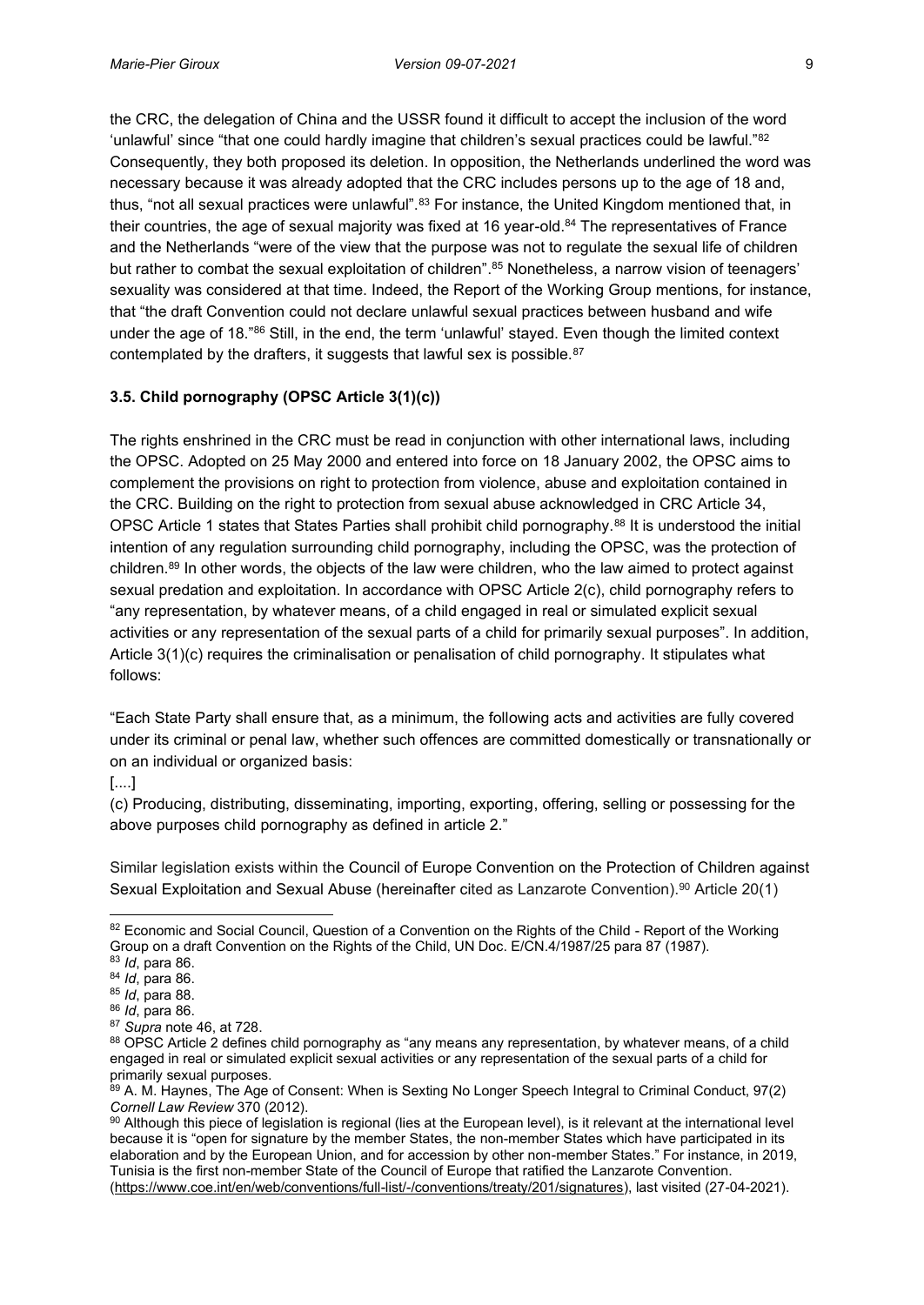requires the production, possession, acquisition, and dissemination of child pornography to be criminalized. For the purpose of this legislation, child pornography is defined as "any material that visually depicts a child engaged in real or simulated sexually explicit conduct or any depiction of a child's sexual organs for primarily sexual purposes."<sup>91</sup> However, Lanzarote Convention Article 20(3) provides the option to implement an exception regarding the criminalisation of child pornography. Indeed, the production and possession of pornographic material involving children having reached the legal age of sexual consent as set by the national legislator, when these images are produced and possessed by them with their consent and solely for their own private use, can be considered as not a criminal conduct.

## <span id="page-19-0"></span>3.5.1. Child pornography to CSAM

Complementary, it must be noted that the term 'child pornography' is being replaced by CSAM. The CRC Committee explained: "Among the reasons behind this change is the fact that these terms can be misleading and insinuate that a child could consent to such practices, undermining the gravity of the crimes or switching the blame onto the child."<sup>92</sup> Indeed, child pornography is not used anymore in the international community because it is closely related to adult pornography. In the latter, adults consensually engage in sexual activity, and the action is recorded and distributed.93 This is absolutely not comparable to the situation in which a child is abused, and it is recorded. Consequently, the term CSAM is more appropriate because it represents the situation better than child pornography.

The CRC Committee also indicates the following:

An increasing number of children produce sexual images, such as representations of their own sexual parts, either exclusively for themselves or to share with their boyfriends or girlfriends or a wider group of peers (often through "sexting"). A distinction must be made between what the Optional Protocol refers to as "child pornography", which constitutes a criminal offence, and the production by children of self-generated sexual content or material representing themselves [...]<sup>94</sup>

As also accurately observed by the Committee of the Parties to the Council of Europe Convention on the protection of children against sexual exploitation and sexual abuse (hereinafter cited as Lanzarote Committee), the aim of voluntary and consensual sharing by children of their own sexually suggestive or explicit imageries through information and communications technologies is not to distribute CSAM.95 It is observed that "their underlying dynamics are fundamentally different."<sup>96</sup> CSAM depicts sexual abuse and exploitation of children, whereas self-generated sexual content by teenagers is a one of the possible forms of consensual sexual activity happening the digital world.<sup>97</sup> Thus, a differentiation of under which circumstances the material was produced is necessary because their essences are completely distinct.

<sup>91</sup> Lanzarote Convention Article 20(2).

<sup>92</sup> Committee on the Rights of the Child, Guidelines regarding the implementation of the Optional Protocol to the Convention on the Rights of the Child on the sale of children, child prostitution and child pornography, UN Doc. CRC/C/156, para 5 (2019).

<sup>93</sup> *Supra* note 9, at 42.

<sup>94</sup> *Supra* note 92, para 67.

<sup>95</sup> *Supra* note 2, para c.

<sup>96</sup> S.K. Witting, Child Sexual Abuse in the Digital Era: Rethinking Legal Frameworks and Transnational Law Enforcement Collaboration, Leiden University 64 (2020). 97 *Id*, at 44.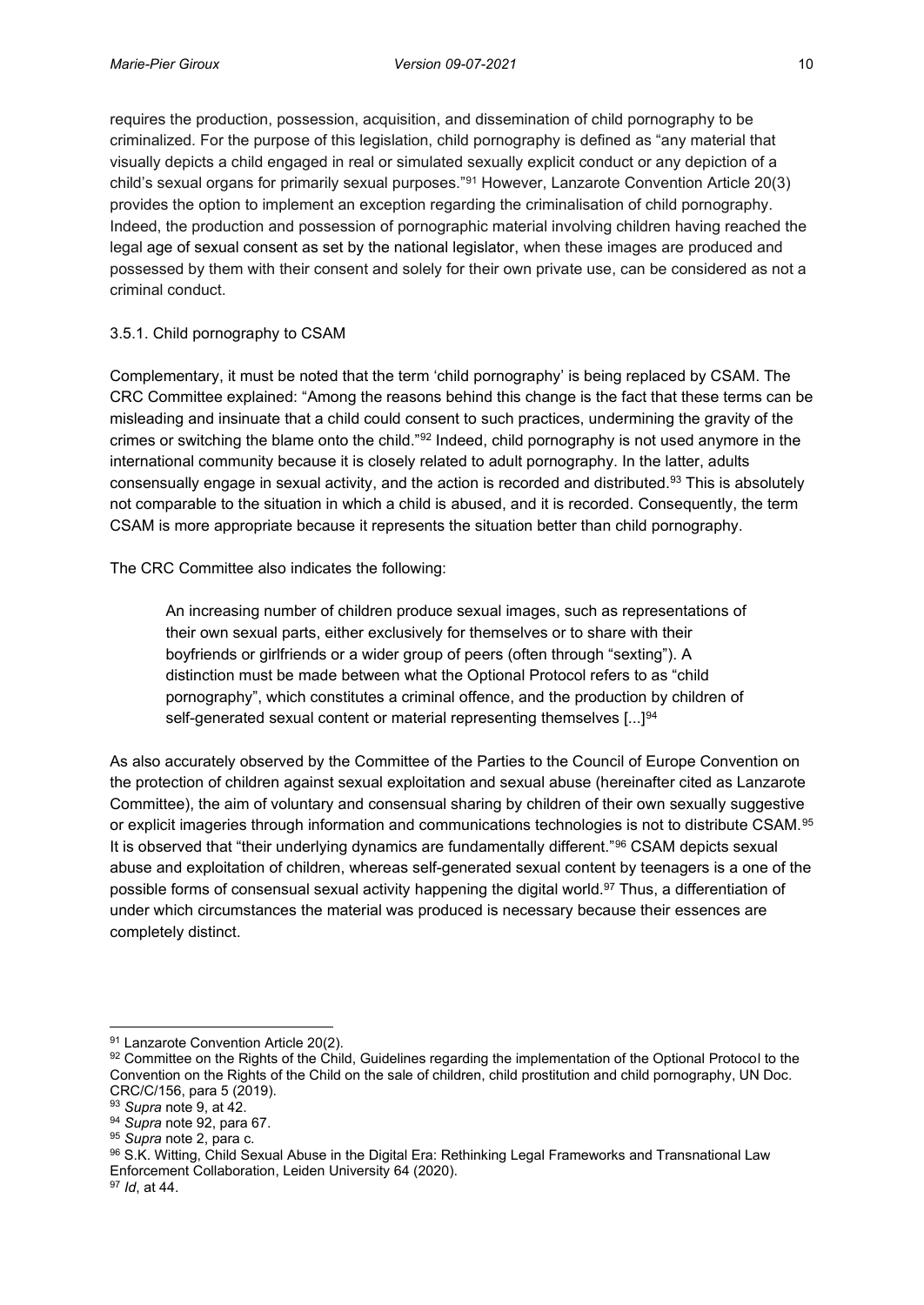## <span id="page-20-0"></span>**3.6. The position of youth sexuality in international law**

The CRC recognizes children as rights-holders<sup>98</sup> and agents with autonomy. The CRC Committee pinpoints that adolescence is a stage characterized by "the onset of puberty and sexual awareness".<sup>99</sup> In the same vein, it also acknowledges the sexuality of teenagers by stressing the importance of "changing cultural or other taboo about adolescents' sexuality".<sup>100</sup>

Nonetheless, there is no explicit recognition of young people' sexuality within the CRC. This has been criticized: The "construct of the child agent is incongruent [...] with the construct of the child denied sexual agency."<sup>101</sup> Indeed, as previously covered, the CRC only "understands sex in the context of violence or exploitation" or for the principle of non-discrimination.102 As a result, children are primarily presented as sexual victims.

Some even argue that young sexters are victims of self-exploitation.<sup>103</sup> Just like drugs, it is described as self-destructive behaviour.<sup>104</sup> Police monitoring and prosecution are thus needed to protect children from themselves.105 Indeed, although the initial intention of any regulation surrounding child pornography was the protection of children,<sup>106</sup> the same laws are now being used to suppress and punish teen sexual expression.107 Moreover, it means that child pornography law is sometimes used as a tool to prosecute juvenile engaging in self-generated sexual material, turning simultaneously the person engaging in the practice as the victim and the perpetrator<sup>108</sup> (see chapter 6.2.). This illustrates the conception of children as vulnerable human beings in need of protection. In other words, the predominance of paternalism over empowerment.

It has been noted that "[c]hildren's right to sexual agency, identity and expression diverges markedly from adult rights and capacities."<sup>109</sup> Young people's sexuality is denied, discouraged, not tolerated, and even shamed, while it is commonly recognized for adults. "While adults can and do claim legitimacy through discourses of free expression and privacy, for teenagers online sexual expression is widely framed through 'gendered pedagogies of shame and regret', as evident in the burgeoning esafety curricula on 'sexting'."110

Indeed, one can wonder "why is it so much easier to assert sexual freedom in a negative than in an affirmative, emancipatory sense; to gain consensus for the right not to be abused, exploited, raped, trafficked, or mutilated in one's body, but not the right to fully enjoy one's body?"<sup>111</sup> Sexuality should

<sup>98</sup> In addition to CRC Articles 5 and 12, see for instance Articles 14 (freedom of thought, conscience and religion) and 15 (freedom of association).

<sup>99</sup> *Supra* note 53, para 9.

<sup>&</sup>lt;sup>100</sup> Committee on the Rights of the Child, General Comment No. 14: Adolescent Health and Development in the Context of the Convention on the Rights of the Child, UN Doc. CRC/GC/2003/4, para 26 (2003). <sup>101</sup> *Supra* note 46, at 727.

<sup>102</sup> *Id*, at 727; CRC Articles 19 (Protection from all forms of violence); CRC Articles 34 (Protection against all forms of sexual exploitation and sexual abuse); CRC Article 35 (Prevention against the sale of children or the traffic in children for any purpose or in any form); CRC Article 36 (Protection against all other forms of exploitation).

<sup>103</sup> *Supra* note 1, at 4.

<sup>104</sup> *Id*, at 22.

<sup>105</sup> *Id*, at 28.

<sup>106</sup> *Supra* note 89, at 370.

<sup>107</sup> *Id*, at 377.

<sup>108</sup> *Supra* note 96, at 63.

<sup>109</sup> *Supra* note 46, at 725.

<sup>110</sup> S. Livingstone & A. Third, Children and Young People's Rights in the Digital Age: An Emerging Agenda*,* 19(5) *New Media & Society* 657 (2017).

<sup>111</sup> R. Petchesky, *Sexual Rights: Inventing a Concept, Mapping an International Practice*, *in* R. Parker, R.M. Barbosa & P. Aggleton (Ed.), Framing the Sexual Subject: The Politics of Gender, Sexuality and Power 88 (2000); *Supra* note 28, at 36.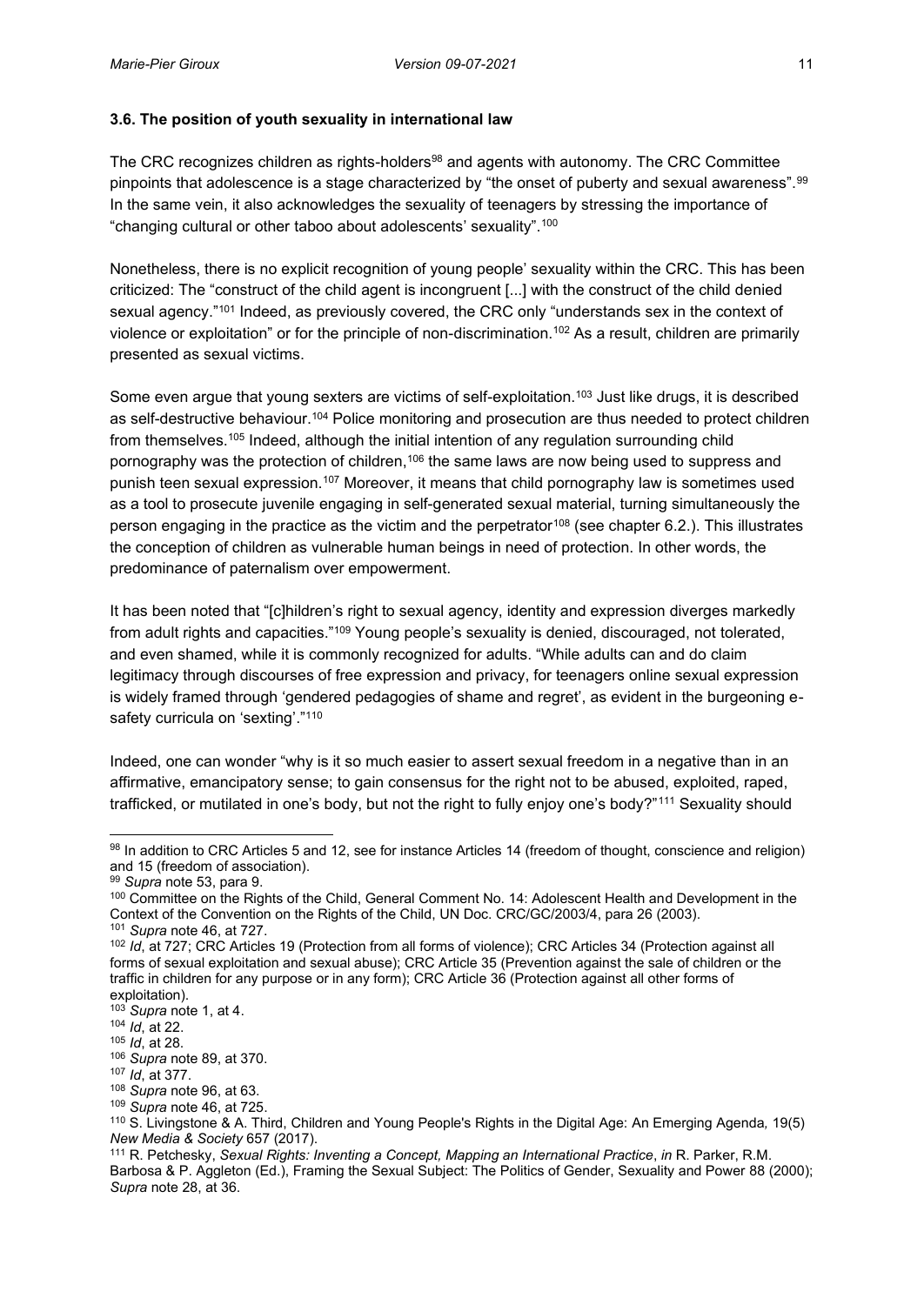be viewed as an affirmative concept: "[A] state of well-being imbued with positive qualities, not merely the absence of those that are undesired" and "must be concerned with the attainment and expression of sexual pleasure, not with the repression of sexual energies and desires or their denial".<sup>112</sup>

# <span id="page-21-0"></span>**4. Overview of Various Age Limits**

Contemporary, childhood remains an "essentially protectionist experience",<sup>113</sup> as they are perceived as "different, less developed, and in need of explanation".<sup>114</sup> It is important to note that:

The majority viewpoint is that children enjoy protection rights, but that they may or may not be able to exercise liberty rights for themselves depending on the exact context and their capacity in that context. Competence thus takes a central role in the predominant rights discourse; an individual generally must have relevant competence to assert a given liberty right for himself or herself. Even though protection and liberty are both framed in terms of rights, there is an inverse relationship between the two, with competency as the pivot point. With less competency, protection rights come to the fore and liberty rights drift to the rear; yet with greater competency, liberty rights take greater prominence. Thus, among other contested questions in rights discourses, the role of competence is highly controversial.<sup>115</sup>

In many countries, a definitive pivot point is reached with the age of majority, when a person is recognized by the law as an adult. This means that the person is therefore "capable of managing his or her own affairs and responsible for any legal obligations created by his or her actions."<sup>116</sup> A similar approach is taken by the CRC. Its Article 1 stipulates that "a child means every human being below the age of eighteen years unless under the law applicable to the child, majority is attained earlier." Thus, the age of legal majority is set at 18 years old and everybody below that age is a child. However, different age limits are set by countries for specific purposes within the span of childhood.

The term 'childhood' is a construction. It "bundles together ideas and expectations about young people and their roles in societies."<sup>117</sup> The vision of the child is socially constructed and, thus, varies over time and cultures.118 A critical reconstruction is needed, and, in my point of view, it starts with the establishment of minimum age laws, which are guided by the concept of evolving capacities as a policy principle. In that vein, the CRC Committee recommends that setting minimum ages should "closely reflect recognition of the status of human beings under the ages of 18 as rights holders in accordance with their evolving capacity, age and maturity".<sup>119</sup> In other words, minimum ages denote the beginning of children's legal competence in a specific area. In respect of competence, "dominant ideas about children's competence are translated into precise legal age limits that mark the boundaries of childhood and adolescence"<sup>120</sup>

<sup>112</sup> P. Aggleton & C. Campbell, Working with Young People: Towards an Agenda for Sexual Health, 15(3) *Sexual and Relationship Therapy* 285 (2010).

<sup>113</sup> C. Jenks, Childhood 123 (2005).

<sup>114</sup> *Id*, at 4.

<sup>115</sup> D. Cipriani, Children's Rights and the Minimum Age of Criminal Responsibility a Global Perspective 2 (2009). <sup>116</sup> [\(https://legal-](https://legal-dictionary.thefreedictionary.com/Legal+majority#:~:text=The%20age%20at%20which%20a,by%20his%20or%20her%20actions.&text=Another%20name%20for%20the%20age%20of%20majority%20is%20legal%20age)

[dictionary.thefreedictionary.com/Legal+majority#:~:text=The%20age%20at%20which%20a,by%20his%20or%20h](https://legal-dictionary.thefreedictionary.com/Legal+majority#:~:text=The%20age%20at%20which%20a,by%20his%20or%20her%20actions.&text=Another%20name%20for%20the%20age%20of%20majority%20is%20legal%20age) [er%20actions.&text=Another%20name%20for%20the%20age%20of%20majority%20is%20legal%20age.](https://legal-dictionary.thefreedictionary.com/Legal+majority#:~:text=The%20age%20at%20which%20a,by%20his%20or%20her%20actions.&text=Another%20name%20for%20the%20age%20of%20majority%20is%20legal%20age)), last

<sup>&</sup>lt;sup>117</sup> Supra note 115, at 2.

<sup>118</sup> *Id*, at 2.

<sup>119</sup> *Supra* note 100, para 5.

<sup>120</sup> *Supra* note 115, at 3.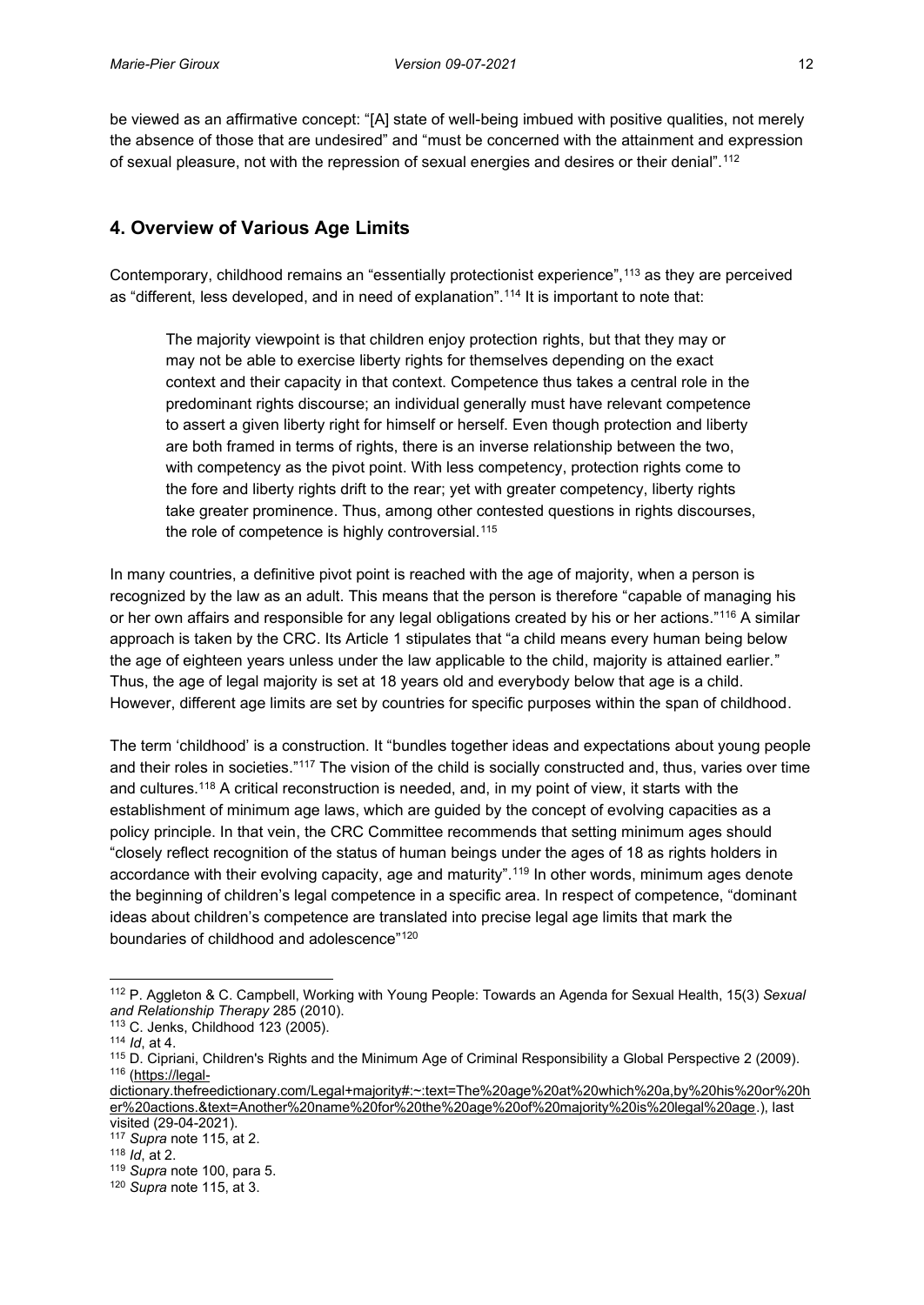To give examples, this chapter covers the age to consent to sexual activities, the age to consent to medical treatments, and the minimum age of criminal responsibility. This aims to understand how age limits fixed across different domains relate to each other, and to evaluate if fixing one in the context of online dissemination of self-generated sexual content be recommendable.

### <span id="page-22-0"></span>**4.1. Age of sexual consent**

The CRC Committee mentioned that a minimum age for sexual consent should be set by the States Parties.<sup>121</sup> Solely above the determined age of sexual majority, a youth's consent is considered valid. Protecting children from sexual abuse and exploitation is the justification behind such regulation. Nonetheless, an "appropriate balance is required between the need for legal protection from exploitation and abuse on the one hand, and the need to respect the rights of young people to privacy and to make autonomous decisions (including about their sexual lives) on the other."<sup>122</sup>

In South Africa, the Supreme Court in the *Teddy Bear clinic* case indirectly recognized adolescents as sexual beings who may engage in consensual sexual conduct among themselves.<sup>123</sup> This is indeed the case in societies throughout the world: Research indicates that 37.5% of 16-year-olds had started sexual activity in Mongolia. In Zimbabwe, girls who had sex at least once between 15 and 19 years represent 30%. In Iceland and Denmark, over 70 % of girls had sex before the age of 18 years. In the United Kingdom, 33% of boys and 25% of girls have had intercourse before 16 of age.<sup>124</sup>

The behaviour is nevertheless legislated. Although "the age of consent to sexual activity differs greatly around the world, the most common age of consent is set at 16 to 18 years."125. Thus, it can be said that many countries recognize that teenagers are sexual agencies.<sup>126</sup>

The age of consent represents "the solemn legislative judgment that minors are mature enough to appreciate the potential consequences of their sexual activity".<sup>127</sup> Analogically, self-generated sexual material, which is sometimes described as a risky form of behaviour,<sup>128</sup> also carries its own risks, including sexual violence and non-consensual sharing. It also encompasses a degree of permanency. It is often underscored that "the Internet does not know boundaries and does not forget, including any

<sup>121</sup> *Supra* note 100, para 5.

<sup>122</sup> UNESCO, Young People and the Law in Asia and the Pacific: A Review of Laws and Policies Affecting Young People's Access to Sexual and Reproductive Health and HIV Services 36 (2013).

<sup>123</sup> The Teddy Bear Clinic for Abused Children and Others v Minister of Justice and Constitutional Development and Others [2013] ZACC 35. The case concerns a 17-year-old teenager who was in a romantic relationship with his 15-year-old girlfriend. Following consensual sexual intercourse, the girl became pregnant. However, the Sexual Offences Act criminalised consensual sexual acts with children between 12 and 16 years. Thus, the Supreme Court of South Africa had to determine "whether the impugned sections are inconsistent with the Constitution insofar as they impose criminal liability on children for engaging in consensual sexual conduct" (para 37). Although the Court has emphasised at paragraph 3 what the case is not about: "It is not about whether children should or should not engage in sexual conduct. It is also not about whether Parliament may set a minimum age for consensual sexual conduct", the case nevertheless exposed adolescents as sexual beings who can engage in consensual sexual conduct.

<sup>&</sup>lt;sup>124</sup> G. Lansdown, The Evolving Capacities of The Child 39 (2005).

<sup>125</sup> *Supra* note 96, at 40.

 $126$  E.g., The age of consent is 13 in Burkina Faso, Japan, and Niger. The age of consent is 14 in Austria, Bangladesh, Brazil, Chad, Colombia, Ecuador, Germany, Hungary, Italy, Malawi, Myanmar, Peru, and Portugal. The age of consent is 15 in Aruba, Cambodia, Denmark, Laos, Poland, and Uruguay. The age of consent is 16 in most of the Australian territories, Belgium, Botswana, Finland, Jamaica, Jordan, Namibia, the Netherlands, South Africa, Tonga, and Thailand Venezuela. The age of consent is 17 in Cyprus, Ireland, Mexico, and Nauru. See [\(https://www.ageofconsent.net/world\)](https://www.ageofconsent.net/world), last visited (15-04-2021). 127 *Supra* note 89, at 374.

<sup>128</sup> A. A. Gillespie, Adolescents, Sexting and Human Rights, 13(4) *Human Rights Law Review* 642 (2013).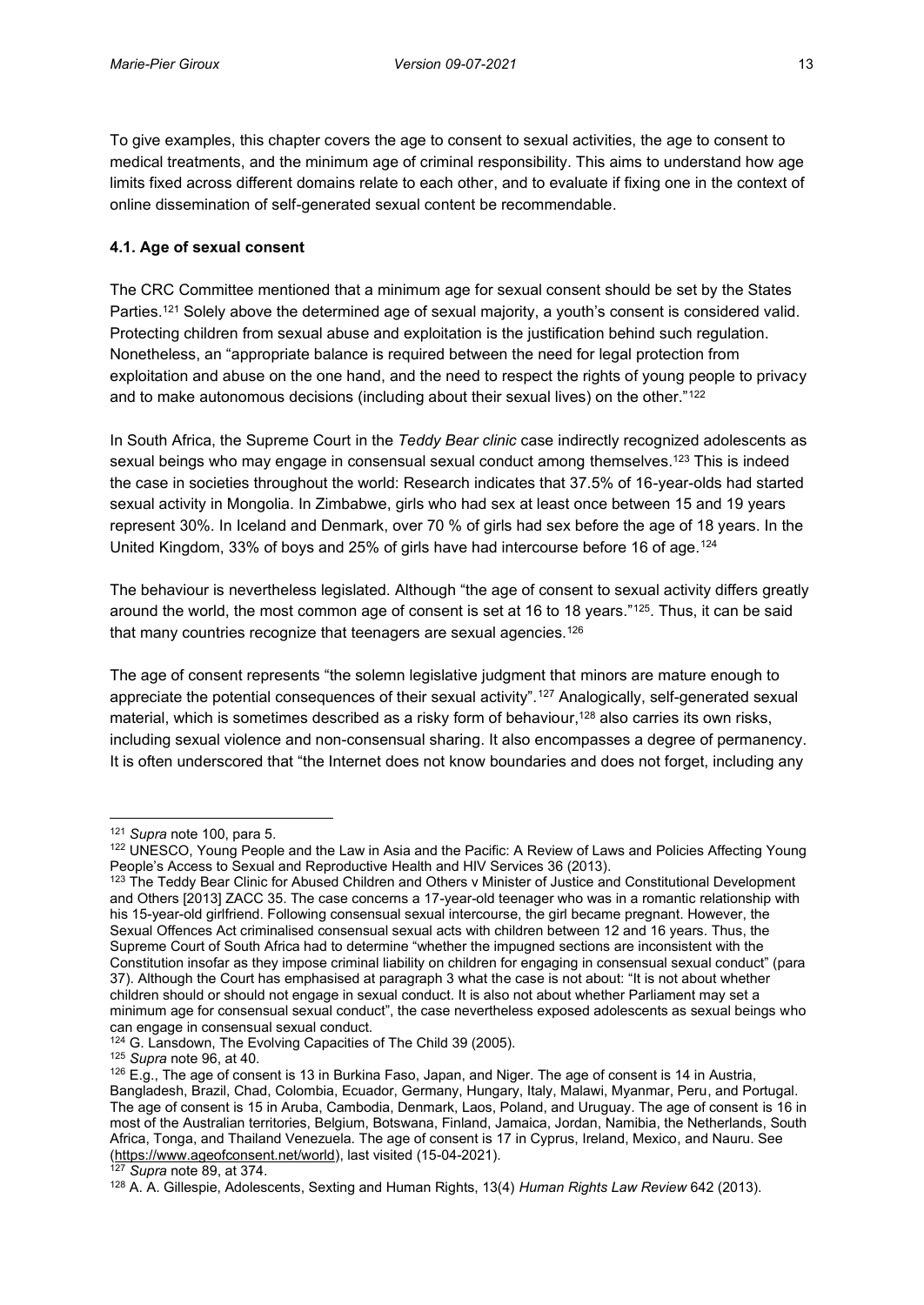experimental behaviours of children"<sup>129</sup> such as self-generated sexual content. As correctly underscored: "Yes, photographs have a degree of permanence, but so do pregnancy and sexually transmitted diseases."<sup>130</sup> Indeed, the consequences of sexual activity are multiples, including unwanted pregnancy, which include childbirth or abortion, sexually transmitted diseases, and sexualized violence. However, those risks do not appear greater or more intrusive in a teenager's life than those associated with offline sexuality.131 Once again, it seems like young people are trusted to make very important decisions, for instance, relating to contraception, abortion and sexually transmitted diseases "but not over the portrayal of their bodies."<sup>132</sup> For that reason, some have expressed being "tremendous skepticism that sexting warrants independent legislative action beyond setting the age of consent."<sup>133</sup> Briefly, the dichotomy between the age of consent and the age to share self-generated sexual content is illogic. Online and offline sexual activities should be aligned.

# <span id="page-23-0"></span>**4.2. Age for medical treatment**

CRC Article 24 encompasses the right of the child to the enjoyment of the highest attainable standard of health. In relation to the concept of evolving capacities, the CRC Committee recognizes that the latter has "a bearing on their independent decision-making on their health issues."<sup>134</sup>

Around the world, the age to consent to treatment varies.135 It illustrates the tension between children's protection and autonomy in the context of medical treatment. Indeed, the right to consent, or refuse consent, to medical treatment or surgery without parental consent illustrates the "tensions between children's right to make decisions about their own bodies and what others perceive to be in their best interests."<sup>136</sup> Nonetheless, it is important to bear in mind that the right to health contains, *inter alia*, a set of freedoms, "which are of increasing importance in accordance with growing capacity and maturity, includes the right to control one's health and body."137

Moreover, a relevant example of children as rights-holders in the context of health-care decisionmaking is the English decision referred to as the *Gillick* case.138 In the latter, the mother of five daughters under the age of 16-year-old sought a declaration that it would be unlawful for a doctor to prescribe contraceptives to girls under 16 without the knowledge or consent of the parent. Although the ruling does not specify an age, Lord Scarman decided that a child under 16 is able to consent to their own medical treatment, without the need for parental permission or knowledge. This decision depicts that the authority of parents to make decisions for their minor children is not absolute: It diminishes while the child's evolving maturity is growing. The *Gillick* case underscores the participatory rights of children in medical situations since it "respects rights to be the main decision maker".<sup>139</sup>

<sup>129</sup> *Supra* note 5 CRC Committee Report (2014), para 74.

<sup>130</sup> A. A. Gillespie, Child Pornography, 27(1) *Information & Communications Technology Law* 33 (2018).

<sup>131</sup> *Supra* note 96, at 64.

<sup>132</sup> *Supra* note 130, at 53.

<sup>133</sup> *Supra* note 89, at 374.

<sup>&</sup>lt;sup>134</sup> Committee on the Rights of the Child, General Comment No. 15 (2013) on the right of the child to the enjoyment of the highest attainable standard of health (art.24), UN Doc. CRC/C/GC/15, para 21 (2013). 135 In Europe, for example, the age is set at 14 in Latvia, 15 in Slovenia, 16 in several countries including Ireland, Lithuania, Poland, Portugal and Spain. In other countries, no fixed minimum age is set. The maturity of the child is assessed on an individual basis. It is the reality in Austria, Estonia, Luxembourg, and Sweden, for instance. See [\(https://fra.europa.eu/en/publication/2017/mapping-minimum-age-requirements/consent-medical-treatments\)](https://fra.europa.eu/en/publication/2017/mapping-minimum-age-requirements/consent-medical-treatments), last visited (19-04-2021).

<sup>136</sup> Child Rights International Network, Age is Arbitrary: Setting Minimum Ages 21 (2016).

<sup>137</sup> *Supra* note 134, para 24

<sup>138</sup> Gillick v West Norfolk and Wisbech Area Health Authority and another [1985], 2 WLR 480.

<sup>139</sup> *Supra* note 136, at 5.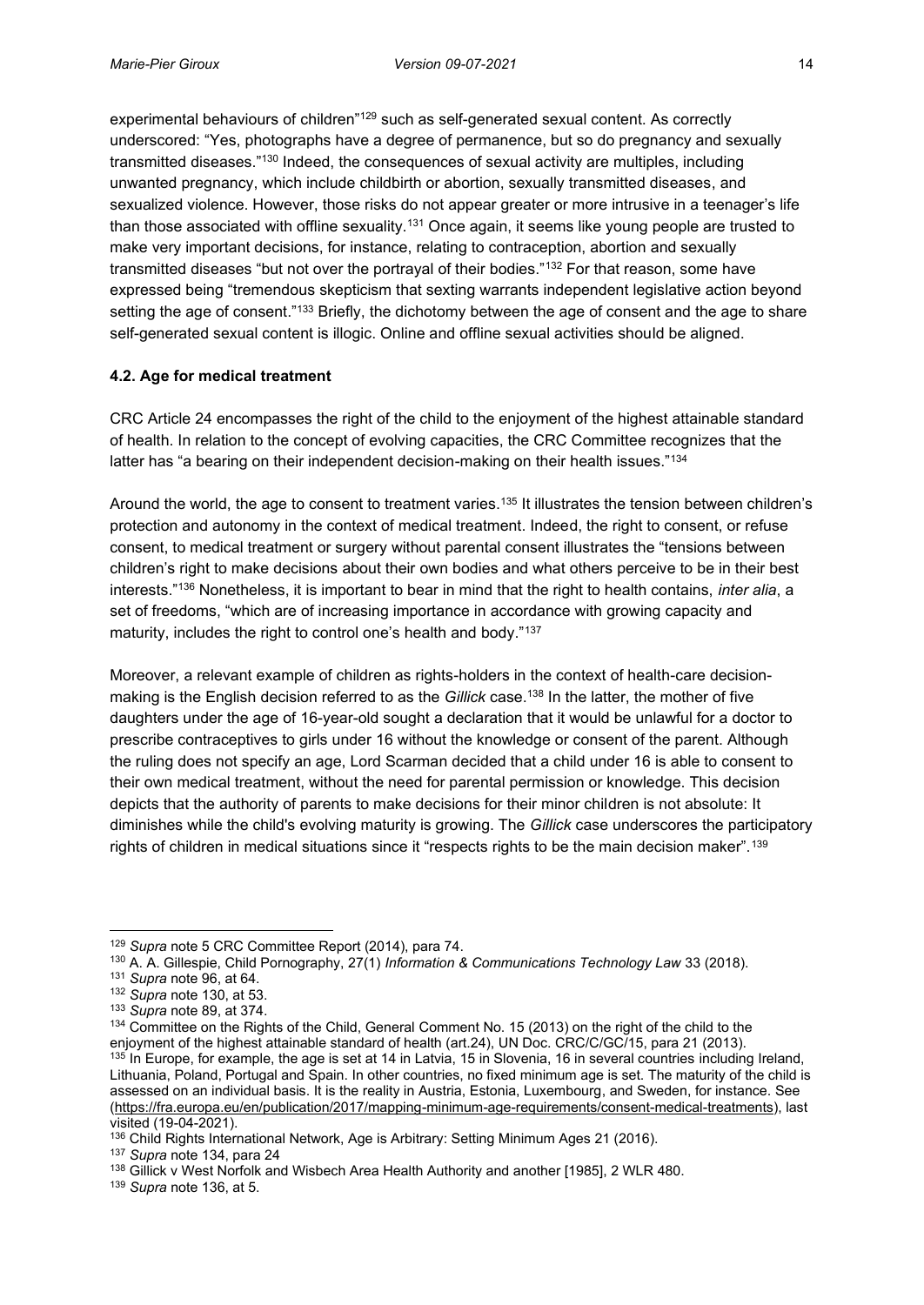Nowadays, it is said that the Gillick Competence, namely the "maturity of faculties",<sup>140</sup> would perhaps be recognized as young as 12-13-14 year-old.<sup>141</sup>

Another interesting case concerns a 12-year-old Dutch boy who decided to stop chemotherapy, which would have helped him to treat the cancer.<sup>142</sup> His father disagreed with his son's decision. Under the Dutch law, a person of 16 years old is fully autonomous to make medical decisions. However, between 12 to 15 years old, such decisions are commonly made by the child and his or her parents.143 In this case, the Court ruled that even though his decision reduces his chances of survival, the boy has the right to decide on his care, including the right to deny medical treatment. This decision was confirmed in appeal.<sup>144</sup> In my opinion, one element to remember from this case is that the self-determination of a young person and his or her participatory rights should not be challenged based on the outcome of his or her decision. In other words, adults who disagree with the child's decision should not challenge the right of the child to make that decision.

In sum, in line with the concept of evolving capacities, from a certain age, children are listened to when it comes to medical choices and due weight to their opinion. This illustrates their right to control their body. Indeed, they actually have the power over their own bodies, even regarding decisions of life or death.

# <span id="page-24-0"></span>**4.3. Age of criminal responsibility**

CRC Article 40 concerns juvenile justice. It calls for a child specific and separated juvenile justice system and the "establishment of a minimum age below which children shall be presumed not to have the capacity to infringe the penal law".<sup>145</sup> Children aged below that minimum age at the time of the commission of an offense "cannot be held responsible in a criminal law process"<sup>146</sup> and children at or above the minimum age but younger than 18 years "can be formally charged and subject to juvenile justice procedures."<sup>147</sup>

Although the CRC does not set the minimum age of criminal responsibility (hereinafter cited as MACR), nor does the CRC Committee, some guidance is provided. Relying on documented evidence in the fields of child development and neuroscience, the CRC Committee indicates that the frontal cortex of children aged 12 to 13 years is still developing. Consequently, their maturity and capacity for abstract reasoning is still evolving, which means that "they are unlikely to understand the impact of their actions or to comprehend criminal proceedings."<sup>148</sup> Thus, the minimum age of criminal responsibility should not be fixed under the age of 14, according to the CRC Committee. Ideally, it recommends a higher age, such as 15 or 16 years old.149 Nonetheless, many countries still have a MACR below 12, but, internationally, the most common MACR is 14.150 Accordingly, below that age, the child is considered competent to participate throughout the process.<sup>151</sup>

<sup>147</sup> *Id*, para 5.

<sup>150</sup> *Id*, para 21.

<sup>140</sup> *Supra* note 38, at 148.

<sup>141</sup> J. Sloth-Nielson, Lecture on the Right to Health, Leiden Law School, 19 November 2020.

<sup>&</sup>lt;sup>142</sup> v Stichting de Jeugd- & Gezinsbeschermers, case number: C/15/257410 / KG ZA 17-264 (12 May 2017).<br><sup>143</sup> Article 450 Civil Code Book 7 [\(Burgerlijk Wetboek Boek 7\)](http://wetten.overheid.nl/cgi-bin/deeplink/law1/bwbid=BWBR0005290/article=450).<br><sup>144</sup> v. Stichting de Jeugd & Gezinsbeschermers, cas

<sup>&</sup>lt;sup>145</sup> CRC Article 40(3)(a).<br><sup>146</sup> Committee on the Rights of the Child, General Comment No. 24 (2019), replacing General Comment No. 10 (2007) Children's rights in juvenile justice, UN Doc. CRC/C/GC/24, para 5 (2019).

<sup>148</sup> *Id*, para 22.

<sup>149</sup> *Id*, para 21.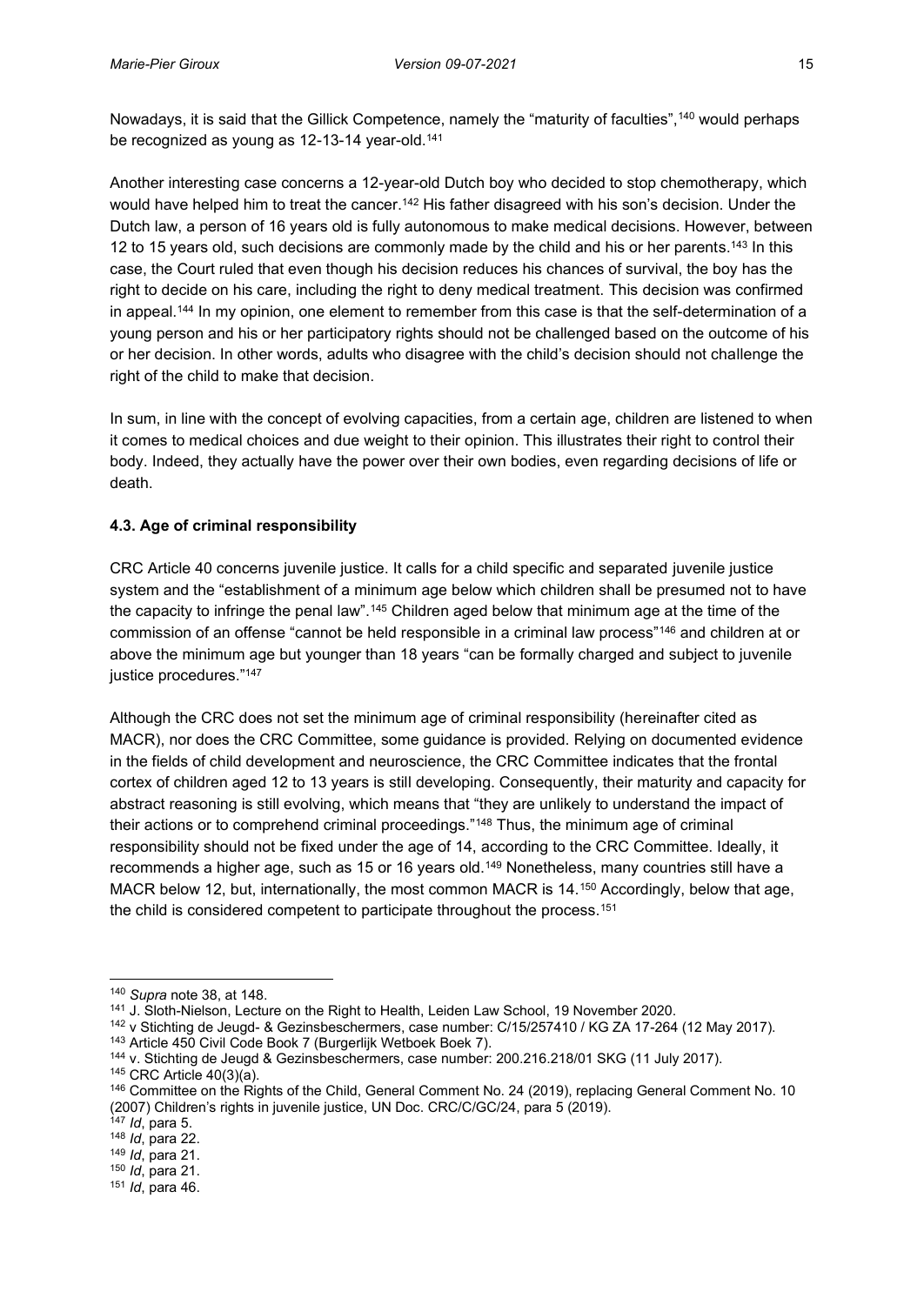Some resemblances are visible between the minimum age of criminal responsibility and selfgenerated sexual content online. The former is set, *inter alia*, in function of the capability of children to understand the consequences of their actions. Similarly, when it comes to the latter, one of the reasons behind a paternalistic approach is because young people are judged as being incapable of understanding the risks associated with the activity. Indeed, it is said that "an adolescent under the age of 18 may not yet have the capacity to understand the dangers involved in posing for sexualised images."<sup>152</sup> Or, in the same vein, that they don't understand the "implications of the Internet and the consequences of their behaviour."<sup>153</sup> However, it is important to mention that this argument is not supported by any research.<sup>154</sup> In addition, one could question if an 18-year-old really understands the consequences any more than a 17-year old does.<sup>155</sup> It is also questionable whether children of 14 years of age156 understand the consequences of their criminal behaviour better than one would understand the consequence of creating sexual content digitally. In that vein, it was pointed out in *Teddy Bear Clinic*, that it is "fundamentally irrational to state that adolescents do not have the capacity to make choices about their sexual activity, yet in the same breath to contend that they have the capacity to be held criminally liable for such choices."<sup>157</sup> In other words, it is inconsistent to affirm that youngsters have criminal capacity but are incapable of consenting to sexual activities.

#### <span id="page-25-0"></span>**4.5. Reflections**

In conclusion, the competency of children is not black or white. One's childhood is strewn with law bestowing varying degrees of responsibility depending on the context. Without exploring other arenas where children are given responsibility,<sup>158</sup> this chapter covered the age of sexual consent, the age at which the right to consent (or refuse to consent) to medical treatment or surgery is granted, as well as the minimum age of criminal responsibility. In all those settings, a balance was made between protection and empowerment of children.

Analogically, a minimum age giving the possibility for young people to self-generate sexual content online could be made so as to achieve more appropriately balance their rights. Indeed, all the different situations covered in this chapter are similar domains and "[d]espite the variations in the minimum competencies held necessary for various liberty rights, it is generally incoherent to argue that children at a given age are mature and responsible in one domain, yet unready to exercise rights on their own behalf in a comparable domain."<sup>159</sup> Thus, fixing an age limit in relation to sexting might seem recommendable. Nevertheless, inconsistencies between the different age limits are problematic as it would be difficult to install an age limit for sexting. On one hand, it would be logical to align the age of online and offline sexual activity. However, as previously covered, the age of consent is quite high in some countries. On the other hand, the age of sexting should also be the same as the MACR, although it is set at quite a low age in some countries. Setting the age of sexting and the MACR at different ages would leave some teenagers unprotected. By way of explanation, if the MACR of a country is supposedly set at 14 and the legal sexting age at 16 – which coincides with the age of sexual consent of that country - it would mean that 14 and 15-year-old youngsters could face criminal charges for their online sexual activities. The likelihood that the protection would be incomplete is

<sup>152</sup> *Supra* note 128, at 642.

<sup>153</sup> *Supra* note 130, at 53.

<sup>154</sup> *Id*, at 53.

<sup>155</sup> *Id*, at 53.

<sup>156</sup> Considering that 14 of age is the most common minimum age of criminal responsibility on the international scene.

<sup>157</sup> *Supra* note 123, para 79.

<sup>158</sup> Other age limits could be considered, such as in the context of admission to employment, voluntary enlistment and conscription into armed forces, end of compulsory education, marriage (with parental consent), the age for a driving licence, etc.

<sup>159</sup> *Supra* note 115, at 4.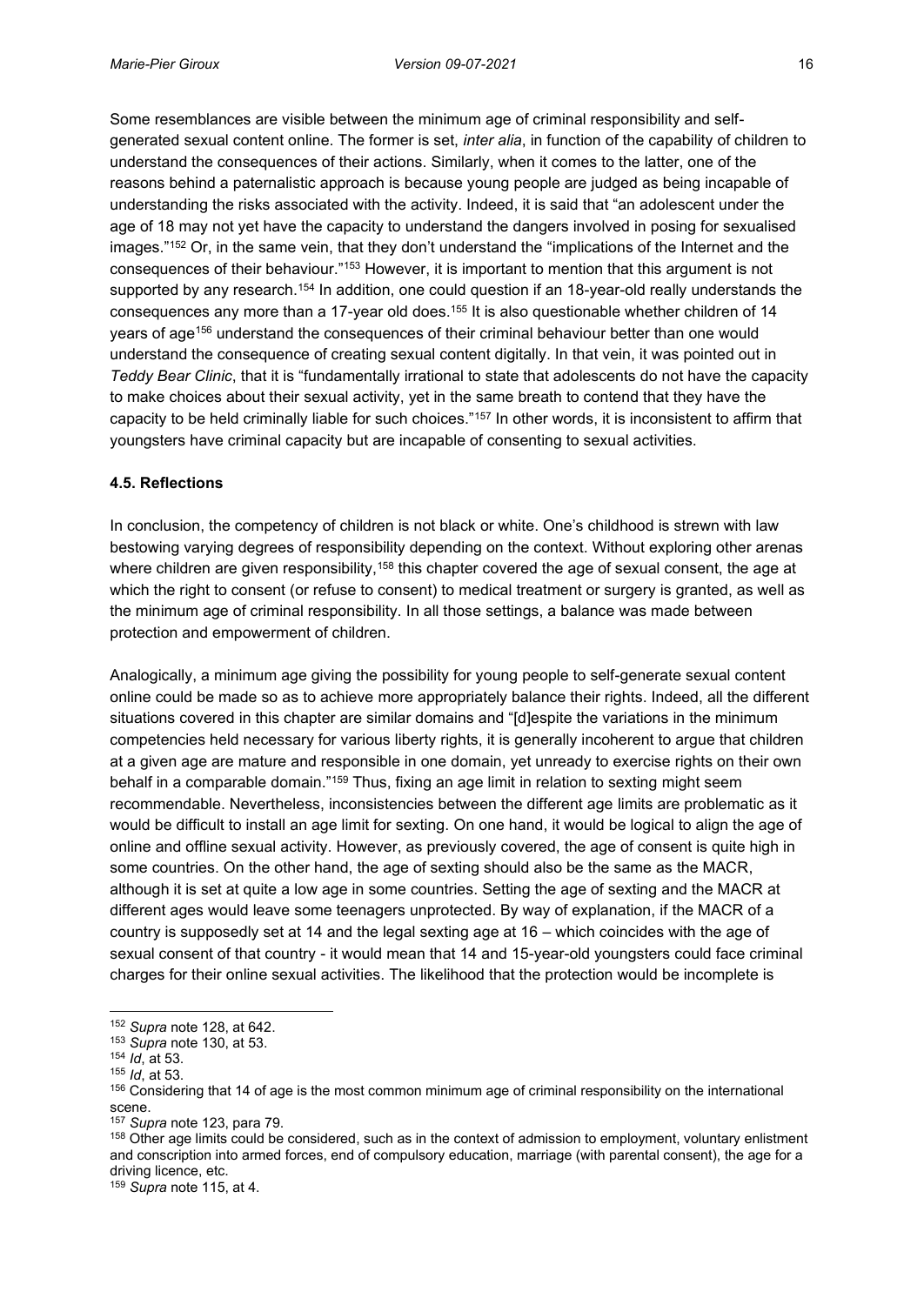worrying and would not properly reach the main purpose of creating a sexting age limit. In addition, what would be the response for those under the MACR who engage in sexting? Placing them in the child protection system? Briefly, after all, installing an age limit for sexting is not an appropriate solution. Moreover, as it is explained in greater detail in chapter 6, criminalizing the behaviour of sexting is simply not recommended according to recent development on the international scene. Thus, what would be the purpose of installing an age limit for consensual sexting if it is not recommendable to make the behaviour an offense?

# <span id="page-26-0"></span>**5. Risks Associated to Sexual Material Picturing Young People**

A teenager confessed: "Before, because I hadn't done it, I thought [sending self-produced images] was just the most terrible thing ever. But now that I've done it, it's not as bad as people think. Like, if it's to... your partner, like someone you trust, it's not that bad".<sup>160</sup> Following this comment, the question whether sexting is truly riskless or harmless arises.

Thus, this chapter puts light on the risks associated with the practice of self-generated sexual content on the Internet. The risks directly affecting the adolescents who have taken compromising pictures or videos of themselves are discussed first, followed by the risks towards other children.

# <span id="page-26-1"></span>**5.1. Towards the teenage creators themselves**

## <span id="page-26-2"></span>5.1.1. Coercion

This thesis positions self-generated sexual content in the digital world within the context of consent and with young people as sexual agencies who have the capacity to make sexual choices. However, due to the notable tension emerging within available studies regarding the reasons explaining why juveniles engage in sexting, it is recognized that the practice can either be voluntary or coercive. Indeed, "on the one hand, some scholars place emphasis on a range of gendered and socio-cultural pressures, while others prioritise choice, capacity and youth agency."<sup>161</sup> Consequently, a few words need to be said about the possibility of coercion.

In that vein, the CRC Committee identified that self-generated sexual material "often appears to be a product of youth peer pressure".<sup>162</sup> In addition, it generally encompasses an important gendered dimension.<sup>163</sup> Guys are trying to convince girls with sentences such as "Come on, just do it"<sup>164</sup> or "Come one baby, just one picture",<sup>165</sup> as reported by girls in a group discussion. The not-so-subtle pressure has also been experienced by another juvenile who explained having been pushed into sexting: "I just let him talk me into it. It wasn't very nice. The moment I took photos for him, I got this really disgusting, dirty feeling".<sup>166</sup> Thus, the possible use of coercive methods in association with sexting behaviours is not disputed.

<sup>160</sup> J. V. Weiler, Living in the Era of Digital Exhibitionism, 36(4) *Child & Youth Services* 399 (2015).

<sup>161</sup> E. Agnew, Sexting among Young People: Towards a Gender Sensitive Approach, 29 *The International Journal of Children's Rights* 6 (2021). 162 *Supra* note 92, para 42.

<sup>163</sup> *Supra* note 161, at 14-16.

<sup>164</sup> Testimony of a 15-year-old girl named Naomi. See E. Setty, Risk and Harm in Youth Sexting Culture: Young People's Perspective 96 (2020).

<sup>165</sup> Testimony of Riley, a 16-year-old girl. See *Id*, at 96. 166 *Supra* note 160, at 340.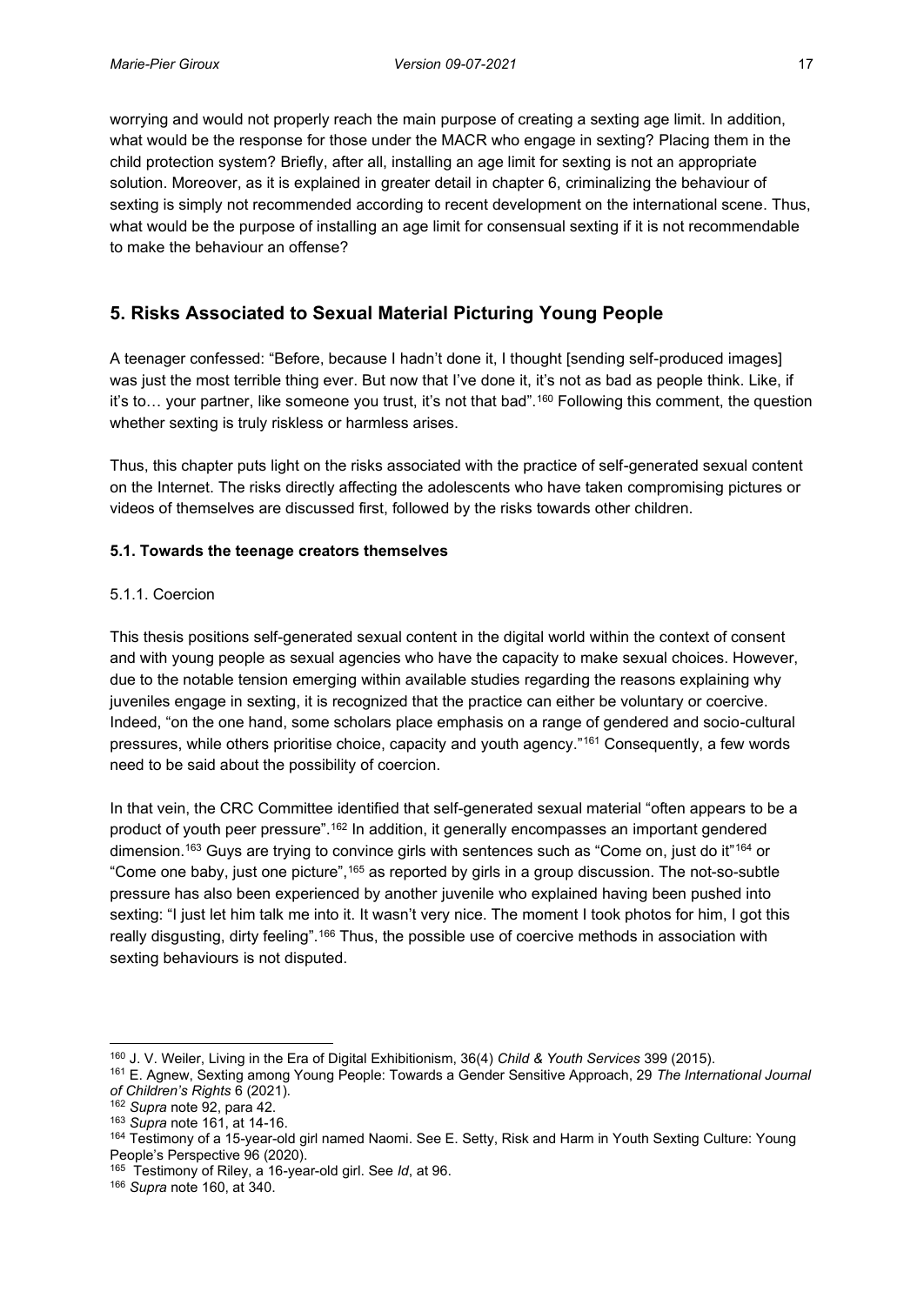Nonetheless, the gendered culture surrounding (pressured) sexting among young people incorrectly visualizes a passive young woman. The latter is conceptualised as a "sexting girl, inappropriately engaging in sexualised self-expression in response to the demands of boys and men."<sup>167</sup> A recent study has critically reviewed the currently available research on the topic and found that "researchers appear to be over-stating the extent that pressure and coercion are a motivation".<sup>168</sup> As a conclusion, it is said that "the current empirical evidence does not support the notion that pressure or coercion is *the*  key factor, or even *one of* the key factors, motivating girls to produce and send nude or semi-nude pictures of themselves. To be more specific, it is not a factor commonly expressed by girls (or boys) who themselves send sexts, as motivating instances or acts of sexting."<sup>169</sup> Instead, it is found that "the most common reason for sending sexy content was to be 'fun or flirtatious".<sup>170</sup> In other words, pleasure or desire are the usual motivation to engage in sexting.171

Nevertheless, a veritable problem concerning pressure arises in cases involving sextortion. The latter is the colloquial for sexual extortion and it is defined as follow: "[B]lackmailing of a person with the help of self-generated images of that person in order to extort sexual favours, money, or other benefits from her/him under the threat of sharing the material beyond the consent of the depicted person".<sup>172</sup> The testimony of Charlie, a 17-year-old girl, explains the issue. When she started a new relationship, she informed a previous guy that she was not interested in sexting with him anymore. In a one-on-one interview, she testified having been blackmailed by the guy: "He was like, either send me more, or I'm sending them around".<sup>173</sup> As a consequence of the event, she explained having been very affected: "I was really paranoid for a really long time about it."174

### <span id="page-27-0"></span>5.1.2. Unwanted dissemination

Another principal danger of consensual sexting commonly recognized is the loss of control of the image.175 Indeed, one inherent characteristic of the Internet is its spreadability. As stated by the CRC Committee, "[s]exualized images of children can easily spread online or offline beyond or against the will of the child".<sup>176</sup> In other words, the practice encompasses the risk to become more extensively available than originally intended. This situation describes secondary sexting. Indeed, the latter is defined as "initially produced and shared among consenting parties, but then shared further without consent".<sup>177</sup> Various circumstances may lead to secondary sexting, including for example revenge porn.178

<sup>167</sup> E. Setty, Meanings of Bodily and Sexual Expression in Youth Sexting Culture: Young Women's Negotiation of Gendered Risks and Harms, 80(9) *Sex Roles* 586 (2019).

<sup>168</sup> *Supra* note 12 Murray & Crofts (2015), at 469.

<sup>169</sup> *Id*, at 456.

<sup>170</sup> *Id*, at 462.

<sup>171</sup> *Id*, at 454.

<sup>172</sup> *Supra* note 9, at 52. <sup>173</sup> *Supra* note 164, at 99.

<sup>174</sup> *Id*, at 99.

<sup>175</sup> *Supra* note 128, at 639

<sup>&</sup>lt;sup>176</sup> Supra note 92, para 42; Committee on the Rights of the Child, General comment No. 25 (2021) on children's rights in relation to the digital environment, UN Doc. CRC/C/GC/25, para 81 (2021).

 $177$  In the same vein, primary sexting is understood as "produced and shared amongst consenting parties". See *Supra* note 96, at 41; *Supra* note 12 Calvert (2014), at 95.

<sup>&</sup>lt;sup>178</sup> Revenge porn is the action of leaking an image or video of sexually explicit content that was initially shared privately. "This sometimes occurs when a young couple breaks up and a spurned and angered boyfriend blasts out sexted images of his ex-girlfriend for all of his friends and her enemies to ogle. Those recipients, in turn, may pass them on to still other minors, with the prospect of shame, embarrassment, and public ridicule growing exponentially larger for the ex-girlfriend with each further retransmission to an originally unintended and undesired audience." The material sometimes ends up on revenge porn websites. See *Supra* note 12 Calvert (2014), at 91.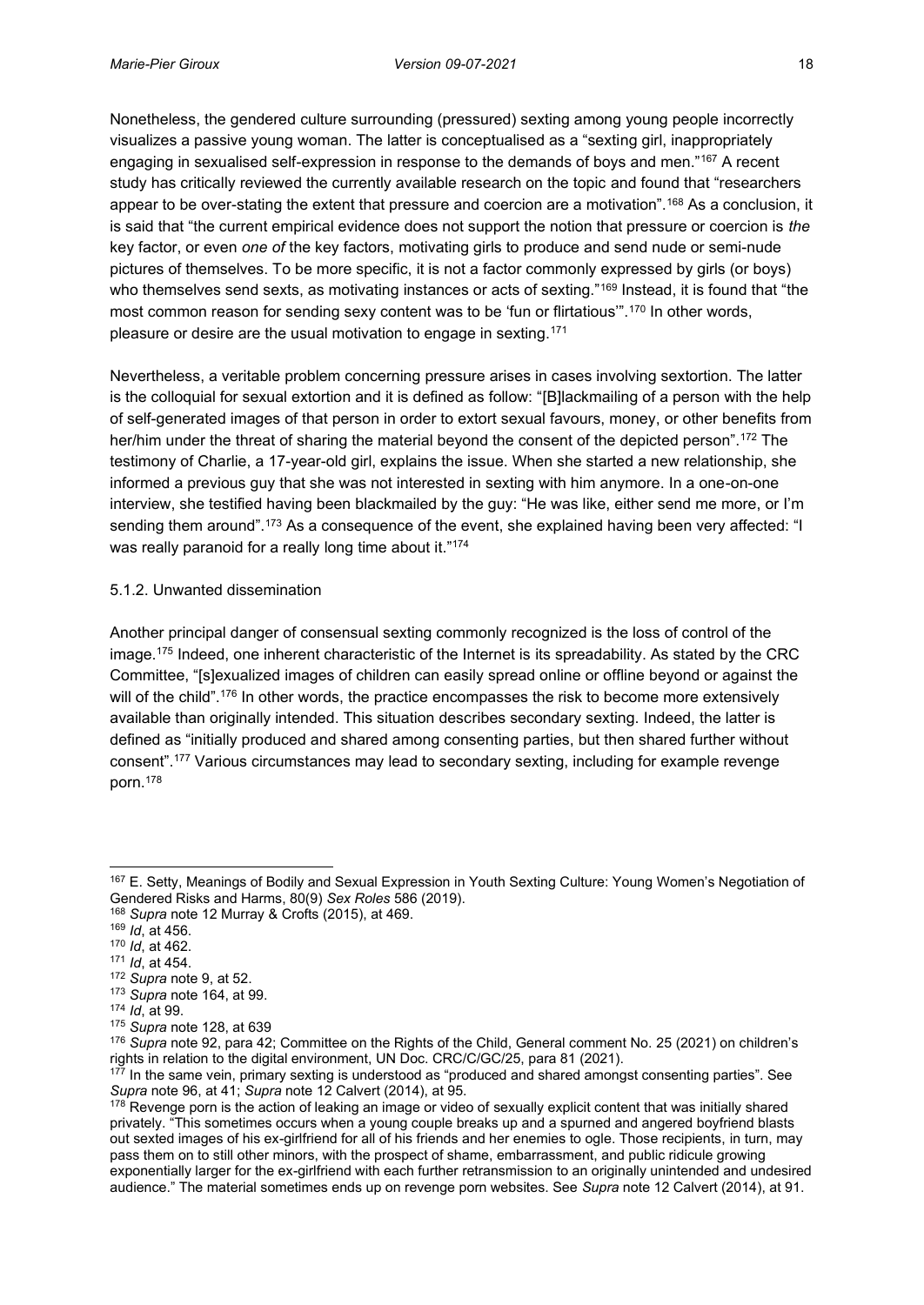The consequences of secondary texting may be very serious. At the end of the spectre is to be found suicide. Indeed, the literature underscore "incidences where young women have committed suicide as a result of the humiliation of having a digital image of themselves circulated."<sup>179</sup> It is the case, for instance, of Hope Witsell, a 13-year-old girl who hung herself due to the bullying - online and offline that she was the victim after her boyfriend had shared a topless photo of her.180

## <span id="page-28-0"></span>**5.2. Towards other children**

Interests of other children are also at stake when it comes to self-generated sexual material. Indeed, it may be risky to children who are not depicted in the images.

## <span id="page-28-1"></span>5.2.1. Seduction and grooming process

Grooming refers to the process of soliciting a child for sexual purposes,<sup>181</sup> where the establishment of a trust relationship is built. One of the grooming tools susceptible to be used is self-generated sexual content. For example, a predator could expose a child to a self-generated sexual video in which some other children are engaging in different sexual activities. By doing so, the objective is to give the impression to the child exposed that the activities are normal or common.<sup>182</sup> The technique also has the effect of desensitizing the potential victim and reducing his or her inhibitions.183

In Canada, the Supreme Court of the country acknowledged that the possession of child pornography "may facilitate the seduction and grooming of victims and may break down inhibitions or incite potential offences."<sup>184</sup> Indeed, a detective inspector testified that child pornography is "often used as a tool by paedophiles to seduce children. They use it as a tool to lower their inhibitions. They do that by exposing the children to photographs. They'll usually start out with photographs of partial nudity and then they'll work their way up to total nudity and children being involved in actual sex acts."<sup>185</sup> In that sense, self-generated sexual content depicting someone under 18-year-old may be used to facilitate further exploitation of children.

### <span id="page-28-2"></span>**5.3. Reflections**

Youth sexting is not inherently harmful, nor pleasurable.<sup>186</sup> Youngsters themselves consider being motivated to exchange self-generated sexual material for fun and flirtatious.

However, as recognized by the CRC Committee, sexting is a risk (not a harm in and of itself) that needs to be managed carefully.<sup>187</sup> The Lanzarote Committee has a similar approach, expressing that "the increasing number of child self-generated sexually suggestive and explicit images and/or videos

[\(http://edition.cnn.com/2010/LIVING/10/07/hope.witsells.story/index.html\)](http://edition.cnn.com/2010/LIVING/10/07/hope.witsells.story/index.html), last visited (05-05-2021). <sup>181</sup> *Supra* note 9, at 51.

<sup>179</sup> *Supra* note 12 Murray and Crofts (2015), at 458.

<sup>180</sup> D. Moritz & L.S. Christensen, When Sexting Conflicts with Child Sexual Abuse Material: The Legal and Social Consequences for Children, 25(7) *Psychiatry, Psychology and Law* 5 (2020);

<sup>182</sup> M. Eneman, *The New Face of Child Pornography*, *in* M. Klang & A. Murray (Ed.) Human Rights in the Digital Age (2005).

<sup>183</sup> *Supra* note 1, at 13; T. Altobelli, Cyber-Abuse - A New Worldwide Threat to Children's Rights, 48(3) *Family Court Review* 465 (2010).

<sup>184</sup> R. c. Sharpe [2001] 1 R.C.S. 45 at para 28. One of the issues that the Canadian Supreme Court had to decide was whether Section 163.1(4) of the Criminal Code, which criminalises the possession of 'child pornography', is unconstitutional because it infringes the constitutional right to freedom of expression and whether this violation is justifiable in a free and democratic society.

<sup>185</sup> *Id*, para 205.

<sup>186</sup> *Supra* note 167, at 588.

<sup>187</sup> *Supra* note 92, para 67.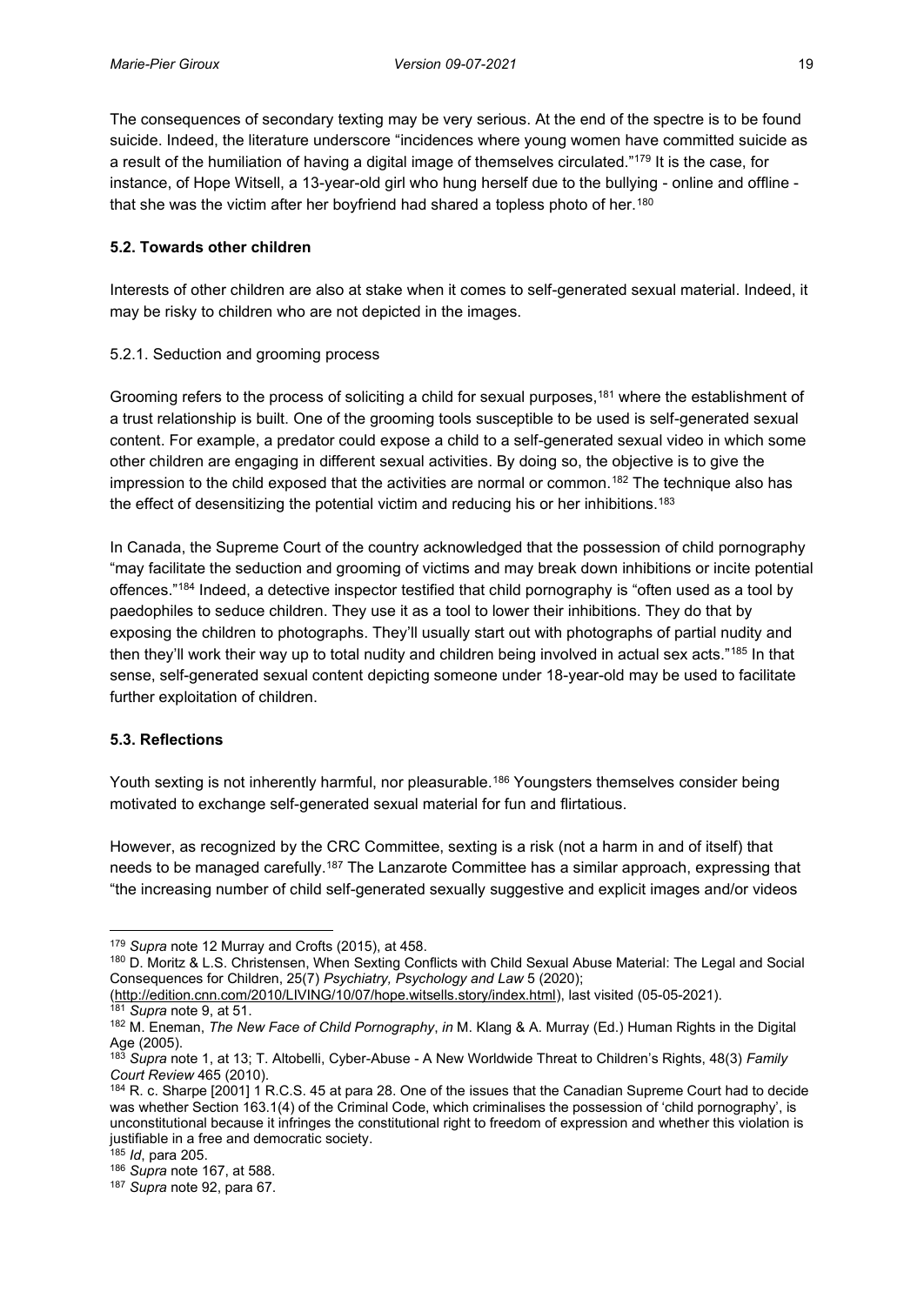[...] is putting more and more children at risk of harm".<sup>188</sup> In other words, the behaviour is risky, not harmful *per se*, and measures must be put in place to ensure that the risks associated with sexting should not turn into harms. In that sense, criminal law is not an appropriate instrument to respond to consensual self-produced sexual material. Indeed, that legal response is designed to react to harm, not risk. To put it another way, a criminal response should be used when harm has already occurred. In that sense, as it is substantiated in chapter 6.2., criminal law is not an appropriate response to primary sexting among adolescents. In order to reduce the risks associated with the phenomenon, it is better to move towards prevention, awareness-raising, education, etc. so that the harm will not take place. Alternative strategies are then more suitable, and it starts by giving teenagers the capacity to detect and navigate the risks. To do so, a holistic education (digital literacy and comprehensive sexuality education including online sexual exploration) is a key solution. Likewise, the Lanzarote Convention supports "that children, during primary and secondary education, receive information on the risks of sexual exploitation and sexual abuse, as well as on the means to protect themselves, adapted to their evolving capacity".<sup>189</sup>

On the contrary, harm occurs when it comes to secondary sexting. In such context, the employment of criminal law towards the perpetrators is opportune as it is further elaborated in chapter 7. Indeed, "the non-consensual sharing of sexual materials is a form of sexual violence or abuse".<sup>190</sup> Same for (cyber)bullying and sextortion. In such cases, it is essential "to distinguish between the initial image and the use being made of it."<sup>191</sup> In this vein, the CRC Committee expressed its concern:

[T]he self-generated aspect of such material could increase the risk that the child is considered responsible instead of being treated as a victim [...] If such images are produced as a result of coercion, blackmailing or other forms of undue pressure against the will of the child, those who made the child produce such content should be brought to justice. If such images are subsequently distributed, disseminated, imported, exported, offered or sold as child sexual abuse material, those responsible for such acts should also be held criminally liable.192

This point of view is also shared by some judges. For instance, it has been highlighted that "[t]he fact that the victim may have consensually participated in recording sexual activity in no way impacts or diminishes the moral responsibility of the offender. To conclude otherwise engages retrograde thinking surrounding the interplay of sex, privacy, consent and control."<sup>193</sup>

It is a great opportunity to highlight that "[a]lthough children (in particular adolescents) may willingly produce sexual content, this does not mean they consent to or are responsible for the exploitive or abusive use and/or distribution of these images."<sup>194</sup> Consequently, the importance of not blaming the child who has produced the image must be reiterated. Victim blaming (e.g., "she or he should not have taken the picture in the first place") is the wrong speech to hold.

<sup>188</sup> *Supra* note 2, para f.

<sup>189</sup> Lanzarote Convention Article 6.

<sup>190</sup> M. Naezer & L. Van Oosterhout, Only Sluts Love Sexting: Youth, Sexual Norms and Non-Consensual Sharing of Digital Sexual Images, 30(1) *Journal of Gender Studies* 79 (2021).

<sup>191</sup> *Supra* note 9, at 43.

<sup>192</sup> *Supra* note 92, para 67.

<sup>193</sup> R v JS, 2018 ONCJ 82, para 35.

<sup>194</sup> *Supra* note 9, at 43.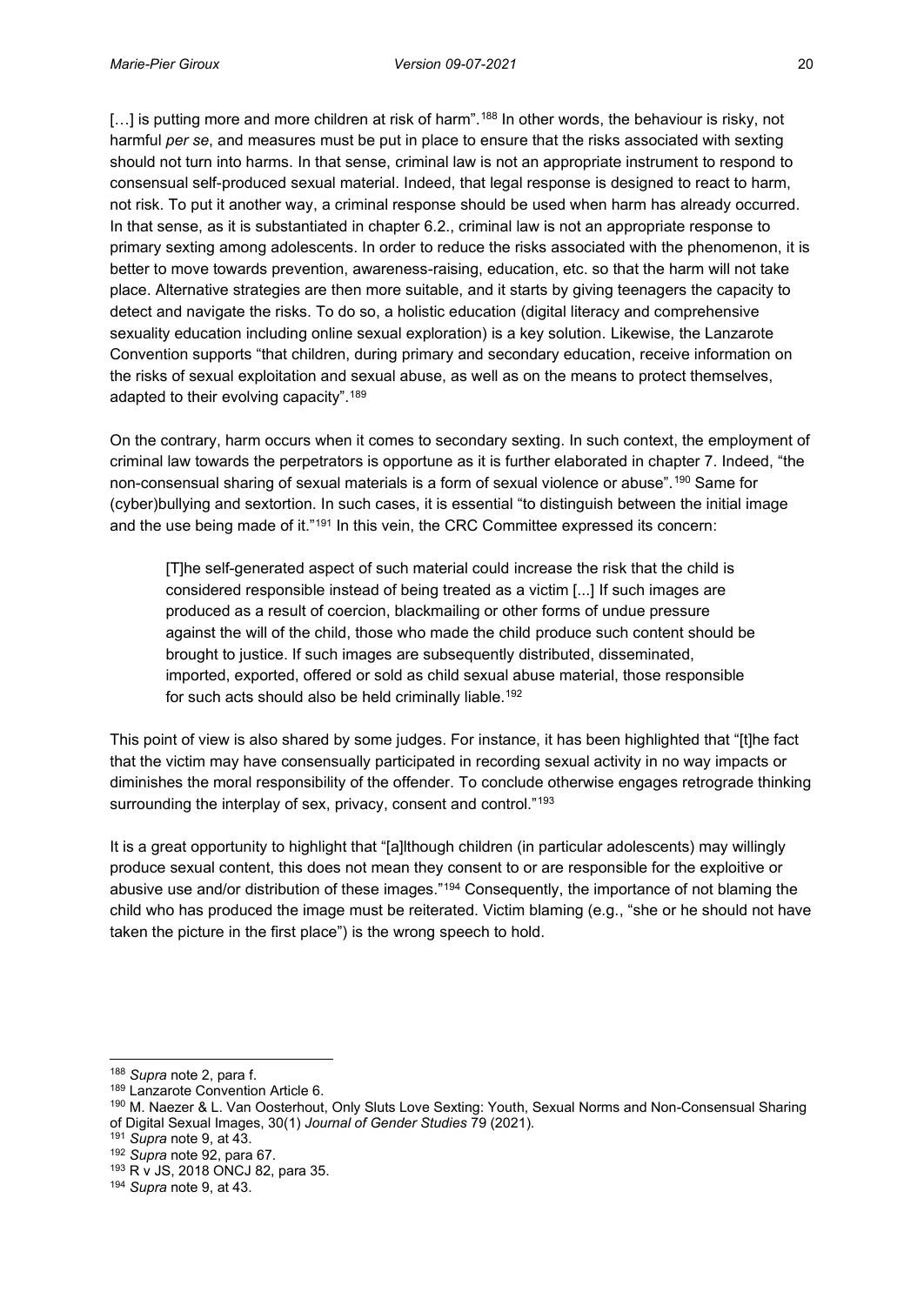# <span id="page-30-0"></span>**6. Responses to Primary Sexting**

Some have noticed that the phenomenon of sexting has led to a public moral panic.<sup>195</sup> Accordingly, several responses have been put in place to tackle the practice. In that vein, this chapter introduces and scrutinizes two of them: literacy campaigns and prosecution.

## <span id="page-30-1"></span>**6.1. Literacy campaigns**

Public literacy campaigns are one of the mechanisms used as a reaction to sexting. "As a form of a social marketing campaign, sexting literacy campaigns make use of supporting campaign posters and leaflets portraying pictures and texts to underline their message, with the ultimate goal of influencing adolescents' attitudes and behaviour towards sexting."<sup>196</sup> This section exposes a French campaign, followed by a Dutch and Canadian one.

### <span id="page-30-2"></span>6.1.1. France

In March 2021, the French National Police launched a public campaign to prevent sexting. By doing so, it seems like their initial intention was to raise awareness among teenagers about secondary sexting, which is one of the possible negative consequences of engaging in sexting.

The message is the following: "He well received your nude. Your friends, your parents, your classmates, your cousins, your teachers, your neighbours, your baker, your ex-boyfriend, your postman, your grandparents, and your niece as well [#Sexting] Sending a nude is accepting the risk that it could be shared" [author's translation].



Picture from Ouest France<sup>197</sup>

<sup>195</sup> *Supra* note 164, at 33; *Supra* note 96, at 39; A. A. Hasinoff, Sexting Panic: Rethinking Criminalization, Privacy,

and Consent 451-453 (2015).<br><sup>196</sup> [\(http://arno.uvt.nl/show.cgi?fid=146518\)](http://arno.uvt.nl/show.cgi?fid=146518), last visited (12-05-2021).

<sup>197</sup> [\(https://www.ouest-france.fr/societe/police/la-police-supprime-un-de-ses-tweets-de-prevention-contre-le](https://www.ouest-france.fr/societe/police/la-police-supprime-un-de-ses-tweets-de-prevention-contre-le-revenge-porn-7177498)[revenge-porn-7177498\)](https://www.ouest-france.fr/societe/police/la-police-supprime-un-de-ses-tweets-de-prevention-contre-le-revenge-porn-7177498), last visited (15-04-2021).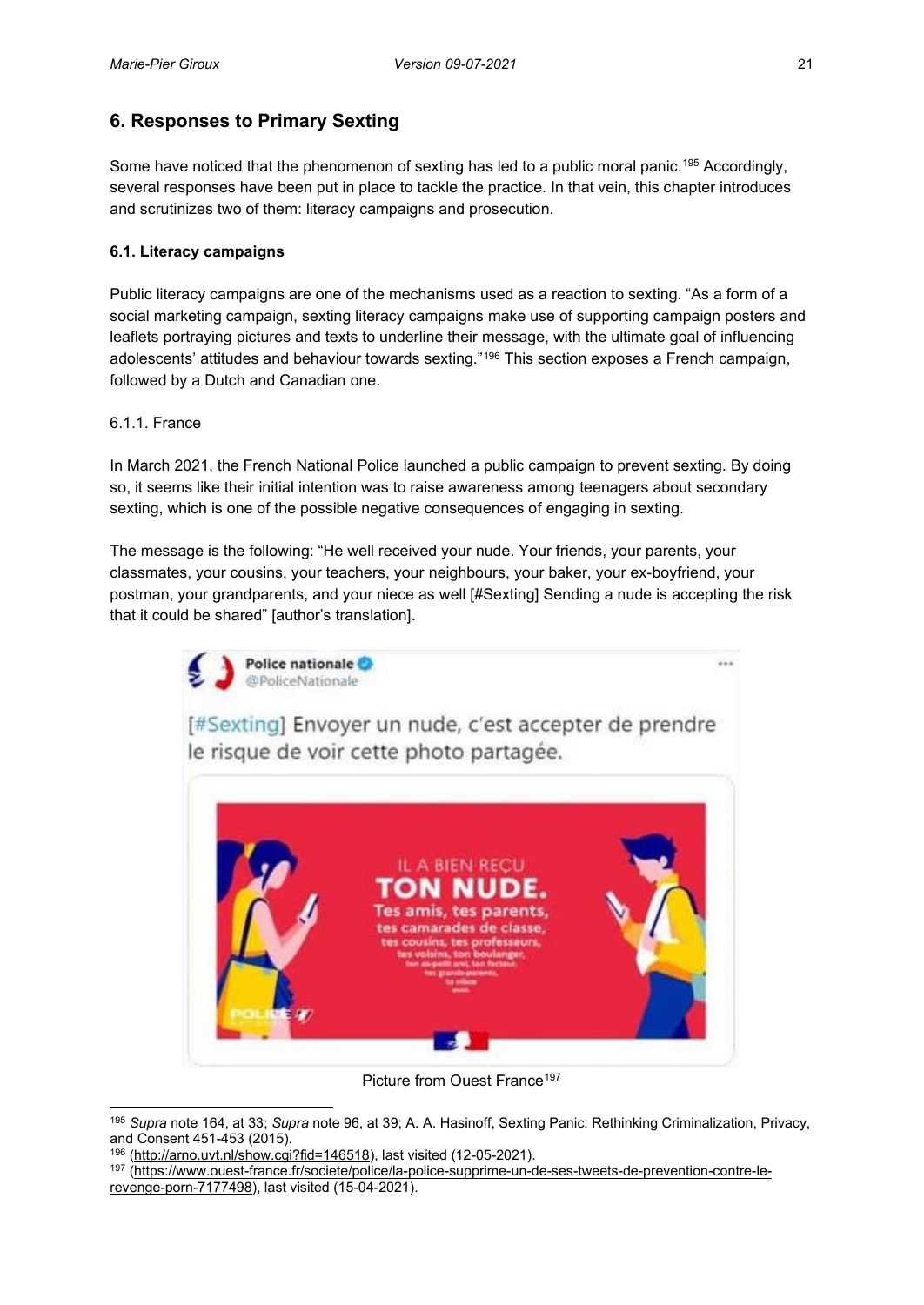The campaign has been highly criticized because victims were blamed rather than people who share without consent the private content. Recognizing the mistake, the campaign was removed.<sup>198</sup> Nonetheless, this exemplifies that young people "must choose between digitally expressing desire and the right to be free from violence."<sup>199</sup>

### <span id="page-31-0"></span>6.1.2. The Netherlands

Another questionable campaign is the safe sexting campaign launched in 2020 by the Dutch Public Health Service. The goal was the protection of young people against sextortion.<sup>200</sup> In that vein, the campaign prevented juvenile from sending nude photos and videos. Instead, emoticons such as the peach and the aubergine were proposed as alternatives. The slogan is the following: "Sex is fun and sexting too but do it safety" [author's translation].



Picture from Adformatie201

With the aim of reaching young people, it was advertised, *inter alia*, through posters on local buses, in schools and online.<sup>202</sup>

<sup>198</sup> [\(https://www.lepoint.fr/societe/une-campagne-de-pub-de-la-police-contre-le-sexting-fait-polemique-06-03-](https://www.lepoint.fr/societe/une-campagne-de-pub-de-la-police-contre-le-sexting-fait-polemique-06-03-2021-2416650_23.php) [2021-2416650\\_23.php\)](https://www.lepoint.fr/societe/une-campagne-de-pub-de-la-police-contre-le-sexting-fait-polemique-06-03-2021-2416650_23.php), last visited (15-04-2021); [\(https://www.bfmtv.com/police-justice/la-police-nationale](https://www.bfmtv.com/police-justice/la-police-nationale-vivement-critiquee-pour-une-campagne-de-prevention-sur-le-sexting_AN-202103060144.html)[vivement-critiquee-pour-une-campagne-de-prevention-sur-le-sexting\\_AN-202103060144.html\)](https://www.bfmtv.com/police-justice/la-police-nationale-vivement-critiquee-pour-une-campagne-de-prevention-sur-le-sexting_AN-202103060144.html), last visited (15-

<sup>04-2021).&</sup>lt;br><sup>199</sup> L. Karaian, Lolita Speaks: 'Sexting,' Teenage Girls and the Law, 8(1) *Crime, Media, Culture* 68 (2012). <sup>200</sup> [\(https://www.adformatie.nl/campagnes/ggd-adviseert-jongeren-bescherm-jezelf-tegen-](https://www.adformatie.nl/campagnes/ggd-adviseert-jongeren-bescherm-jezelf-tegen-sextortion#:~:text=Om%20sextortion%20onder%20jongeren%20te%20voorkomen%20is%20de%20GGD%20Hollands,thema%3A%20)

[sextortion#:~:text=Om%20sextortion%20onder%20jongeren%20te%20voorkomen%20is%20de%20GGD%20Holl](https://www.adformatie.nl/campagnes/ggd-adviseert-jongeren-bescherm-jezelf-tegen-sextortion#:~:text=Om%20sextortion%20onder%20jongeren%20te%20voorkomen%20is%20de%20GGD%20Hollands,thema%3A%20) [ands,thema%3A%20'Safe%20Sexting'.&text=De%20campagne%20wil%20jongeren%20meer,jongeren%20herke](https://www.adformatie.nl/campagnes/ggd-adviseert-jongeren-bescherm-jezelf-tegen-sextortion#:~:text=Om%20sextortion%20onder%20jongeren%20te%20voorkomen%20is%20de%20GGD%20Hollands,thema%3A%20) [nbare%20manier%20te%20presenteren.](https://www.adformatie.nl/campagnes/ggd-adviseert-jongeren-bescherm-jezelf-tegen-sextortion#:~:text=Om%20sextortion%20onder%20jongeren%20te%20voorkomen%20is%20de%20GGD%20Hollands,thema%3A%20)), last visited (11-05-2021). 201 [\(https://www.adformatie.nl/campagnes/ggd-adviseert-jongeren-bescherm-jezelf-tegen-sextortion\)](https://www.adformatie.nl/campagnes/ggd-adviseert-jongeren-bescherm-jezelf-tegen-sextortion), last visited

<sup>(11-05-2021).</sup>

<sup>&</sup>lt;sup>202</sup> [\(https://www.gezondeschoolhollandsmidden.nl/nieuws/item/seks-is-leuk-en-sexting-ook-maar-doe-het-wel](https://www.gezondeschoolhollandsmidden.nl/nieuws/item/seks-is-leuk-en-sexting-ook-maar-doe-het-wel-veilig)[veilig\)](https://www.gezondeschoolhollandsmidden.nl/nieuws/item/seks-is-leuk-en-sexting-ook-maar-doe-het-wel-veilig), last visited (11-05-2021).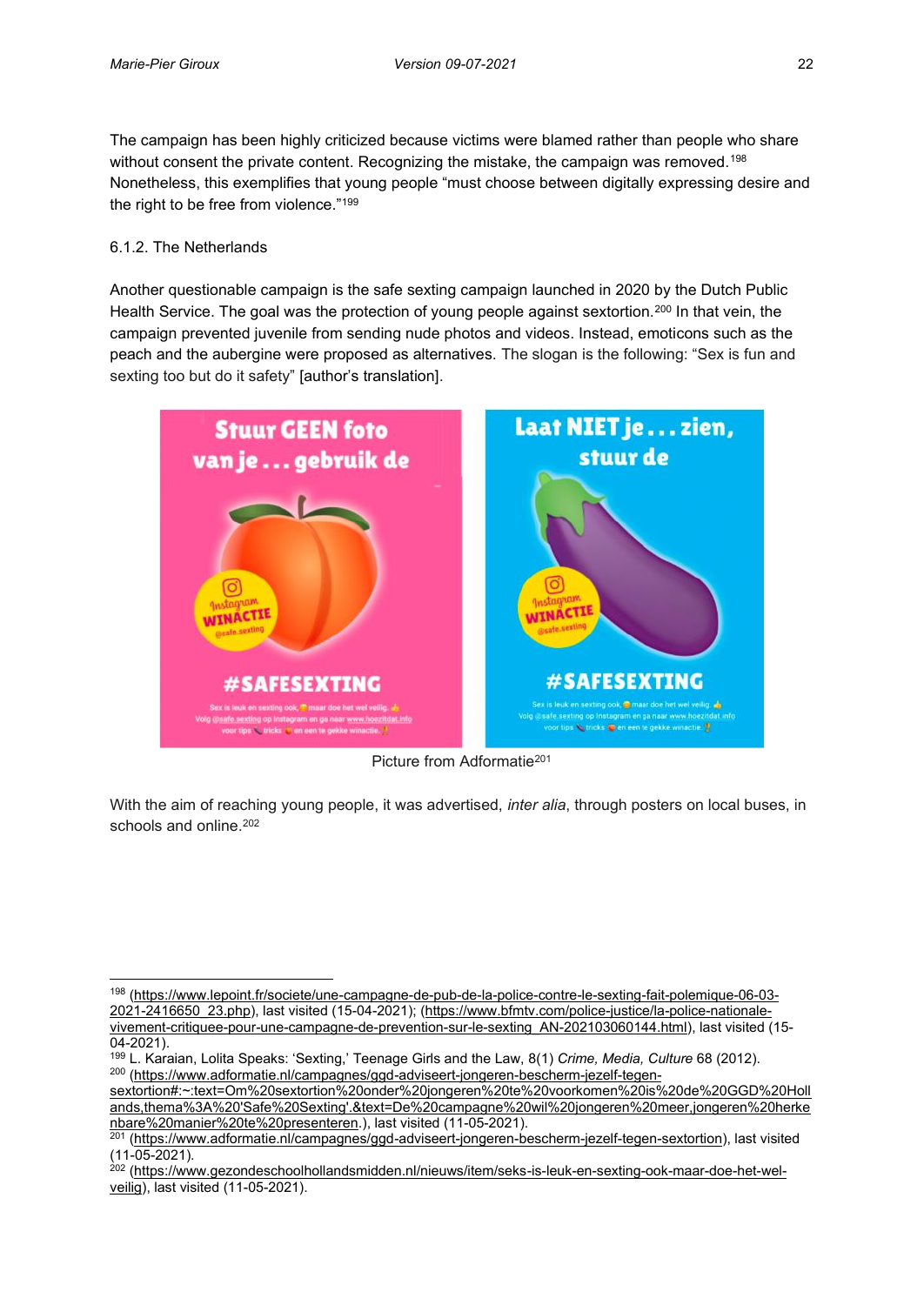

Picture from Adformatie<sup>203</sup>

Prima facie, the campaign might be seen as a progressive one because it does not directly discourage young people from participating in sexting. However, is it really the case? No. By suggesting to teenagers to use emojis instead of taking compromising pictures of themselves distorts the very definition of sexting. It is thus a way of persuading juveniles to not participate in the practice, otherwise they might face the risk of sextortion.

# <span id="page-32-0"></span>6.1.3. Canada

In June 2021, the police department of Quebec City launched a campaign against sexting, which was disseminated in several high schools. The idea was to raise awareness concerning the consequences of sharing online pictures and videos of sexual nature. The director of the communications division of the Police Department of Quebec City phrases it this way: "The goal is to reach the target and then light a candle in these young people so that in the end, they see that this behaviour, in fact, to send a sext, it is not ideal because afterwards, the consequences are great and can be very serious."<sup>204</sup>

One of the prevention advisors warns about the technological affordances of the Internet by saying: "Often young people think […] that it is ephemeral, but with Snapchat, everyone knows you can take screenshots, you can take a picture of the screen. So, once it's uploaded to the web, well it's really ... it doesn't erase. Here we go, it's a wildfire".<sup>205</sup>

<sup>203</sup> *Supra* note 201.

<sup>204</sup> [\(https://news.in-24.com/news/46281.html\)](https://news.in-24.com/news/46281.html), last visited (06-06-2021).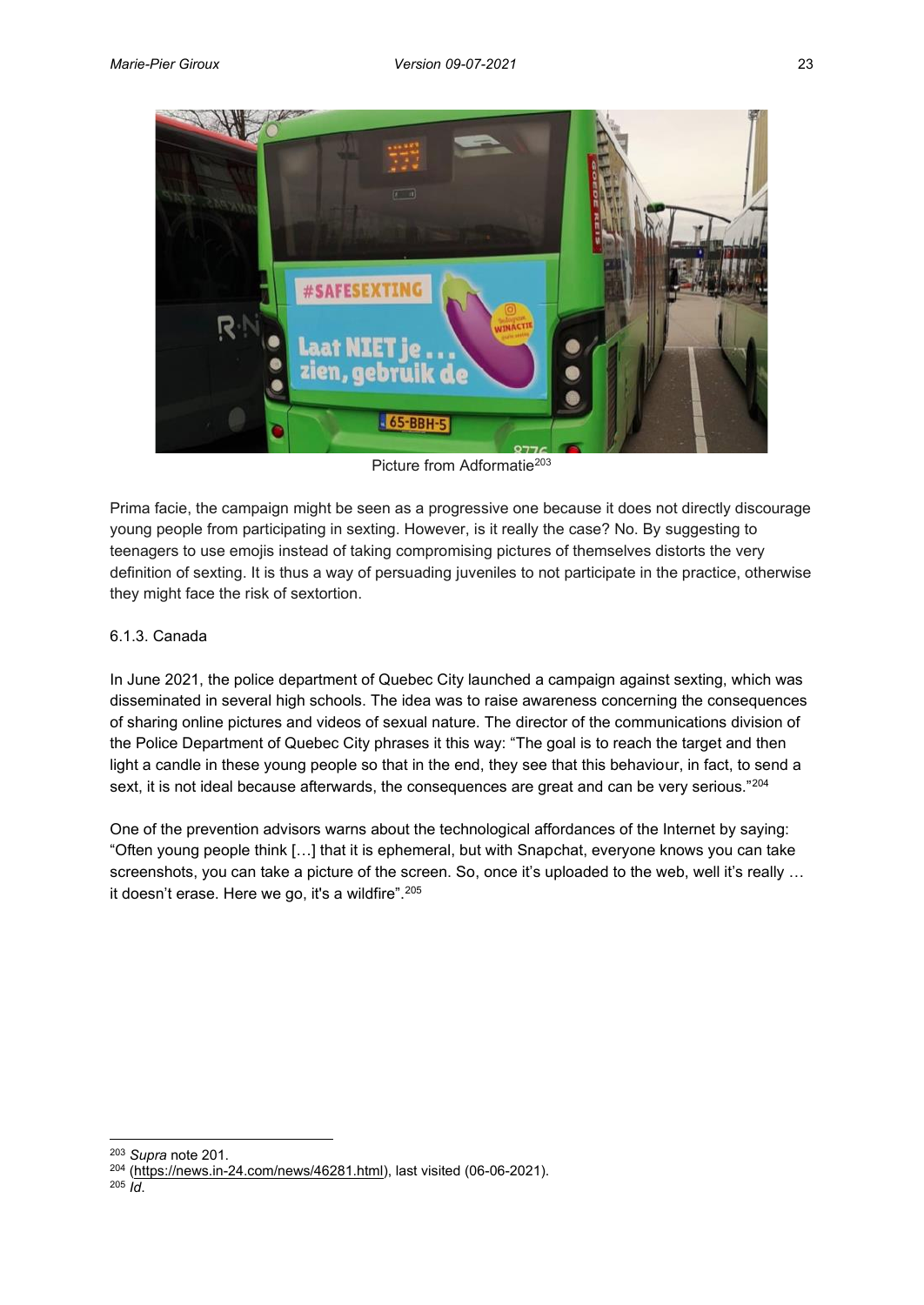

Picture from Radio-Canada206

Foul language is used on the campaign itself. It can be read: "Don't snap your ding, don't snap your crack [booty/titties], and don't snap your pussy" [author's translation]. On the website accompanying the campaign, it is written: "It's normal to want to seduce, but you have to be aware that what you share on your cell phone or on social media, it leaves traces, and it is shared. Think about it before sending a sexy photo or message, which might be seen by other people at your school".<sup>207</sup>

#### <span id="page-33-0"></span>6.1.4. Reflections

After being exposed those campaigns, a thought that might arise is:

What if a young woman's [and a young man's] rights to digital participation did not imply an obligation to either (a) maintain absolute secrecy regarding her sexual desires or (b) abstain entirely from all forms of mediated sexual expression? What if being known as 'someone who gossips, and shares sexual images without consent' was the *more* shameful identity and was presented to young people as such? What if they were cautioned that inappropriate gossip and non-consensual picture sharing was a violation of others' rights [...]?<sup>208</sup>

In all public campaigns, youth sexting is framed as an almost inevitably negative experience and sexting abstinence is given as a solution to mitigate the risks associated with the practice. Indeed, the "abstinence discourse enacts an implicit form of censorship through its linking of the 'respect yourself' and 'protect yourself' message, only now in order to adequately protect against the harms of sex one must refrain from expressing themselves in the form of sexting."<sup>209</sup>

<sup>206</sup> [\(https://ici.radio-canada.ca/nouvelle/1798330/sexto-texto-campagne-sensibilisation-adloescent-internet-](https://ici.radio-canada.ca/nouvelle/1798330/sexto-texto-campagne-sensibilisation-adloescent-internet-police)<u>police</u>), last visited (06-06-2021).

Supra note 204.

<sup>&</sup>lt;sup>208</sup> K. Albury, Just Because It's Public, Doesn't Mean It's Any of Your Business: Adults and Children's Sexual Rights in Digitally Mediated Spaces, 19(5) *New Media & Society* 722 (2017). <sup>209</sup> *Supra* note 199, at 68.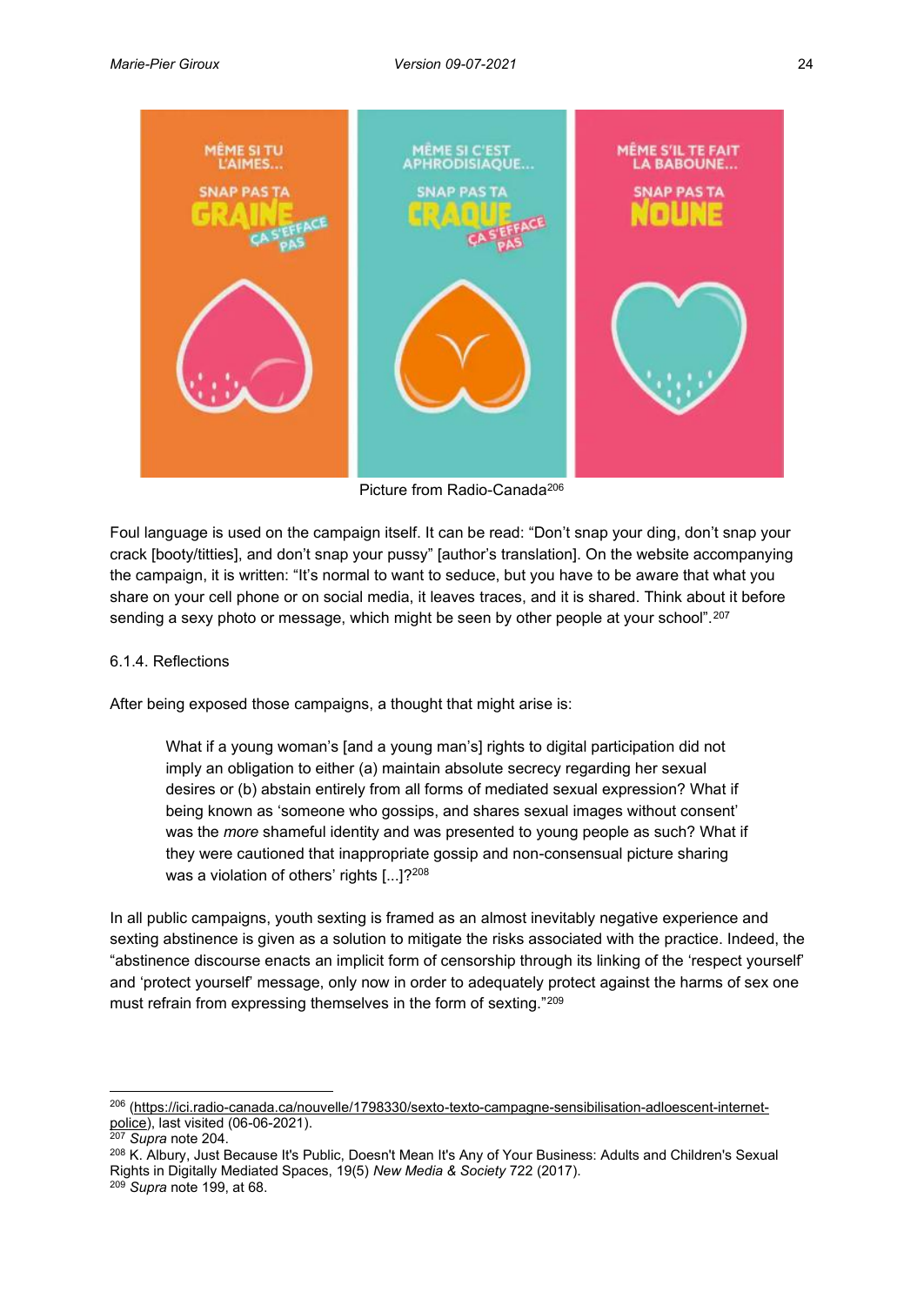This leads to the fact that the messages divulged by public campaigns seem to endorse victim blaming attitudes.210 In France, it was highlighted that taking part in sexting is accepting the risk of secondary sexting. In the Netherlands, it is recommended to use sexualised emoticons to prevent sextortion. In Canada, it is implicitly underscored that the solution to the fact that the Internet does not forget is to not share intimate pictures in the first place. In all cases, abstinence is firmly encouraged. In other words, in case of incidents, the responsibility is, to some extent, placed on the author of the selfgenerated sexual content because that person failed to prevent the situation by not being abstinent. Expectations of prudence and responsibility are put on adolescents' shoulders. In a certain way, potential victims are "responsibilized for managing not only their own risks".<sup>211</sup> Very little sympathy is shown by some young people for those who have experienced non-consensual sexting. Some judge that the situation is "their own fault".<sup>212</sup> Likewise, one expressed: "[B]ut you sent an image, okay, and now that [unauthorised distribution] might happen [...] at some point you have to take ownership of that and say that I have control of this situation."<sup>213</sup>

Moreover, those campaigns redirect the attention and the responsibility on the potential victims rather than on potential perpetrators. Indeed, it has been noted that "the advice to stop sexting in order to prevent image-based abuse makes those who are actually responsible invisible, namely the perpetrators: people who share other people's sexual images without their consent."<sup>214</sup> The energy of this kind of campaign should be oriented to responsibilize, inform and raise awareness to the negative impacts of non-consensual sexting, such as secondary sexting and sextortion.

In addition to encouraging victim-blaming and to divert the responsibility towards the potential victim rather than the potential perpetrators, those advice are problematic in respect to young people's rights. Indeed, they limit their sexual freedom.215 Literacy campaigns are important because they instil education in vigilance, which is incontestably important for prevention. However, those contemporary literacy campaigns exposed violate adolescents' right to act as sexual beings by suggesting acting as "vigilant risk managers".<sup>216</sup> The abstinence solution denies teenagers agency and sexual development and exploration. Rather, "it perpetuates the old narrative that the only way to keep them safe is to exclude them from the platforms of participation."<sup>217</sup> This perspective is even impregnated by some youngsters. For instance, Ling, a 16-year-old boy, mentions: "If you don't send the image, then it can't be distributed".<sup>218</sup> Thus, instead of primarily focusing on the protection aspect, literacy campaigns could be more respectful of the full range of teenagers' rights. Instead of denying their rights to sexuality, the expression of it and undermining their digital participation, the focus could be on potential predators, who are responsible for the exploitative or abusive use and/or distribution of the material, which infringe potential victims' rights. Indeed, "any implication that consensual youth sexual expression is immoral, shameful, or illegal [should be avoided] and, rather, explicitly delineates the line between consensual and non-consensual intimate image sharing".<sup>219</sup> The literacy campaign could also

<sup>&</sup>lt;sup>210</sup> Victim blame refers to the fact that "victims are likely to, at least partially, bear responsibility for their images being shared." See ([http://cybercrimejournal.com/Starr&Lewisvol12issue2IJCC2018.pdf\)](http://cybercrimejournal.com/Starr&Lewisvol12issue2IJCC2018.pdf), last visited (11-05-2021).

<sup>&</sup>lt;sup>211</sup> L. Karaian, Policing 'Sexting': Responsibilization, Respectability and Sexual Subjectivity in Child Protection/Crime Prevention Responses to Teenagers' Digital Sexual Expression, 18(3) *Theoretical Criminology* 289 (2014).

<sup>&</sup>lt;sup>212</sup> E. Setty, A Rights-Based Approach to Youth Sexting: Challenging Risk, Shame, and the Denial of Rights to Bodily and Sexual Expression Within Youth Digital Sexual Culture, 1(4) *International Journal of Bullying Prevention* 306 (2019).

<sup>213</sup> *Id*, at 306.

<sup>214</sup> *Supra* note 190, at 80.

<sup>215</sup> *Id*, at 79.

<sup>216</sup> A. Dodge, Try Not to Be Embarrassed': A Sex Positive Analysis of Nonconsensual Pornography Case Law, 29 *Feminist Legal Studies* 26 (2021). 217 *Supra* note 96, at 63.

<sup>218</sup> *Supra* note 212, at 305.

<sup>219</sup> *Supra* note 216, at 32.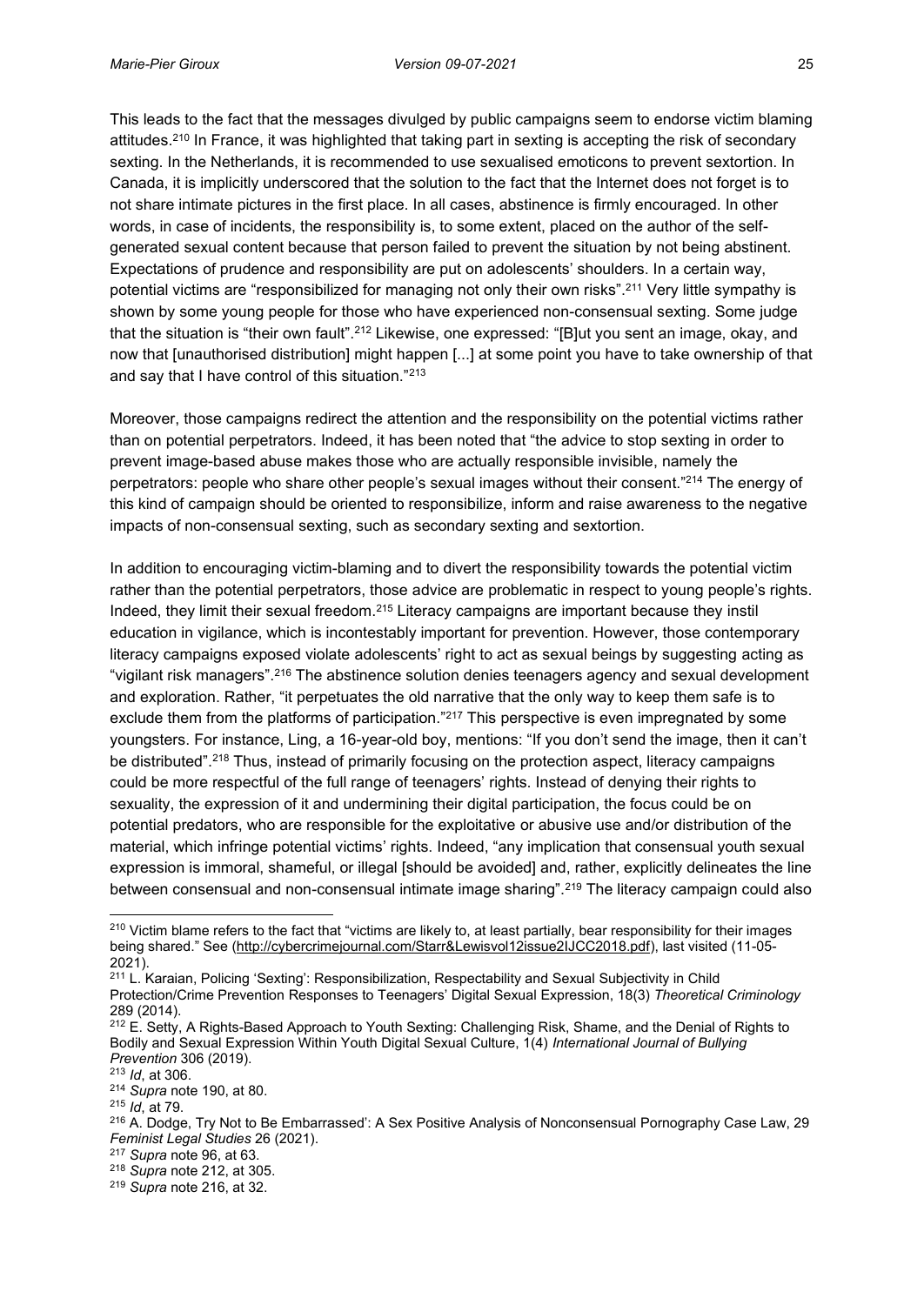empower adolescents who want to engage - or are already engaging - in sexting by giving tips. For instance, it might be relevant to remind them to minimize (ideally eliminate) any identifying features, such as the face or distinctive birthmark, piercings, or tattoos.<sup>220</sup>

In brief, rather than insisting on the danger of sexting, the topic should be addressed in a human manner, without tending to humiliate the young person who sends that kind of content.

## <span id="page-35-0"></span>**6.2. Prosecution**

"Sex itself is presented as a crime to children".<sup>221</sup> This is very true, especially when it comes to teenagers digitally expressing their sexuality. Indeed, the discussion relating to sexting is situated in the field of criminal law. Young people who engage in the consensual activity of online self-generated sexually explicit material are potentially guilty of an offence. For instance, in England and Wales, between 2017 and 2019, more than 6,000 children under 14-year-old have been investigated by the police in relation to sexting offences.<sup>222</sup>

## <span id="page-35-1"></span>6.2.1. But is sexting a criminal offense?

Sexting is not an offence *per se*. <sup>223</sup> Nonetheless, the practice may fall under the criminal offence of child pornography as it shows sexual activity involving a child. As previously covered in chapter 3, OPSC Article 3(1)(c) stipulates that producing, distributing, disseminating, importing, exporting, offering, selling, or possessing child pornography shall be fully covered under criminal or penal law. Similar provision is to be found within the Lanzarote Convention as Article 20(1) requires the production, possession, acquisition, and dissemination of child pornography to be criminalized. Nevertheless, states members may enact the exception in which the material of a child who has reached the age of consent and 'where the images are produced and possessed by them with their consent and solely for their own private use' is not considered a criminal offense.

In 2019, the Lanzarote Committee held that the "self-generation of sexually suggestive or explicit images and/or videos by children does not amount to 'the production of child pornography' when it is intended solely for their own private use".<sup>224</sup> The same year, the CRC Committee held similar discourse: "children should not be held criminally liable for producing images of themselves".<sup>225</sup> It reiterated the same position in 2021: "Self-generated sexual material by children that they possess and/or share with their consent and solely for their own private use should not be criminalized."<sup>226</sup> In other words, consensual sexting between minors should not be subjected to criminal prosecution when the content is intended solely for children's own private use.

### <span id="page-35-2"></span>6.2.2. A rights-based approach

The CRC Committee has taken a stand on the matter of consensual sexting in its General Comment No.25. Nevertheless, the CRC Committee lacked to acknowledge that the phenomenon is a right based issue. In other words, without locating the discussion from a children's rights narrative, the CRC

<sup>220</sup> [\(https://www.sfu.ca/sexual-violence/education-prevention/new-blog-/consent/sexting--tips-on-staying-safe-r-](https://www.sfu.ca/sexual-violence/education-prevention/new-blog-/consent/sexting--tips-on-staying-safe-r-.html) [.html\)](https://www.sfu.ca/sexual-violence/education-prevention/new-blog-/consent/sexting--tips-on-staying-safe-r-.html), last visited (12-05-2021). 221*Supra* note 46, at 733.

<sup>&</sup>lt;sup>222</sup> [\(https://www.theguardian.com/society/2019/dec/30/thousands-of-children-under-14-have-been-investigated](https://www.theguardian.com/society/2019/dec/30/thousands-of-children-under-14-have-been-investigated-by-police-for-sexting)[by-police-for-sexting\)](https://www.theguardian.com/society/2019/dec/30/thousands-of-children-under-14-have-been-investigated-by-police-for-sexting), last visited (26-05-2021). 223 *Supra* note 161, at 4.

<sup>224</sup> *Supra* note 2, para 3.

<sup>225</sup> *Supra* note 92, para 67.

<sup>226</sup> *Supra* note 176 CRC Committee General Comment No. 25 (2021), para 19.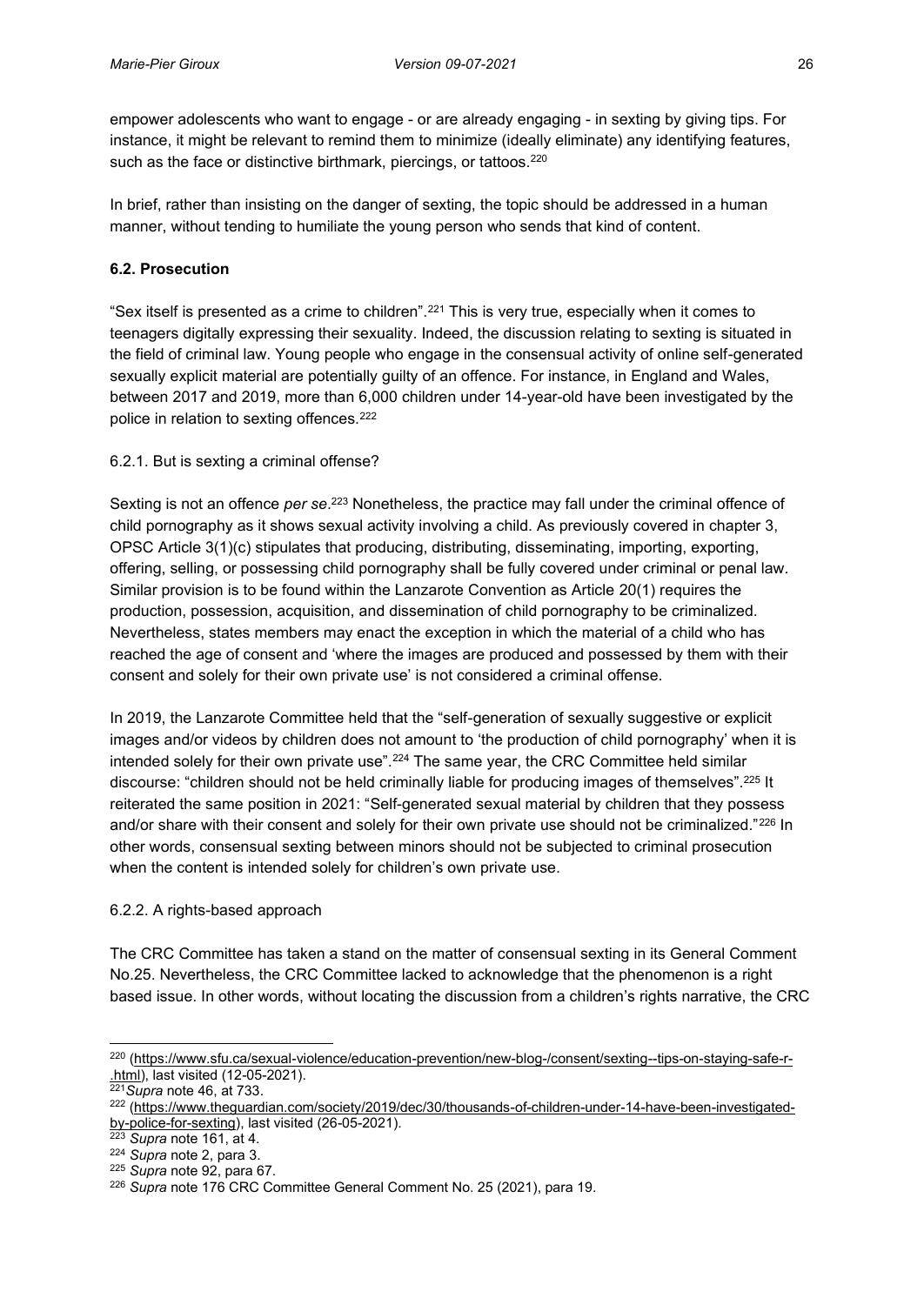Committee simply recommended not criminalising the behaviour. Thus, it is now needed to approach consensual sexting from a rights perspective.

It must be acknowledged that from the debate surrounding consensual sexting emerges a tension between some rights. On one hand, teenagers have the right to right to be protected from all forms of sexual exploitation and sexual abuse.<sup>227</sup> In that vein, child sexual abuse material is criminalized.<sup>228</sup> On the other hand, young people should be allowed to communicate their sexuality in the digital area. But what are the rights enabling this? I suggest locating the discussion within the rights to freedom of expression<sup>229</sup> and the right to privacy.<sup>230</sup> In addition, both of those rights need to be looked at in accordance with the principle of evolving capacities. In that vein, the discussion around the negative effects of the criminalisation of consensual sexual activity in the South African case *Teddy Bear Clinic* is relevant to highlight because it could be transported in the debate around consensual teenage sexting.<sup>231</sup> Experts warned that criminalisation may drive sexual activity underground, away from guidance of parents.232 As a result, instead of nourishing the communication between parents and young people, parental guidance on sexting could be hampered.<sup>233</sup> If driven underground, meaning that teenage sexuality is not freely discussed, support structures of adolescents are cut off and they may refrain from seeking support if their material circulates further without their consent.<sup>234</sup> Accordingly, it is important to bear in mind that appropriate guidance for young people is necessitated in conformity with the principle of evolving capacities, which should guide the rights at stake.

## <span id="page-36-0"></span>*6.2.2.1. Right to freedom of expression*

Being digital natives, the exploration of sexuality and intimate relationships of teenagers may logically take place online under the form of consensual self-generated sexual material. Indeed, sexting has been summarized as a "combination of sexual expression and modern communication technologies."<sup>235</sup> According to research on adolescent development, "teens have always found ways to explore their sexual identity and express themselves sexually" and sexting is "merely the newest form of doing this."<sup>236</sup> Correlatively, many young people refer to sexting as a way of expressing themselves sexually.237 For instance, on a blog, a teenage girl wrote that "[t]exting a boy sexual things is just another way of expressing yourself."<sup>238</sup> In that vein, sexting should be labelled as a digital sexual act.

An example of the recognition of sexting as being protected by the right to freedom of expression can be found at the national level. In *R v Sharpe*, the Supreme Court of Canada acknowledged that

<sup>227</sup> CRC Article 34.

<sup>228</sup> OPSC Article 3(1)(c); Lanzarote Convention Article 20(1).

<sup>229</sup> CRC Article 13.

<sup>230</sup> CRC Article 16.

<sup>231</sup> *Supra* note 96, at 64.

<sup>232</sup> *Supra* note 123, para 87. This submission is made because prosecution may imaginably lead to psychological effects. Shortly, the diminution of self-worth of the adolescent prosecuted is possible because his or her consensual sexual choices are disrespected by society (para 55). The young person could experience a mixture of shame, embarrassment, anger and regret, which may lead to a generally negative attitude towards sexual relations, feelings that could have a chilling effect on their help-seeking behaviour (para 47).

<sup>233</sup> *Supra* note 96, at 64. <sup>234</sup> *Id*, at 64.

<sup>235</sup> *Supra* note 128, at 626.

<sup>236</sup> M. Levick and K. Moon, Prosecuting Sexting as Child Pornography: A Critique, 44(4) *Valparaiso University Law Review* 1035 (2010).

<sup>237</sup> *Supra* note 128, at 627; *Supra* note 130, at 5.

<sup>238</sup> *Supra* note 199, at 67.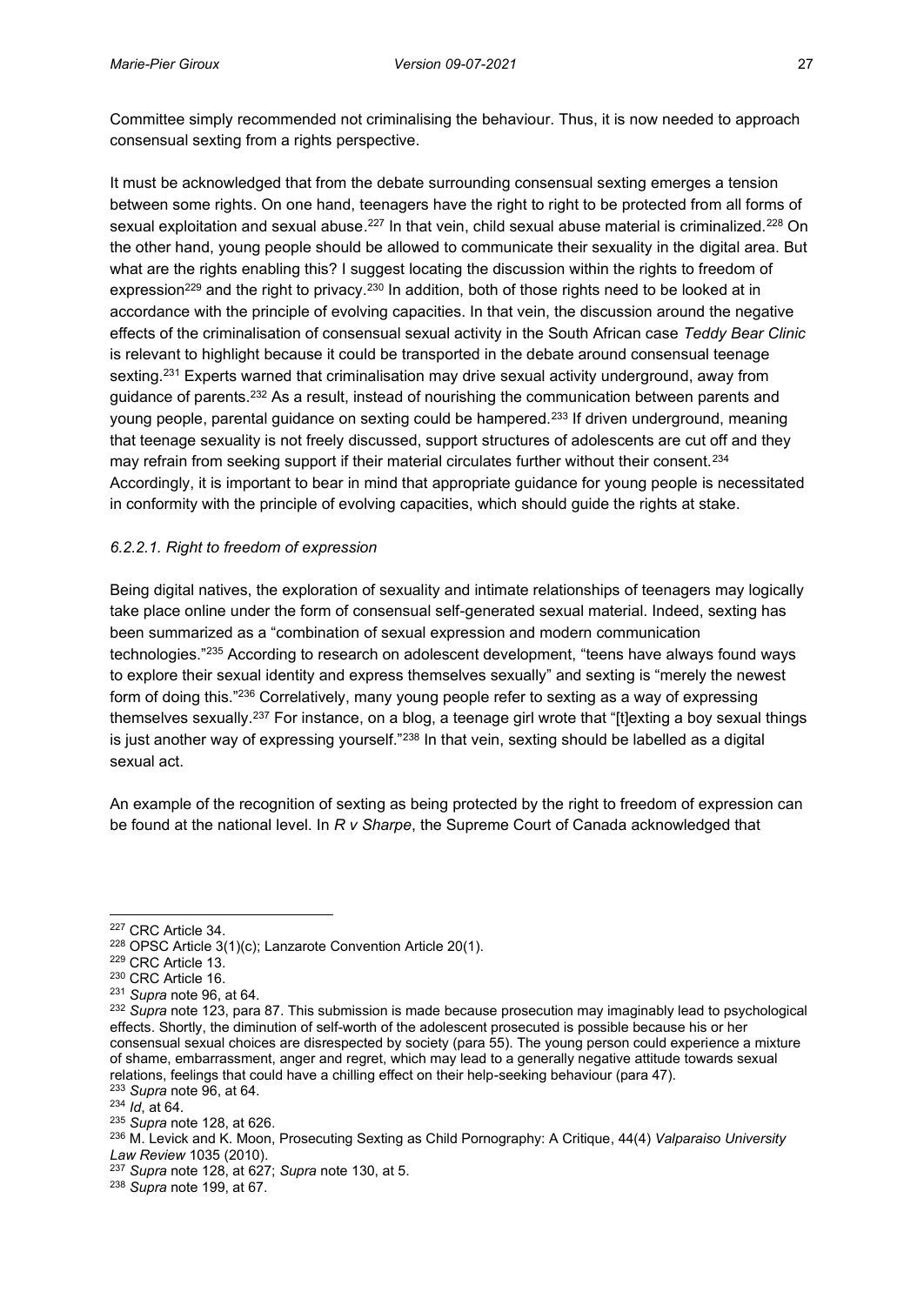sexually explicit photographs or videotapes taken by a teenager of him- or herself alone<sup>239</sup> or engaged with a partner in lawful sexual activity "may implicate the values of self-fulfilment and selfactualization".<sup>240</sup> Therefore, it is contained within the constitutional protection of free expression under the Canadian constitution.241 Ultimately, prohibition of self-produced material of lawful activity "trenches heavily on freedom of expression while adding little to the protection the law provides children."<sup>242</sup> However, they cannot be shared. In other words, as long as such material is "kept in strict privacy and intended for personal use only", charges of child pornography cannot be pressed.<sup>243</sup> This is an exception to laws that aim to protect children from exploitation.<sup>244</sup>

## <span id="page-37-0"></span>*6.2.2.2. Right to privacy*

Decisions about relationships are personal and covered by the right to privacy. When it comes to sexting, adolescents' ability to decide essential factors regarding the practice, including the content itself and the person who will have access to it, is also part of the right to privacy. This control is necessary for them to self-determine their sexual identity and its online representation.245 Criminalizing consensual sexting in the name of protection - protecting children against all forms of abuse and neglect - is a trespassing interference to their right to sexual privacy. This right "emcompasse[s] a minor's right to sexual intercourse and that it further extended to situations where the minor memorializes the act through pictures or video".<sup>246</sup>

Privacy is also of utmost importance when it comes to access and information. In terms of sexual privacy, it enables individuals to build boundaries around their intimate lives.<sup>247</sup> It also involves, among other things, "the presumed confidentiality of communications" and it "concerns expectations about the decision to share one's nude body with others."<sup>248</sup> This whole experience around sexual identity through self-generated sexual material implies a certain degree of control. This exercise of control "relates to the ability of self-determining one's sexual identity and (online) sexual representation."<sup>249</sup> The online component does not automatically turn everything digital public.<sup>250</sup> In other words, using the Internet does not deprive anyone from maintaining their right to privacy, even in case they decide to self-produce sexual material. Sexual privacy is recognized as being a foundation for the exercise of human agency and sexual autonomy.251

### <span id="page-37-1"></span>6.2.3. Reflections

Before it was wondered: "If the laws relating to child pornography are designed to protect children from abuse or exploitation, how can that be achieved by punishing the very people that they seek to protect?"<sup>252</sup> As a response, it was underscored that "the law appears to have forgotten its purpose."<sup>253</sup>

<sup>&</sup>lt;sup>239</sup> In R v Bono [2008] O.J. No. 3928 (QL), a 14-year-old girl recorded herself masturbating and sent the material to the accused. It is an example in which a selfie scenario, namely a sexually explicit material taken by a teenager of herself alone, is part of the *Sharpe* exception clause. 240 *Supra* note 184, para 76.

<sup>241</sup> *Id*, para 76.

<sup>&</sup>lt;sup>242</sup> *Id*, para 110.<br><sup>243</sup> Supra note 184, para 116.

<sup>&</sup>lt;sup>244</sup> *Id*, para 28.<br><sup>245</sup> A. Chatzinikolaou & E. Lievens, A Legal Perspective on Trust, Control and Privacy in the Context of Sexting among Children in Europe, 14(1) *Journal of Children and Media* 41 (2020).

<sup>246</sup> *Supra* note 89, at 377.

<sup>247</sup> D. K. Citron, Sexual Privacy, 128(7) *The Yale Law Journal* 1870 and 1882 (2019).

<sup>248</sup> *Id*, at 1880-1881.

<sup>249</sup> *Supra* note 245, at 41.

<sup>250</sup> *Id*, at 42; *Supra* note 207.

<sup>251</sup> *Supra* note 247, at 1882.

<sup>252</sup> *Supra* note 130, at 53.

<sup>253</sup> *Id*, at 50.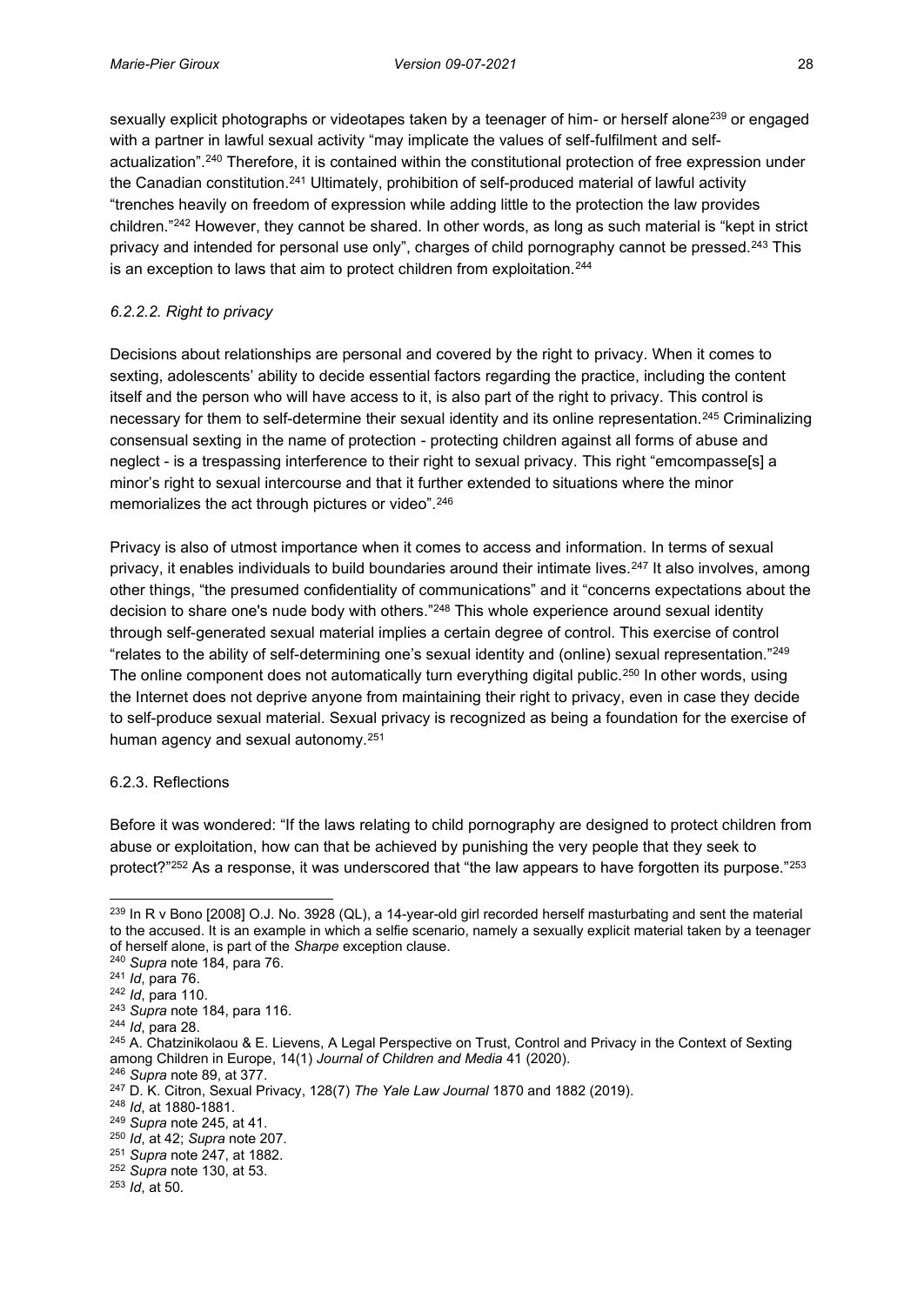Now, as recently expressed by the Lanzarote Convention and the CRC Committee, it is understood that criminal law is not suitable to respond to concerns of consensual self-produced sexual material by teenagers.

The practice encloses a conflict of rights that need to be approached from a children's rights centered understanding. This chapter suggests that the right to freedom of expression and the right to privacy are at the core of the legal debate, with the right to be free from sexual abuse and exploitation. Laws related to child pornography cannot be used to prosecute adolescents who sext, otherwise it "no longer serves to protect children or individuals, and instead adopts a paternalistic stance that could be viewed as infringing the rights of an individual to free expression or sexual autonomy."<sup>254</sup> The initial image shared during consensual sexting is the expression of sexual agency, exploration and expression, which is part of a normal sexual behaviour.<sup>255</sup> Indeed, consensual youth sexting is "a normal part of the exploration of sexuality during puberty among youths".<sup>256</sup> In a nutshell, identifying and balancing the rights at stake in the debate of consensual sexting allows to legally justify why criminalization is not a suitable response.

# <span id="page-38-0"></span>**7. Response to Secondary Sexting**

From a legal point of view, the non-criminalisation of consensual sharing of self-generated sexual material is settled within the international community. However, as covered in chapter 5, multiple risks are associated with the practice, and secondary sexting is one of them. It cannot be denied or ignored. Thus, what happens if the material is shared without consent? Should the youngster responsible for this unwanted dissemination be prosecuted? Should he or she be labelled as a sex offender? This chapter covers those questions and, accordingly, expands the debate of criminalisation to secondary sexting because this aspect of sexting has not yet been well researched and addressed. Thus, this chapter aims to provide a few insights to suggest a way forward to deal with such behaviour.

### <span id="page-38-1"></span>**7.1. National level**

As previously covered in chapter 5, the outcomes associated with non-consensual distribution of a sexualized text or images are deeply alarming. Therefore, responses to such behaviour have been undertaken by some countries. It mainly revolves around the identification and prosecution of individuals who distribute the content more widely. For example, the Canadian government introduced a legislation according to which the non-consensual sharing, distribution or selling of intimate images and videos is illegal, without regard to the motive(s) of the accused.<sup>257</sup> Comparable legislation as the Canadian one had been undertaken in other countries. It is the case in the United Kingdom, 258 the Netherlands,<sup>259</sup> Germany<sup>260</sup> and many American states, including Alabama,<sup>261</sup> New Hampshire,<sup>262</sup>

<sup>254</sup> *Id*, at 52.

<sup>255</sup> *Supra* note 190, at 79.

 $^{256}$  R v Zhou, 2016 ONCJ 547, para 22.<br> $^{257}$  Section 162.1 Criminal Code of Canada, R.S.C., 1985, c. C-46.

<sup>&</sup>lt;sup>258</sup> Section 33 of The United Kingdom Criminal Justice and Courts Act 2015.

 $^{259}$  Article 240b Criminal Code of the Netherlands (Wetboek van Strafrecht).<br> $^{260}$  Section 201a Criminal Code of Germany (Strafgesetzbuch).

<sup>&</sup>lt;sup>261</sup> Alabama Code Title 13A. Criminal Code. Acts 1977, No. 607 Article 13A-6-240 outlaws the distribution of a private image.

<sup>&</sup>lt;sup>262</sup> Section 644:9 New Hampshire Revised Statutes Title LXII (Criminal Code) prohibits the action of nonconsensual dissemination of private sexual images with the intent to harass, intimidate, threaten, or coerce the depicted person.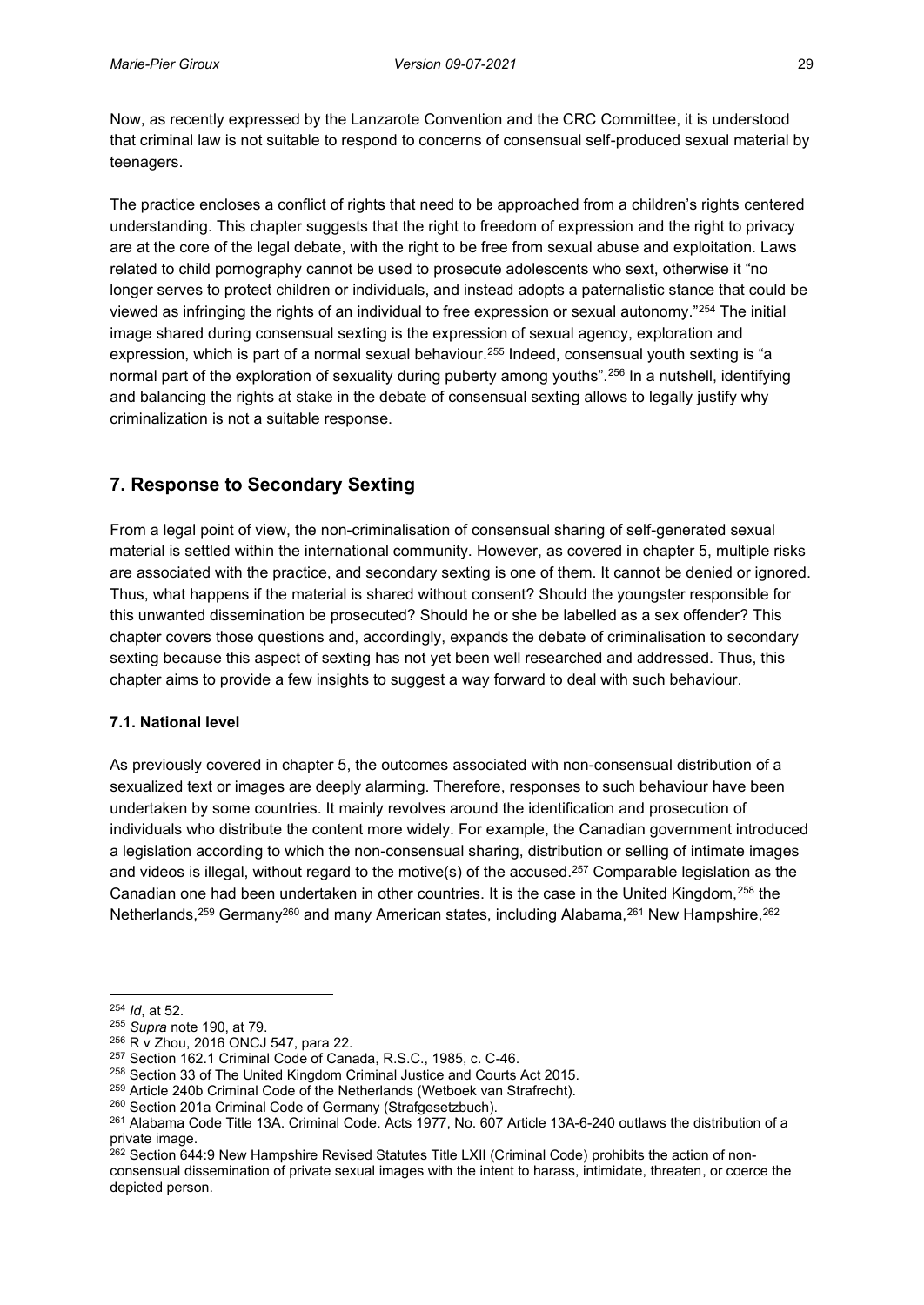Oklahoma,<sup>263</sup> Virginia,<sup>264</sup> etc. However, in most of them, the motive is an important component of the infraction. For instance, the English legislation requires the intention to cause distress to the depicted person. Equivalently, the legislation in Alabama and New Hampshire necessitates the intention to harass, threaten, coerce, or intimidate the individual depicted.

## <span id="page-39-0"></span>**7.2. Intentions**

The motives behind non-consensual image sharing are numerous. One of the first that comes to mind is revenge.<sup>265</sup> Sometimes called 'revenge porn', this form of online sexual violence<sup>266</sup> is used when intimate images are shared without the consent of the depicted individual with the intention to cause harm and distress.<sup>267</sup> Although it often takes place in the context of breakdowns between two exlovers, it can also happen in other relationships, including friendship. For instance, a 17-year-old girl perpetrator explained: "Before the holidays, her image was exposed, and after the holidays, [...] we got into a fight and that's when I decided to forward her image as well".<sup>268</sup> One of the outcomes of that is victim-blaming and it punishes them for taking sexual photographs of themselves.269 Indeed, it is noted that the victims may be bullied and harassed: "People called her a slut. [...] Boys started sending her messages on Snapchat, because they thought she was 'easy", explained a 16-year-old perpetrator.270 Particularly when girls are the victims, they are frequently bullied, slut-shamed, judged, joked about, and sexually harassed.271

In a similar vein, secondary texting can be used as a tool to regulate other people's - mainly girls sexual behaviour. For instance, when a 16-year-old perpetrator was asked why she forwarded a friend's sexual image, she explained that "[her friend] had to learn a lesson, that she should not send such pictures".<sup>272</sup>

Another motive behind secondary sexting is social notoriety. Indeed, some youngsters hope to gain popularity and they see sharing someone else's sexual content as a way to enhance their social status.273 To give a real example, a girl forwarded another girl's sexual material to a popular boy, hoping that he would like her back. She thought that she would then feel like she belongs to the popular kids.274

<sup>&</sup>lt;sup>263</sup> Section 1040.13b Oklahoma Statutes Title 21 (Penal Code of the State of Oklahoma, R.L.1910) forbids the dissemination of private sexual images of a person without that person's consent.

<sup>&</sup>lt;sup>264</sup> Disseminating sexual photos without the victim's consent and with the malicious intent to coerce, harass, or intimate that person is illegal according to Section 386.2 of the Code of Virginia Title 18.2 (Crimes and Offenses Generally).

<sup>265</sup> *Supra* note 190, at 83; N. Henry and al. Policing Image-Based Sexual Abuse: Stakeholder Perspectives, 19(6) *Police Practice & Research* 568 (2018); T. H. Yeung and al., Prevalence, Correlates and Attitudes Towards Sexting among Young People in Melbourne, Australia, 11(4) *Sexual Health* D (2014).

<sup>266</sup> S.E. Lageson, S. McElrath & K.E Palmer, Gendered Public Support for Criminalizing "Revenge Porn", 14(5) *Feminist Criminology* 560 (2019).<br><sup>267</sup> T.S Staar & T. Lavis, Perceptions of Revenge Pornography and Victim Blame, 12(2) *International Journal of* 

*Cyber Criminology* 427 (2018).

<sup>268</sup> *Supra* note 190, at 83.

<sup>269</sup> *Supra* note 266, at 565.

<sup>270</sup> *Supra* note 190, at 85.

<sup>271</sup> *Id*, at 85.

<sup>272</sup> *Id*, at 84.

<sup>273</sup> *Supra* note 265 Henry (2018), at 568.

<sup>274</sup> *Supra* note 190, at 84.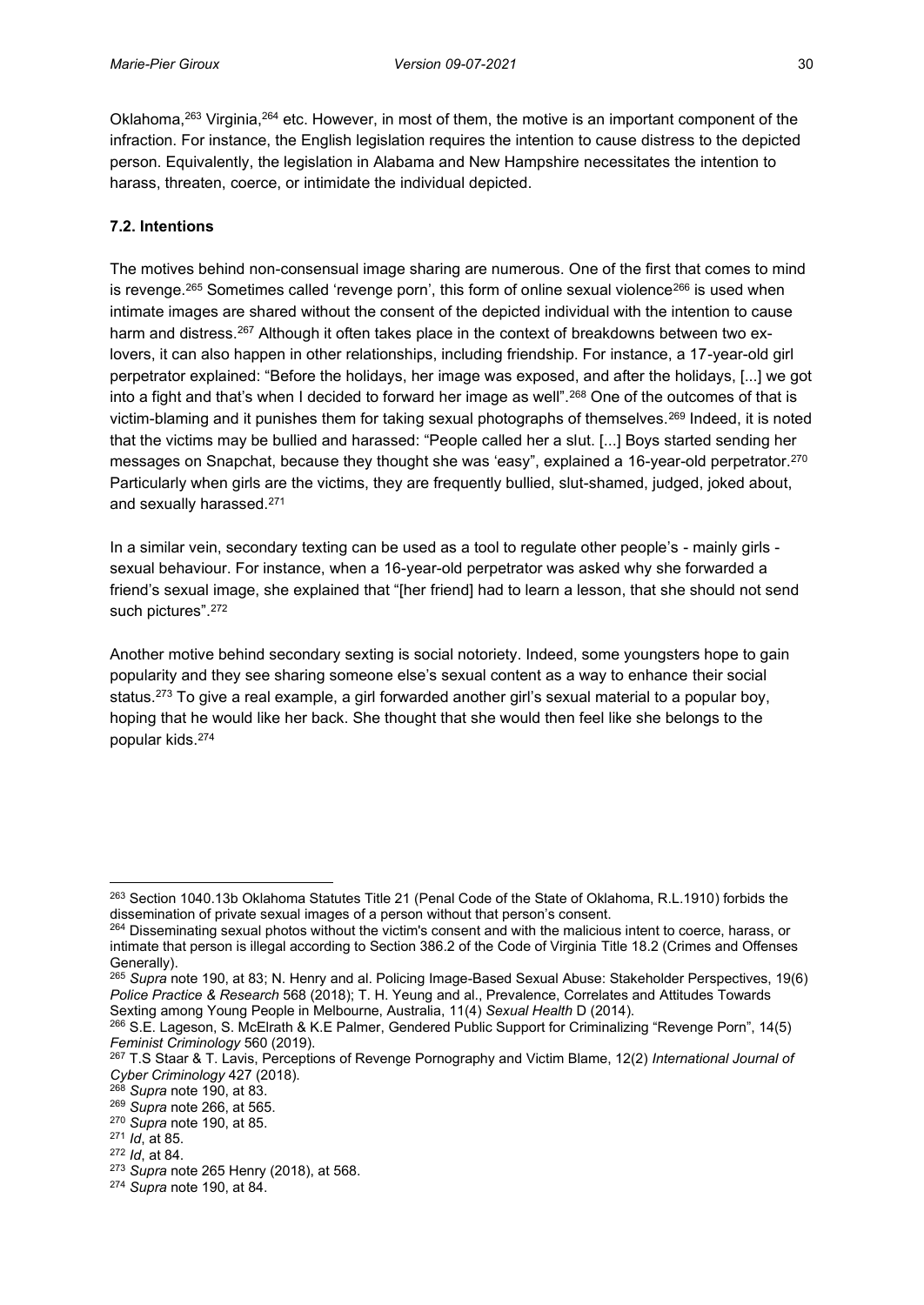Non-consensually shared with others material that were originally made and share consensually is also done for fun<sup>275</sup> or as a joke<sup>276</sup>. Other motives include the reinforcement of friendship,<sup>277</sup> a conversation starter to discuss and learn about sexuality,<sup>278</sup> to project sexual accomplishment<sup>279</sup> such as trophy,  $280$  financial gain $281$  and more.

In a nutshell, the intention is sometimes to intimidate, harass, hurt, shame, embarrass or humiliate.<sup>282</sup> Nonetheless, the diversity in teenager's motives indicates that secondary sexting is not automatically done with malicious intentions.

## <span id="page-40-0"></span>**7.3. Label: Juvenile sex offender**

Consequences of criminalising are undoubtedly damaging. Indeed, the negative effects of the criminal justice system are well known, and its exposure has been demonstrated to cause harm to young people.<sup>283</sup> Accordingly, it is worth recalling that "it is important to avoid drawing children and adolescents into the criminal justice system."<sup>284</sup> In that line, the CRC states that detention of minors shall be only used as a measure of last resort.<sup>285</sup> In a similar vein, the CRC Committee relies on diversion for children and specialized systems.286 It avoids, *inter alia*, stigmatization and inscription in any registers, including criminal records and sex offender register.<sup>287</sup>

Nonetheless, juvenile justice systems vary between countries. In a lot of them, no diversion mechanisms are allowed for sex crimes. Thus, when teenagers are prosecuted for CSAM, which is a sexual offense, the diversion system is not an option. Substantially, a youngster successfully prosecuted leads to severe sentences, including juvenile sex offender registration. This label "carries some of the most draconian and long-lasting penalties" of the criminal justice system.<sup>288</sup>

As correctly highlighted in the *Teddy Bear* case, the stigma of criminalisation is exacerbated by the requirement of being added on the sex offender registry.<sup>289</sup> Indeed, being formally labelled by the criminal justice system as a juvenile sex offender induces an "intense social stigma".<sup>290</sup> They are seen as, *inter alia*, 'monsters', 'beasts' or 'predators'.<sup>291</sup> Indeed, despite the heterogeneity of crimes that may lead to such labels, all individuals convicted for sexual offenses are treated in a similar way. One confirmed and expressed indignation: "They're treating everyone as predatory, when I didn't go out and attack someone."<sup>292</sup>

- <sup>277</sup> *Supra* note 190, at 83.
- <sup>278</sup> *Id*, at 84.

- <sup>280</sup> *Supra* note 265 Yeung (2014), at D.
- <sup>281</sup> *Supra* note 265 Henry (2018), at 566.

<sup>275</sup> *Supra* note 265 Henry (2018), at 566.

<sup>276</sup> C. McGlynn and al., Beyond 'Revenge Porn': The Continuum of Image-Based Sexual Abuse, 25(1) *Feminist Legal Studies* 27 (2017); E.M. Clancy, B. Klettke & D.J. Hallford, The Dark Side of Sexting - Factors Predicting the Dissemination of Sexts, 92 *Computers in Human Behavior* 271 (2019).

<sup>279</sup> *Supra* note 164, at 68.

<sup>282</sup> *Supra* note 266, at 561.

<sup>283</sup> *Supra* note 146, para 2.

<sup>&</sup>lt;sup>284</sup> *Supra* note 92, para 71.<br><sup>285</sup> CRC Article 37(b).

 $286$  CRC Article 40(3)(b).

<sup>287</sup> *Supra* note 92, para 71.

<sup>288</sup> *Supra* note 236, at 1036.

<sup>289</sup> *Supra* note 123, para 57.

<sup>290</sup> L. Murray and al., 'Let's Get Sexting': Risk, Power, Sex and Criminalisation in the Moral Domain, 2(1)

*International Journal for Crime, Justice and Social Democracy* 38 (2013).<br><sup>291</sup> G. Lowe & G. Willis, 'Sex Offender' Versus 'Person': The Influence of Labels on Willingness to Volunteer with People Who Have Sexually Abused, 32(5) *Sexual Abuse* 592 (2020).

<sup>&</sup>lt;sup>292</sup> [\(https://stories.usatodaynetwork.com/juvenile-sex-offenders/home/\)](https://stories.usatodaynetwork.com/juvenile-sex-offenders/home/), last visited (03-06-2021).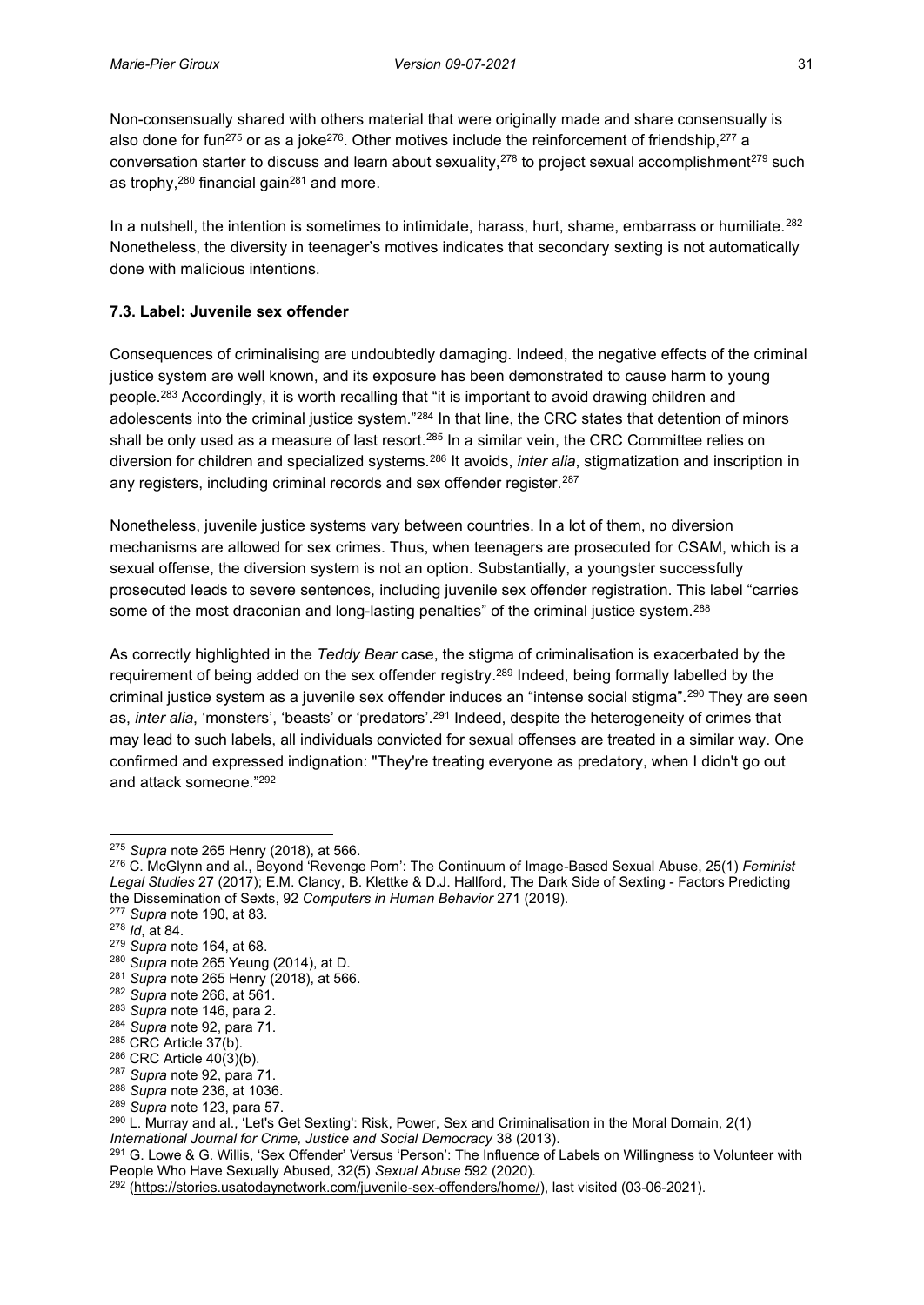The public opinion and attitudes towards such labels are undeniably unfavourable. For instance, people do not want sex offenders to live in their community, to employ them or to include them in their social life.293 In the *Teddy Bear* case, the Supreme Court noted that it prevent adolescents from meaningful interaction with children in the future, because such label restrict to be employed to work with a child, to hold any position which places them in authority, supervision or care of a child and it may also limit the possibility to become a foster parent or an adoptive parent.294 In other words, no positive outcome comes from being added to a sex offender registry. The adverse effects are felt by the children adjudicated for sex crimes and required to register as sex offenders: They "are four times more likely to commit suicide".<sup>295</sup>

This is problematic in light of CRC Article 40(1), which states that children who had infringed the law should be treated in a way that promotes their reintegration and their ability to assume a constructive role in society. In other words, the justice system should prevent children from having a negative impact on their short- and long-term interests because an integral part of the system is rehabilitation. The CRC Committee has stressed that "promoting reintegration requires that a child who is or has been in conflict with the law should be protected from actions or attitudes that hamper the child's full participation in his/her community, such as stigmatization, social isolation, or negative publicity."<sup>296</sup> However, the label has negative long lasting effects that infringe the possibility to be reintegrated into society with minimal impact on their future opportunities. Someone who has had the label since he was 12-year-old confessed: "It's miserable, it's impossible".297

## <span id="page-41-0"></span>**7.4. Reflections**

Should young people who share self-generated content without the consent of the depicted teenager be prosecuted like other sex offenders? In light of this chapter, the answer is hardly black or white and this debate around the criminalisation of secondary sexting must be approached multidisciplinary.

There are grey areas because it is not just one homogenous offense. As covered, there is not one typical motive for non-consensual image sharing. For instance, when the intentions of secondary sexting are, for example, to engage a discussion, for fun or even within the bullying narrative, it can be argued that sentencing the youth perpetrator is "erroneous and unjustified",<sup>298</sup> as different offenses would match better the premises of their misconduct. Such situations are completely different than when an adult accesses material self-produced by a teen for sexual arousal. Nonetheless, despite the lack of bad intention, the material might end up in the hands of an adult predator at some point due to the spreadability of the Internet. But, once again, a deeper analysis must be assessed in terms of the scale of distribution: Did the sharing happen physically, e.g., showing the content on a smartphone or desktop? Through social media, e.g., forwarding it through WhatsApp or messenger? Or by uploading it, e.g., on Instagram or a revenge porn site?

In sum, when it comes to secondary sexting, looking at the intention, the context and the perspective of the victim is highly necessary. Doing otherwise would fail to consider the complexity of the practice. In my opinion, employing the juvenile justice system as a remedy for non-consensual image sharing is suitable. Indeed, non-consensual distribution of an intimate image is substantial wrongdoing and

<sup>293</sup> *Supra* note 291, at 592.

<sup>294</sup> *Supra* note 123, para 57. 295 *Supra* note 292.

<sup>296</sup> *Supra* note 146, para 29.

<sup>297</sup> *Supra* note 295.

<sup>298</sup> J.R. Lee & K.M. Darcy, Sexting: What's Law Got to Do with It?, 50(2) *Archives of Sexual Behavior* 571 (2021).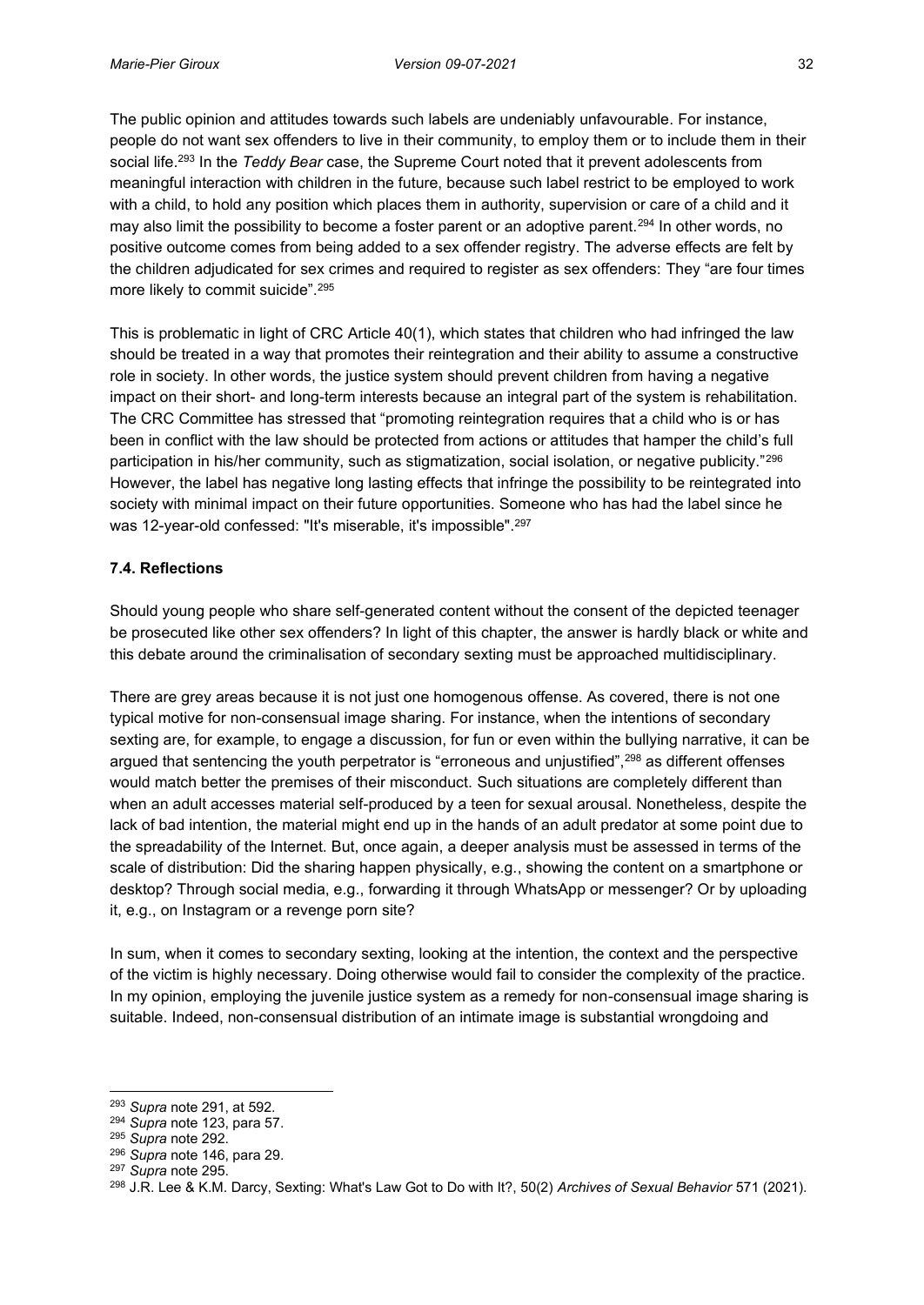criminalisation is designed to prevent the conduct from occurring.299 Expectation of privacy remains when the juvenile sender shares in the first place his or her intimate image to the recipient. As covered in chapter 3, a teenager who explores his or her sexual identity through sexting entails the exercise of control over his or her image.300 Thus, this control is dragged away when the material is disseminated without permission: "Victims are denied agency over their intimate lives."<sup>301</sup> Consequently, there is a privacy violation that deserves criminal punishment. It must be noted that the "[p]ersonal threats to the dignity and safety of the victim include the shame and humiliation of the victim, not only because a sexualised or private image may now be seen by an unintended audience but because the dissemination via social media or online takes away any sense of control from the person so affected."<sup>302</sup> Relatedly, criminalisation is also justified due to the profound harm of sexual-privacy invasions. Grave harms may result from secondary sexting. Some victims testified having suffered from, *inter alia*, stalking, loss of professional and educational opportunities as well as psychological damage,<sup>303</sup> sometimes to the point to contemplate suicide. Indeed, "minors are particularly vulnerable to depression and suicide."<sup>304</sup> To respond to actions that cause a degree of harm and which include "a level of culpability, usually with intention or recklessness",<sup>305</sup> the employment of criminal law is justified. However, condemning youngster as sex offenders is most of the time inadequate considering that the intent to distribute beyond the intended recipient does not seem to sexually exploit a child.

That being said, some nuances must be expressed. Non-consensual sharing can be perceived as an "[s]exual-privacy invasions [which] reduce victims to sexual objects that can be exploited and exposed."<sup>306</sup> When the objective of the youth perpetrator is to abuse, exploit or victimize the depicted teenager - as would it be the case for a sex offender<sup>307</sup> - then, the inscription in the registry is appropriate. Indeed, I support that non-consensual sharing in those circumstances takes part of a continuum of sexual violence.308 Such behaviour joins the common character in sexual abuse, in which the abuse, intimidation, coercion, intrusion, threat and force is used to control the victims, who are predominantly female.<sup>309</sup> In my point of view, the non-consensual image sharing then becomes image-based sexual abuse and the act of sexual violence is simply facilitated by the available technology. In those cases, "child pornography laws serve as useful sanctions that confront sex offenders whose objective is to abuse, exploit and victimize children."<sup>310</sup>

In a nutshell, because prosecution under CSAM is oftentimes not appropriate, there is undoubtedly a need for new criminal law offenses to cover the existing gap generated by secondary sexting. I would suggest incorporating a specific type of non-sexual offense for secondary sexting like it has already been adopted at the national level by some countries or states. An 'non-consensual distribution of intimate images', 'non-consensual sharing of intimate images', or 'non-consensual disclosure of private sexual photographs or films', for instance. Considering the multiple reasons leading to sexting, this offense should not punish all perpetrator uniformly without regard to the intent.<sup>311</sup> "This solution acknowledges that not all [secondary] sexting is the same: low-level [secondary] sexting warrants low-

<sup>299</sup> T. Crofts & T. Kirchengast, A Ladder Approach to Criminalising Revenge Pornography, 83(1) *The Journal of Criminal Law* 93 (2019).

<sup>300</sup> *Supra* note 247, at 1882.

<sup>301</sup> *Id*, at 1924.

<sup>302</sup> *Supra* note 299, at 89.

<sup>303</sup> D.K. Citron & M. A. Franks, Criminalizing Revenge Porn, 49(2) *Wake Forest Law Review* 347 (2014). 304 *Supra* note 247, at 1927.

<sup>305</sup> *Supra* note 290, at 45. 306 *Supra* note 247, at 1925.

<sup>307</sup> *Supra* note 298, at 571.

<sup>308</sup> *Supra* note 276 McGlynn and al (2017), at 26.

<sup>309</sup> *Id*, at 27.

<sup>310</sup> *Supra* note 298, at 571.

<sup>311</sup> A. Kushner, The Need for Sexting Law Reform: Appropriate Punishment for Teenage Behaviors, 16(3) *University of Pennsylvania Journal of Law and Social Change* 293 (2013).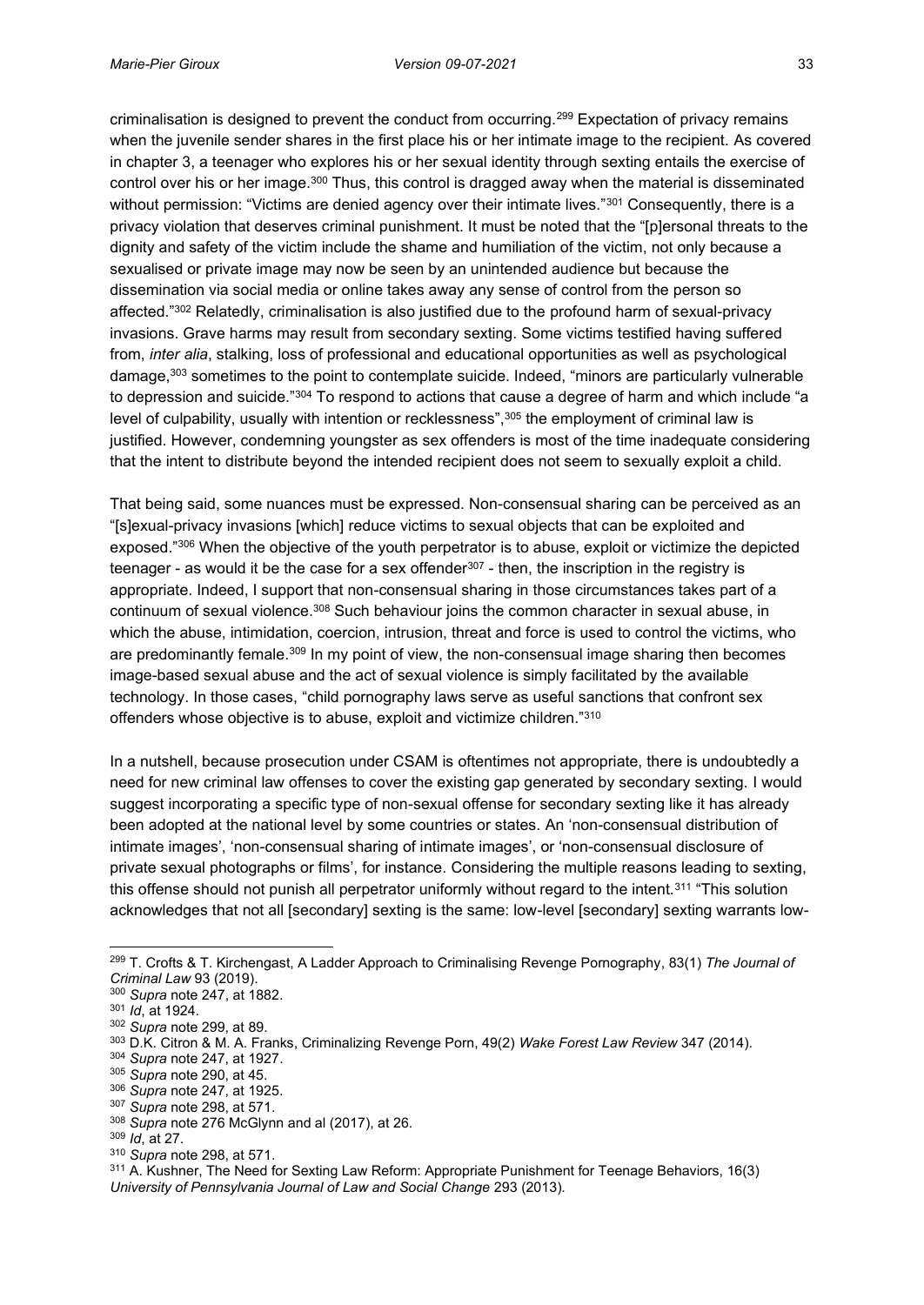level punishment, and more serious acts call for more severe consequences."<sup>312</sup> Moreover, the harsh consequences of being convicted for a sexual offense leading to stigmatisation are avoided and the possibility of extrajudicial procedures remains. The latter is important because the relational aspect between the victim and offender may be seriously affected when it comes to secondary sexting (e.g., in chapter 7.2 where a perpetrator has forwarded a (ex-)friend's sexual picture after getting in a conflict with the latter). Thus, having discretional power, a prosecutor could divert such kind of cases if it is judged that the interpersonal problems could be better dealt with outside of the juvenile justice system. This moves away from punishing young offenders in favour of restoring the relationship between the victim and the offender, which is, in the end, beneficial for both.

# <span id="page-43-0"></span>**8. Conclusion**

## <span id="page-43-1"></span>**8.1. Summary, including recommendations**

Rapid advances in the world of information and communications technology have led adolescents to explore their sexuality in new ways. This thesis has explored teenagers sexting and the responses associated from a children's rights perspective. Considering the findings in all previous chapters, the responses to young people's online sexuality, specifically sexting among adolescents, are not completely compliant with the international children's rights principles.

Relevant theoretical basis concerning children's rights were introduced to set up the backdrop for discussion. The 3P concept (provision, protection, and participation rights) as well as the school of thoughts (paternalism, liberation, emancipation, and welfare) were explained because they are existing lenses when looking at the controversial issue of sexting. The relevant international legal framework (the principle of evolving capacities, the right to freedom of expression, the right to privacy, the right to be protected against all forms of sexual exploitation and sexual abuse and the specific prohibition of child pornography, nowadays called CSAM) was presented to enable a comprehensive legal analysis around teenage sexting. In sum, it was highlighted that the framework does not explicitly recognize young people's sexuality. In other words, when it comes to teenagers' sexuality, including self-generated sexual material, adolescents are still pictured as particularly innocent and vulnerable. In this context, paternalism is often privileged over empowerment.

In a similar vein, this thesis recognized that the practice of sexting is risky. Indeed, although selfgenerated sexual material is, in the very first place, consensual and even pleasurable, the practice encompasses inherent risks such as sextortion, secondary sexting as well as seduction and grooming. A holistic education as an alternative strategy is a key solution as it would give teenagers the capacity to detect and navigate those risks. Nonetheless, while examining the French, Dutch and Canadian literacy campaigns, it was found that the three of them were problematic because they were promoting abstinence as a solution to mitigate the risks of sexting. Also, they were redirecting the attention and responsibility on the potential victims rather than on potential perpetrators, endorsing victims blaming attitudes. Overall, those campaigns were denying teenagers' agency as sexual entities, which is not compliant with the international children's rights principles. In opposition, information to empower young people to adequately deal with the risks of the practice should be provided.

Moreover, an overview of various age limits across different domains was also presented to illustrate that children are grant legal competence in specific areas during childhood. The age of sexual consent, the age of medical treatment and the age of criminal responsibility were chosen due to their

<sup>312</sup> *Supra* note 298, at 570.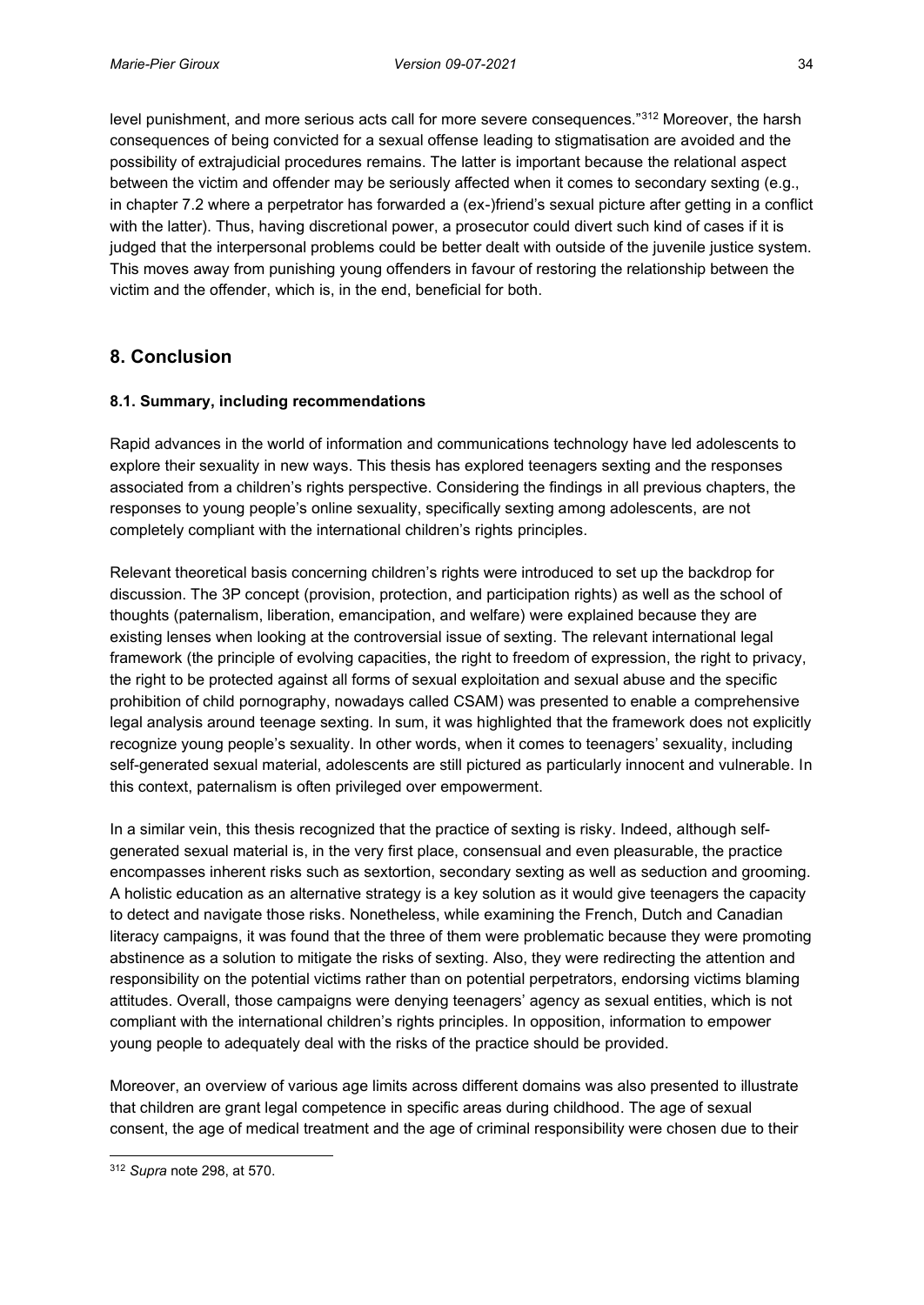resemblances with the practice of self-generated sexual content online. Like sexting, they relate to similar domains as they all concern the right to make autonomous decisions, to control their own body as well as the capability to understand the consequences, risks, and impact of their actions. Nevertheless, fixing an age limit for sexting is not recommendable as it would be extremely difficult to reach consistency between all the different age limits. In addition, the recent development according to which consensual sexting should not be criminalized was highlighted. It supports that the creation of an age limit for sexting is not a solution, as criminal law should simply be not used as a respond to the behaviour. It was also pointed out that the new advancement does not yet acknowledge that sexting is a legal debate. Locating it in the context of children's rights is necessary to reach a position that adequately balance the need of protection of adolescents, as well as their empowerment. Certainly, the right to be free from all forms of sexual exploitation and abuse, including CSAM, are at stake. However, this thesis suggested that the criminalisation of consensual sexting by youngsters is not a suitable solution because it would infringe the right to freedom of expression and the right to privacy, both in light of the evolving capacities principle.

Finally, it was expressed that the involvement of criminal law for secondary sexting, a non-consensual form of sexting, is a suitable solution. Nonetheless, it acknowledged that the common motives behind this practice are extremely diversified (e.g., revenge, for fun, to project sexual accomplishment, financial gain, etc.) and that not all of them justify the sex offender label that comes with a successful prosecution for child sexual abuse material. Indeed, the reasons leading to sharing a sexual picture further than originally intended are so numerous and diverse and do not automatically relate to the abuse or exploitation of the teenager depicted. In consequence, those various intentions must be correctly discovered to adequately prosecute the behaviour of the perpetrator. It was recommended to enact a new legislation specifically related to secondary sexting, as it would more appropriately cover the heterogenous intentions and results of the behaviour.

#### <span id="page-44-0"></span>**8.2. Direction for future research**

During this research, it was also found that young people across the world are making money from selling their own self-generated sexual content on the Internet. This is what a 17-year-old from Scotland, is doing.313 She started to sell sexually explicit content of herself when she was 16. At that moment, she was making around 15 000 to 20 000\$ a month by selling her material on OnlyFans.314 She also mentioned knowing a 14-year-old girl who disseminates sexual content of herself on Snapchat Premium.315 However, it was not within the scope of this thesis to examine the reality of teenagers who voluntarily share online their self-produced sexual material for economic purposes. Nonetheless, it would be needed to further investigate the issue of child pornography. Indeed, due to the economic aspect, it also involves child prostitution. According to CRC Articles 34(c), states parties of the Convention shall take all appropriate measures to prevent the exploitative use of children in prostitution. In other words, the wording under the CRC opens the door for children to prostitute themselves if it does not entail exploitation. On the contrary, the OPSC completely prohibits child prostitution.<sup>316</sup> Although the OPSC is supposed to complement the CRC, there is prima facie a conflict between the two international instruments when it comes to the use of a child in sexual activities for remuneration or any other form of consideration.317 Therefore, it would be interesting to reflect further

<sup>&</sup>lt;sup>313</sup> Nudes4Sale by reporter Ellie Flynn (2020), available at: [<https://www.bbc.co.uk/programmes/p087m1nh>](https://www.bbc.co.uk/programmes/p087m1nh). 314 OnlyFans is a social platform where creators can monetize their content. The platform is designed for people

of 18-year-old and older. A creator who registers has to provide OnlyFans with a selfie headshot with one identification document including a picture in order to prove that the ID provided belongs to the account holder. Hannah explained that she had to sell her nudes under different accounts because, being a minor, they were often suspended. However, she says that it is still easy to sign up to a OnlyFans when you are under 18. See *Id*. 315 *Id.*<br><sup>316</sup> OPSC Article 1.

 $317$  Definition of child prostitution according to OPSC Article 2(b).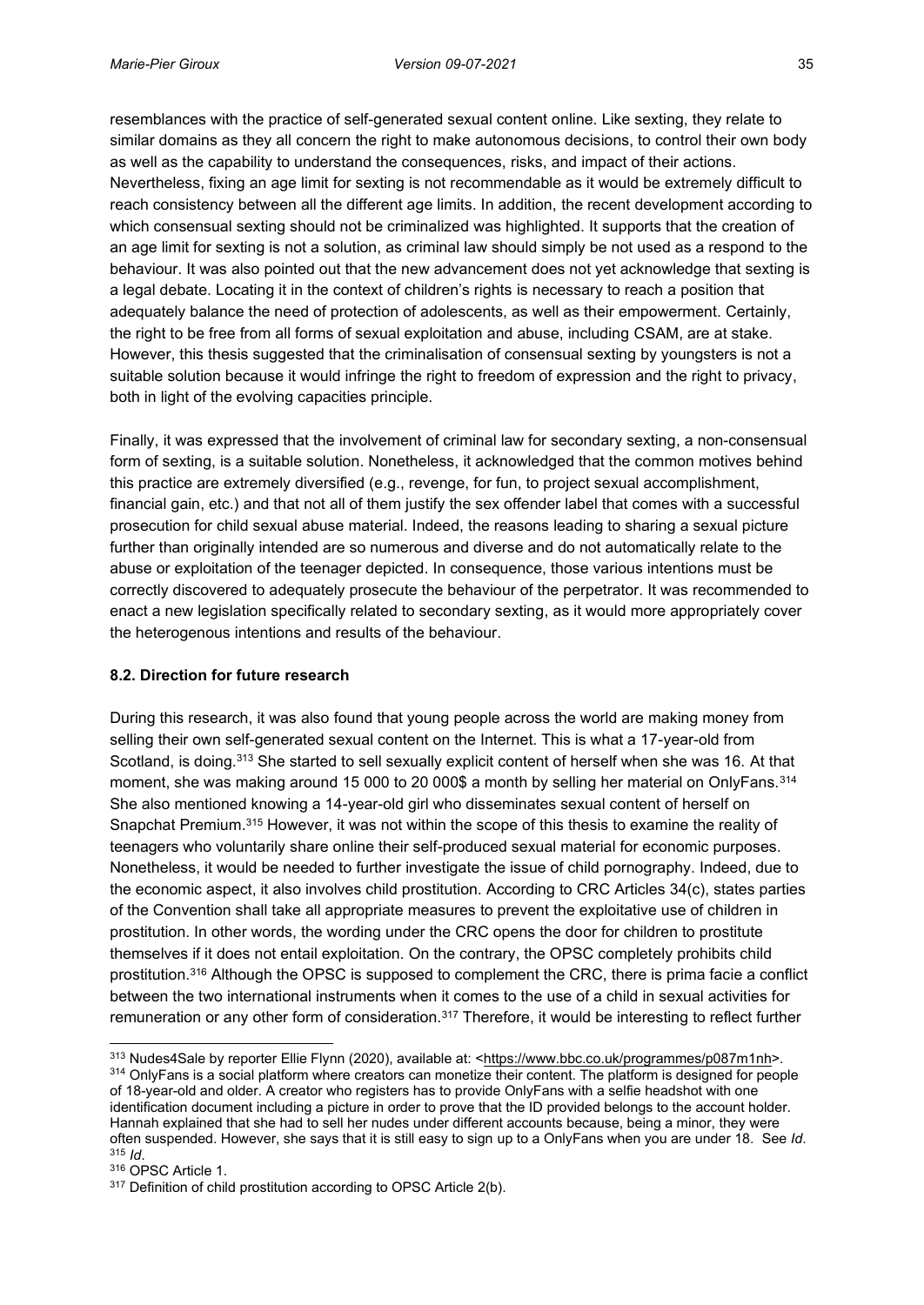how this discord plays out when it comes to teenagers selling their self-produced sexual content online. Accordingly, it would be a topic to bear in mind for future research.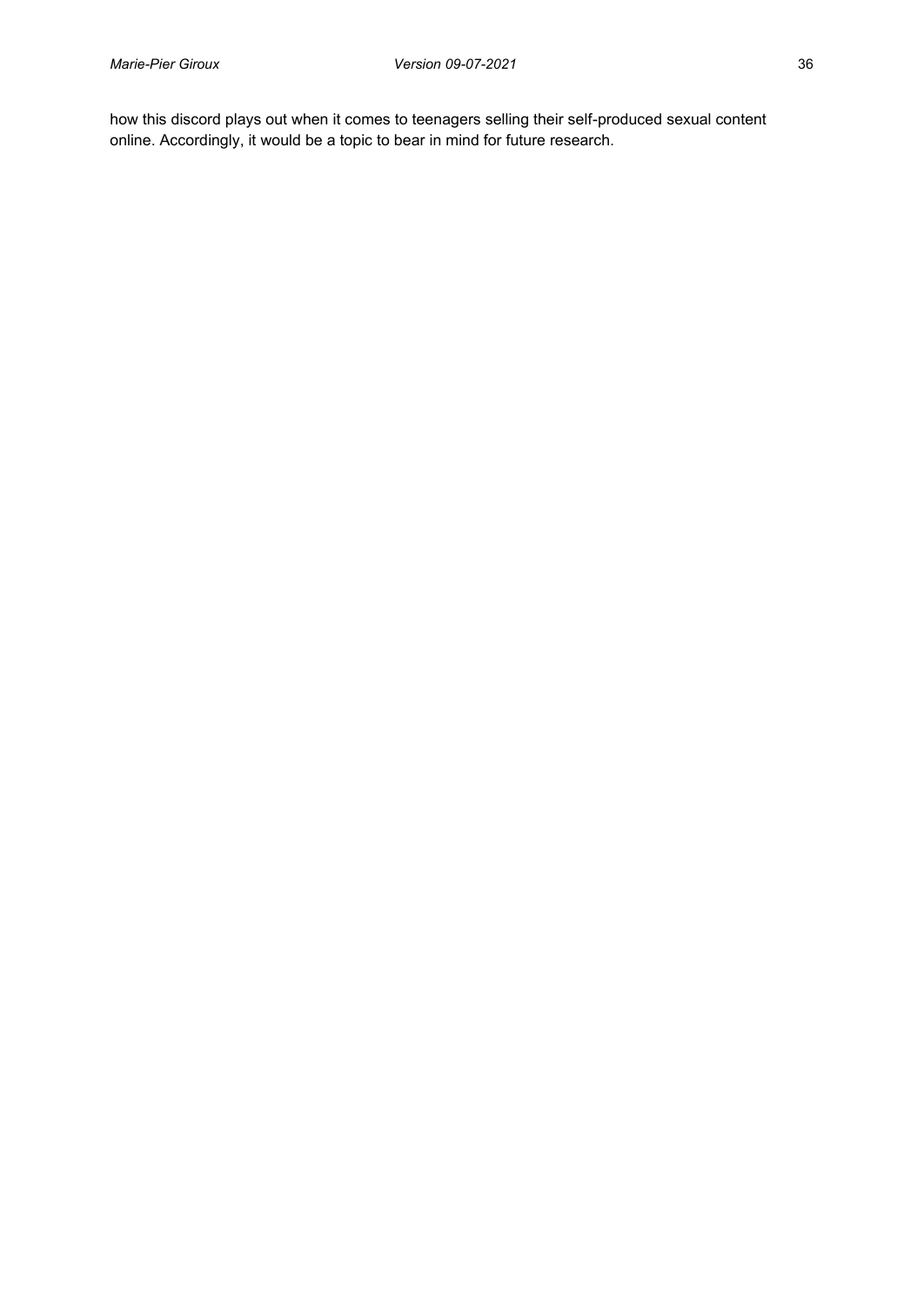# <span id="page-46-0"></span>**9. Bibliography**

#### International Legal Instruments

Convention on the Rights of the Child (1989).

Optional Protocol on the Sale of Children, Child Prostitution and Child Pornography (2000).

#### United Nations Documents

Committee on the Rights of the Child, General Comment No. 4, Adolescent health and development in the context of the Convention on the Rights of the Child, UN Doc. CRC/GC/2003/4 (2003).

Committee on the Rights of the Child, General Comment No. 12: The right of the child to be heard, UN Doc. CRC/C/GC/12 (2009).

Committee on the Rights of the Child, General Comment No. 14 (2013) on the right of the child to have his or her best interests taken as a primary consideration (art. 3, para. 1)\*, UN Doc. CRC/C/GC/14 (2013).

Committee on the Rights of the Child, General Comment No. 15 (2013) on the right of the child to the enjoyment of the highest attainable standard of health (art.24), UN Doc. CRC/C/GC/15 (2013).

Committee on the Rights of the Child, General comment No. 17 (2013) on the right of the child to rest, leisure, play, recreational activities, cultural life and the arts (art. 31), UN Doc. CRC/C/GC/17 (2013).

Committee on the Rights of the Child, General Comment No. 20 (2016) on the Implementation of the Rights of the Child During Adolescence, UN Doc CRC/C/GC/20 (2016).

Committee on the Rights of the Child, General Comment No. 24 (2019), replacing General Comment No. 10 (2007) Children's rights in juvenile justice, UN Doc. CRC/C/GC/24 (2019).

Committee on the Rights of the Child, General comment No. 25 (2021) on children's rights in relation to the digital environment, UN Doc. CRC/C/GC/25 (2021).

Committee on the Rights of the Child, Guidelines regarding the implementation of the Optional Protocol to the Convention on the Rights of the Child on the sale of children, child prostitution and child pornography, UN Doc. CRC/C/156 (2019).

Committee on the Rights of the Child, Report of the 2014 Day of General Discussion "Digital media and children's rights" (2014).

Economic and Social Council, Question of a Convention on the Rights of the Child - Report of the Working Group on a draft Convention on the Rights of the Child, UN Doc. E/CN.4/1987/25 (1987).

Human Rights Council, Report of the Special Rapporteur on the promotion and protection of the right to freedom of opinion and expression, Mr. Frank La Rue, UN Doc. A/HRC/14/23 (2010).

Human Rights Council, Report of the Special Rapporteur on the right to freedom of opinion and expression, Frank La Rue, UN Doc. A/HRC/17/27 (2011).

Lanzarote Committee, Opinion on child sexually suggestive or explicit images and/or videos generated, shared and received by children (2019).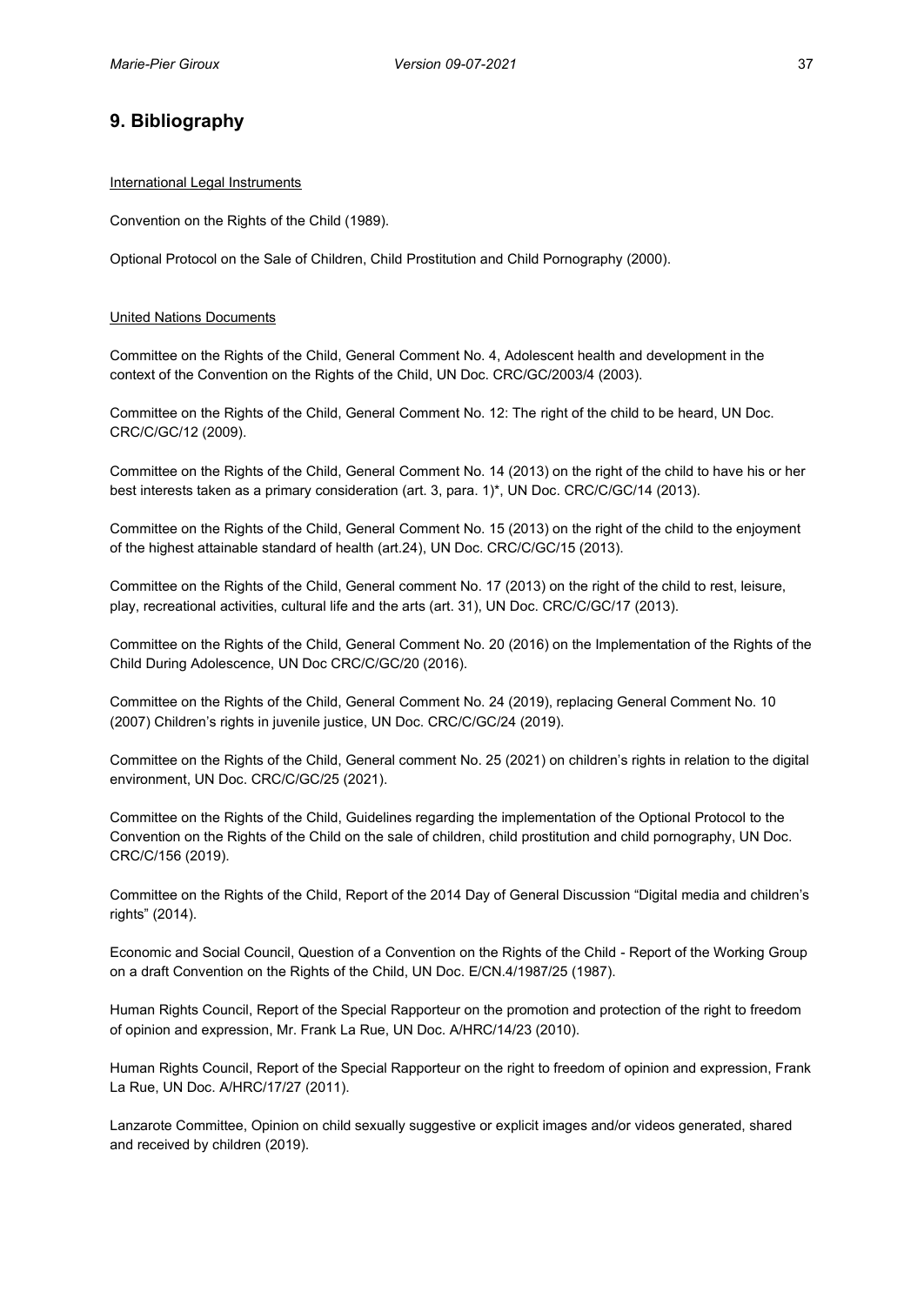#### Regional Legal Instruments

Council of Europe Convention on the Protection of Children against Sexual Exploitation and Sexual Abuse (2007).

#### Domestic Legal Instruments

Alabama Code Title 13A: Criminal Code. Acts 1977, No. 607.

Civil Code of the Netherlands (Burgerlijk Wetboek Boek 7, Bijzondere overeenkomsten).

Code of Virginia Title 18.2: Crimes and Offenses Generally.

Criminal Code of Canada, R.S.C., 1985, c. C-46.

Criminal Code of the Netherlands (Wetboek van Strafrecht), 1881 amended 2012.

German Criminal Code (Strafgesetzbuch), 1998 amended 2019.

New Hampshire Revised Statutes Title LXII: Criminal Code.

Oklahoma Statutes Title 21: Penal Code of the State of Oklahoma, R.L.1910.

The United Kingdom Criminal Justice and Courts Act 2015.

#### Case Law

#### *Canadian cases*

R. v. Bono, [2008] O.J. No. 3928 (QL).

R v JS, 2018 ONCJ 82.

R. v Sharpe [2001] 1 R.C.S. 45.

R v Zhou, 2016 ONCJ 547.

*Dutch cases*

v Stichting de Jeugd- & Gezinsbeschermers, case number: C/15/257410 / KG ZA 17-264 (12 May 2017).

v. Stichting de Jeugd & Gezinsbeschermers, case number: 200.216.218/01 SKG (11 July 2017).

*English case*

Gillick v West Norfolk and Wisbech Area Health Authority and another [1985] 2 WLR 480.

*European Court of Human Rights case*

Niemietz v. Germany [1992] Application no. 13710/88.

*South African case*

The Teddy Bear Clinic for Abused Children and Others v Minister of Justice and Constitutional Development and Others [2013] ZACC 35.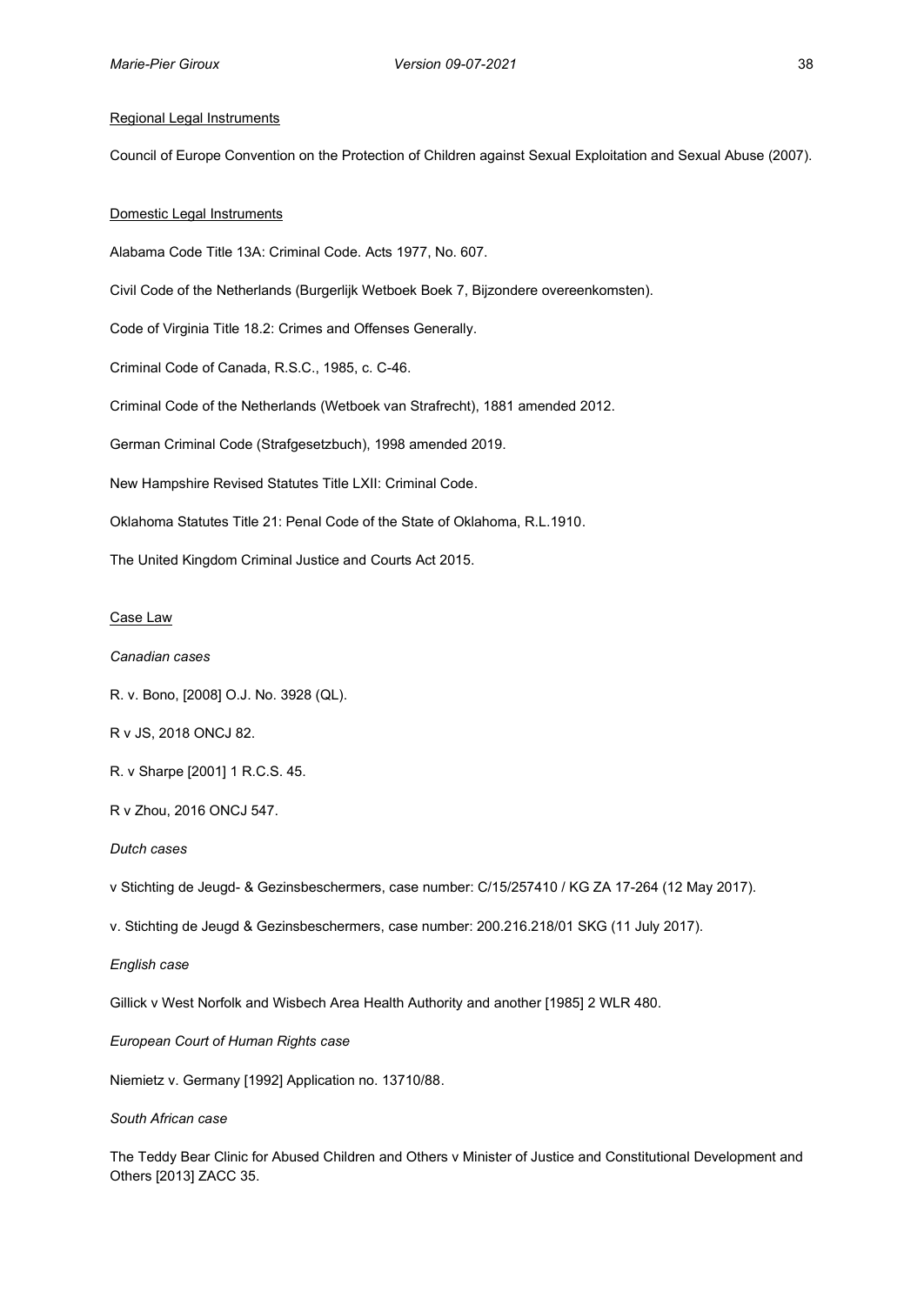#### Books

- D. Archard, Children: Rights and Childhood (2015).
- D. Cipriani, Children's Rights and the Minimum Age of Criminal Responsibility a Global Perspective (2009).
- K. Cooper and al., Adolescents and Self-Taken Sexual Images: A Review of the Literature 24 (2015).
- R. E. Farson, Birthrights (1974).
- M. D.A. Freeman, The Moral Status of Children (1997).
- A. A. Hasinoff, Sexting Panic: Rethinking Criminalization, Privacy, and Consent (2015).
- R. Hodgkin & P. Newell, Implementation Handbook for The Convention on the Rights of the Child (2007).
- P. Jenkins, Beyond Tolerance: Child Pornography on the Internet (2001).
- C. Jenks, Childhood (2005).
- G. Lansdown, The Evolving Capacities of The Child (2005).
- E. Setty, Risk and Harm in Youth Sexting Culture: Young People's Perspective (2020).
- J. Ringrose and al., A Qualitative Study of Children, Young People and 'Sexting'" (2012).
- W. Vandenhole and al., Children's Rights (2019).

#### Book Chapters

C. Calvert, *Youth-Produced Sexual Images, "Sexting", and the Cellphone*, *in* F. Saleh and al. (Ed.), Adolescent Sexual Behavior in the Digital Age (2014).

M. Eneman, *The New Face of Child Pornography*, *in* M. Klang & A. Murray (Ed.) Human Rights in the Digital Age (2005).

G. Lansdown, *Children's Rights*, *in* B. Mayall (Ed.), Children's Childhoods: Observed and Experienced (1994).

R. Petchesky, *Sexual Rights: Inventing a Concept, Mapping an International Practice*, *in* R. Parker, R.M. Barbosa & P. Aggleton (Ed.), Framing the Sexual Subject: The Politics of Gender, Sexuality and Power (2000).

L. Smith, *Convention on the Rights of the Child: Freedom of Expression for Children*, *in* T. McGonagle & Y. Donders (Ed.) The United Nations and Freedom of Expression and Information (2015).

J. Tobin and S. M. Field, *Art.16 The Right to Protection of Privacy, Family, Home, Correspondence, Honour, and Reputation*, *in* T. Jobin (Ed.) The UN Convention on the Rights of the Child: A Commentary (2019).

#### Articles

P. Aggleton & C. Campbell, Working with Young People: Towards an Agenda for Sexual Health, 15(3) *Sexual and Relationship Therapy* 283-296 (2010).

E. Agnew, Sexting among Young People: Towards a Gender Sensitive Approach, 29 *The International Journal of Children's Rights* 3-30 (2021).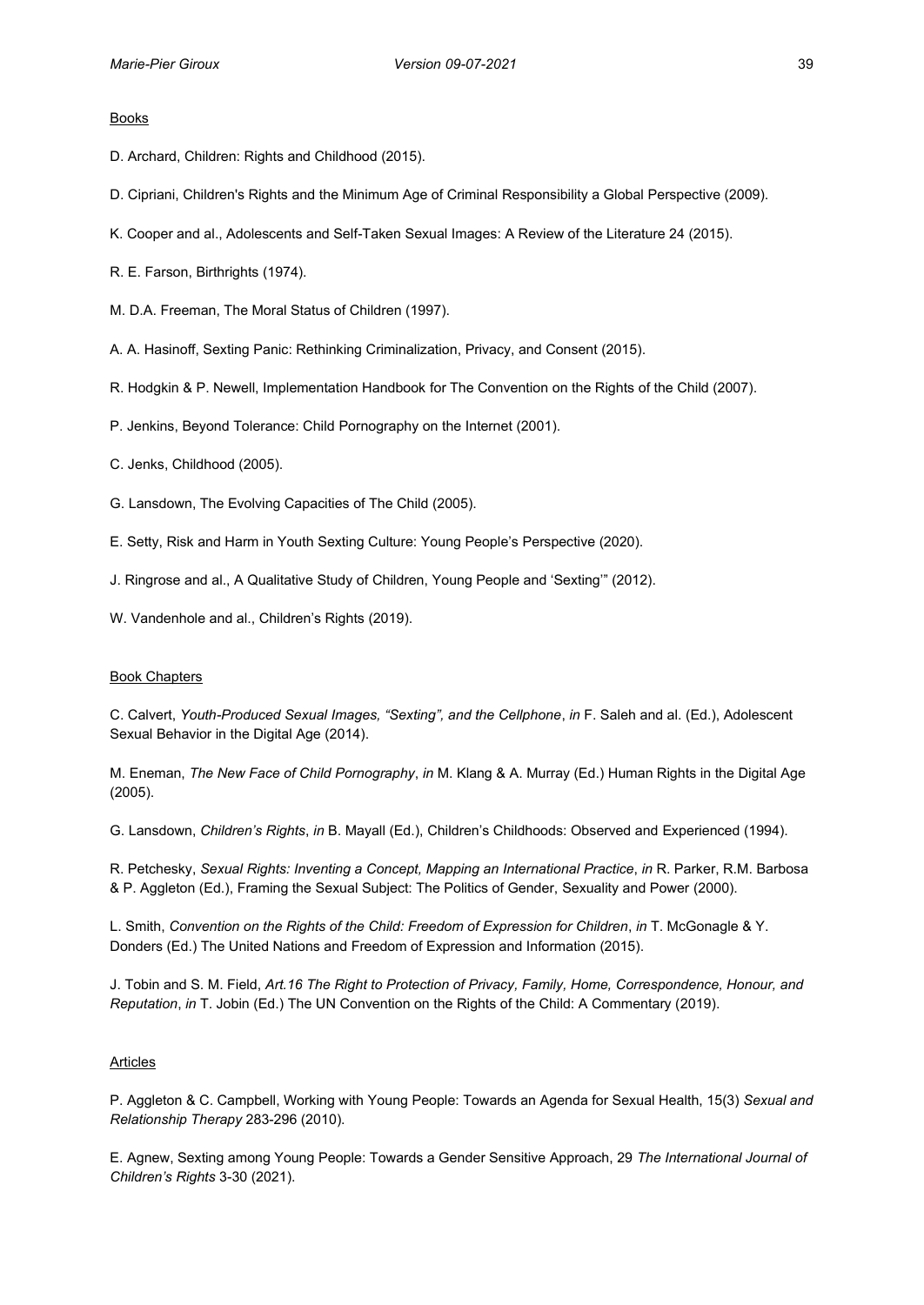K. Albury, Just Because It's Public, Doesn't Mean It's Any of Your Business: Adults and Children's Sexual Rights in Digitally Mediated Spaces, 19(5) *New Media & Society* 713-725 (2017).

T. Altobelli, Cyber-Abuse - A New Worldwide Threat to Children's Rights, 48(3) *Family Court Review* 459–481 (2010).

A. Chatzinikolaou & E. Lievens, A Legal Perspective on Trust, Control and Privacy in the Context of Sexting among Children in Europe, 14(1) *Journal of Children and Media* 38-55 (2020).

D. K. Citron & M. A. Franks, Criminalizing Revenge Porn, 49(2) *Wake Forest Law Review* 345-392 (2014).

D. K. Citron, Sexual Privacy, 128(7) *The Yale Law Journal* 1870-1961 (2019).

E. M. Clancy, B. Klettke & D.J. Hallford, The Dark Side of Sexting - Factors Predicting the Dissemination of Sexts, 92 *Computers in Human Behavior* 266–272 (2019).

T. Crofts & T. Kirchengast, A Ladder Approach to Criminalising Revenge Pornography, 83(1) *The Journal of Criminal Law* 87–103 (2019).

A. Dodge, Try Not to Be Embarrassed': A Sex Positive Analysis of Nonconsensual Pornography Case Law, 29 *Feminist Legal Studies* 23-4 (2021).

A. A. Gillespie, Adolescents, Sexting and Human Rights, 13(4) *Human Rights Law Review* 623–643 (2013).

A. A. Gillespie, Child Pornography, 27(1) *Information & Communications Technology Law* 30-54 (2018).

T. Hammarberg, The UN Convention on the Rights of the Child – and How to Make It Work, 12(1) *Human Rights Quarterly* 97-105 (1990).

K. Hanson, Schools of Thought in Children's Rights, Children's Rights Unit, University Institute Kurt Bosch (2008).

A. M. Haynes, The Age of Consent: When is Sexting No Longer Speech Integral to Criminal Conduct, 97(2) *Cornell Law Review* 369-404 (2012).

N. Henry and al., Policing Image-Based Sexual Abuse: Stakeholder Perspectives, 19(6) *Police Practice & Research* 565-581 (2018).

B-J. Joops and al., A Typology of Privacy, 38(2) *University of Pennsylvania Journal of International* Law 283-576 (2017).

L. Karaian, Lolita Speaks: 'Sexting,' Teenage Girls and the Law, 8(1) *Crime, Media, Culture* 57-73 (2012).

L. Karaian, Policing 'sexting': Responsibilization, Respectability and Sexual Subjectivity in Child Protection/Crime Prevention Responses to Teenagers' Digital Sexual Expression, 18(3) *Theoretical Criminology* 282-299 (2014).

D. Kardefelt-Winther & C. Maternowska, Addressing Violence against Children Online and Offline, 4(3) *Nature Human Behaviour* 227-230 (2020).

A. Kushner, The Need for Sexting Law Reform: Appropriate Punishment for Teenage Behaviors, 16(3) *University of Pennsylvania Journal of Law and Social Change* 281-302 (2013).

S. E. Lageson, S. McElrath & K.E Palmer, Gendered Public Support for Criminalizing "Revenge Porn", 14(5) *Feminist Criminology* 560-583 (2019).

M. G. Leary, Self-Produced Child Pornography: The Appropriate Societal Response to Juvenile Self-Sexual Exploitation, 15(1) *Virginia Journal of Social Policy & the Law* 1-50 (2007).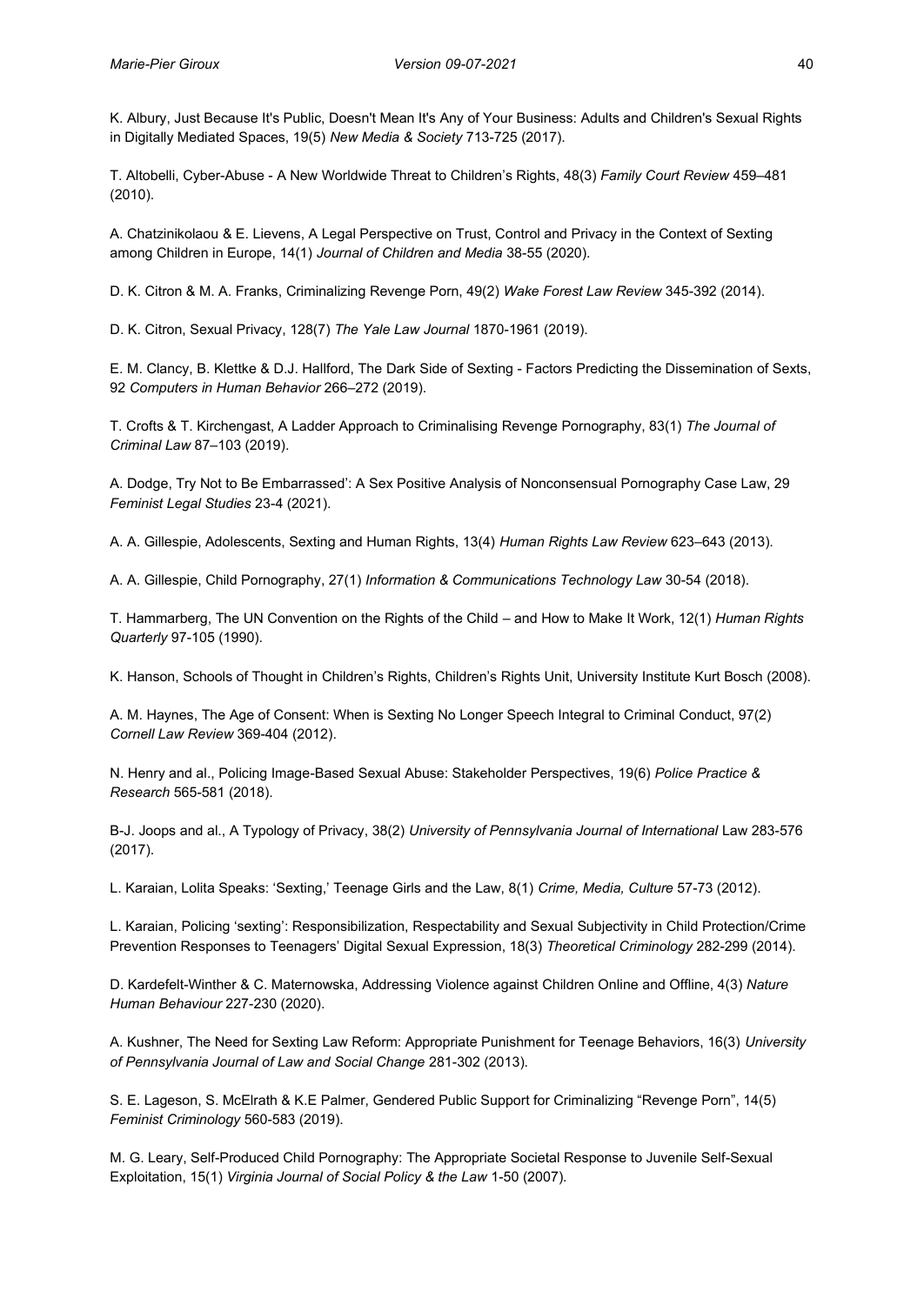J. R. Lee & K. M. Darcy, Sexting: What's Law Got to Do with It?, 50(2) *Archives of Sexual Behavior* 563-573 (2021).

M. Levick & K. Moon, Prosecuting Sexting as Child Pornography: A Critique, 44(4) *Valparaiso University Law Review* 1035-1054 (2010).

F. Liat, Minorgraphy - Minors Creating Pornography - A New Digital Practice Demands a Reframing of Children's Rights, 57(3) *Washburn Law Journal* 481-518 (2018).

R. Linde, The Rights of Queer Children, 27(4) *The International Journal of Children's Rights* 719-737 (2019).

S. Livingstone & A. Third, Children and Young People's Rights in the Digital Age: An Emerging Agenda, 19(5) *New Media & Society* 657-670 (2017).

G. Lowe & G. Willis, 'Sex Offender' Versus 'Person': The Influence of Labels on Willingness to Volunteer with People Who Have Sexually Abused, 32(5) *Sexual Abuse* 591-613 (2020).

A. McEwan-Strand & M. Skivenes, Children's Capacities and Role in Matters of Great Significance for Them, 28 *International Journal of Children's Rights* 632-665 (2020).

C. McGlynn and al., Beyond 'Revenge Porn': The Continuum of Image-Based Sexual Abuse, 25(1) *Feminist Legal Studies* 25-46 (2017).

M. McLelland, 'Not in Front of the Parents!' Young People, Sexual Literacies and Intimate Citizenship in the Internet Age, 20(1-2) *Sexualities* 234-254 (2017).

D. Moritz & L.S. Christensen, When Sexting Conflicts with Child Sexual Abuse Material: The Legal and Social Consequences for Children, 25(7) *Psychiatry, Psychology and Law* 815-830 (2020).

L. Murray and al., 'Let's Get Sexting': Risk, Power, Sex and Criminalisation in the Moral Domain, 2(1) *International Journal for Crime, Justice and Social Democracy* 35-49 (2013).

L. Murray & T. Crofts, Gender, Pressure, Coercion and Pleasure: Untangling Motivations for Sexting Between Young People, 55(3), *British Journal of Criminology* 454-473 (2015).

M. Naezer & L. van Oosterhout, Only Sluts Love Sexting: Youth, Sexual Norms and Non-Consensual Sharing of Digital Sexual Images, 30(1) *Journal of Gender Studies* 79-90 (2021).

A. Slane, Sexting and the Law in Canada, 22(3) *The Canadian Journal of Human Sexuality* 117-122 (2013).

E. Setty, A Rights-Based Approach to Youth Sexting: Challenging Risk, Shame, and the Denial of Rights to Bodily and Sexual Expression Within Youth Digital Sexual Culture, 1(4) *International Journal of Bullying Prevention* 298- 311 (2019).

E. Setty, Meanings of Bodily and Sexual Expression in Youth Sexting Culture: Young Women's Negotiation of Gendered Risks and Harms, 80(9) *Sex Roles* 586-606 (2019).

T. S Staar & T. Lavis, Perceptions of Revenge Pornography and Victim Blame, 12(2) *International Journal of Cyber Criminology* 427-438 (2018).

S. van der Hof, I Agree... Or Do I? A Rights-Based Analysis of the Law on Children's Consent in the Digital World, 34(2) *Wisconsin International Law Journal* 409-445 (2017).

S. Varadan, The Principle of Evolving Capacities Under the UN Convention on the Rights of the Child, 27 *International Journal of Children's Rights* 306-388 (2019).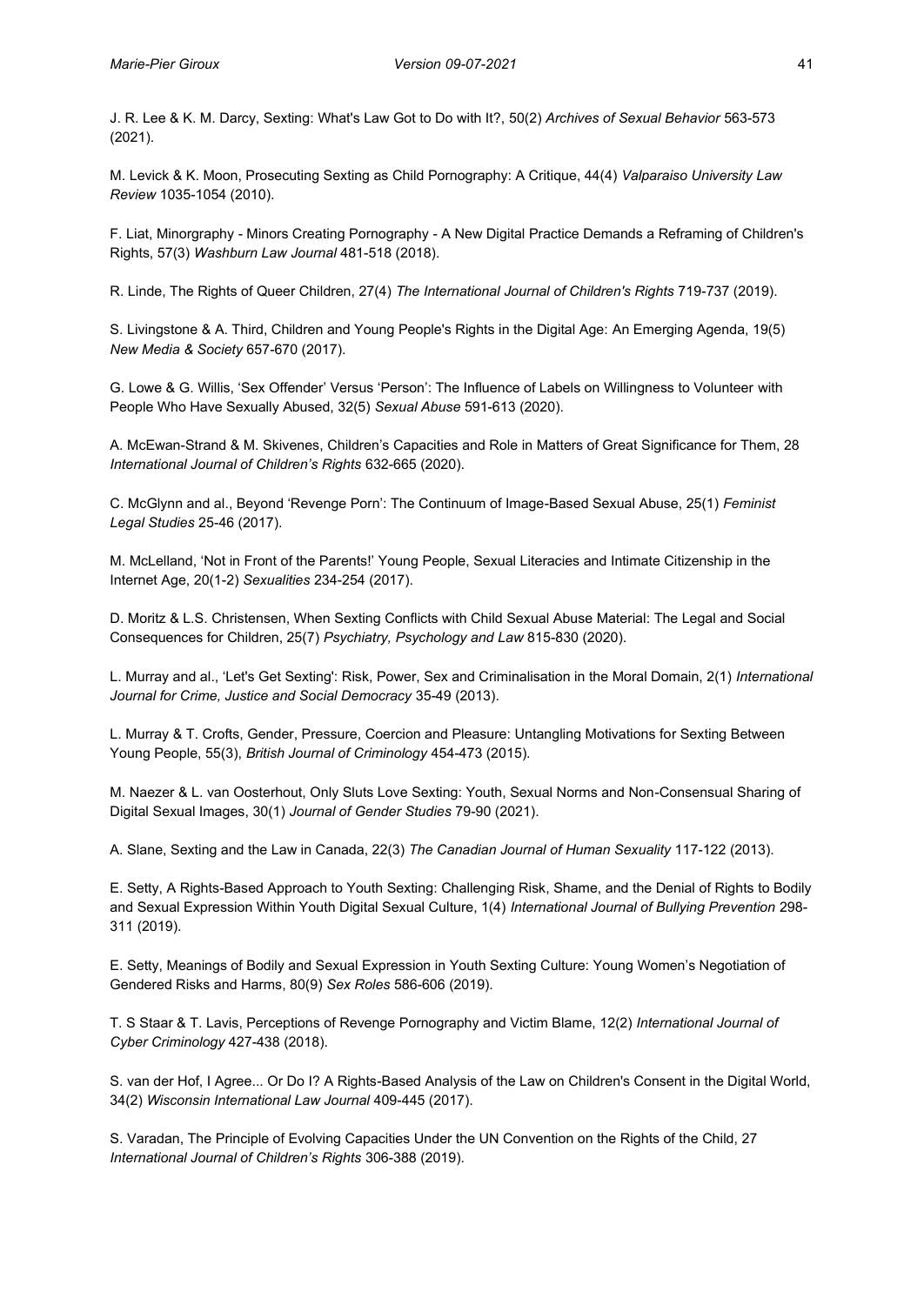J. V. Weiler, Living in the Era of Digital Exhibitionism, 36(4) *Child & Youth Services* 329–344 (2015).

V. L. Worsfold, A Philosophical Justification for Children's Rights, 44(1) *Harvard Educational Review* 142-157 (1974).

T. H. Yeung and al., Prevalence, Correlates and Attitudes Towards Sexting among Young People in Melbourne, Australia, 11(4) *Sexual Health* A-H (2014).

#### Reports

Child Rights International Network, Age is Arbitrary: Setting Minimum Ages (2016).

ECPAT, Terminology Guidelines for the Protection of Children from Sexual Exploitation and Sexual Abuse (2016).

Internet Watch Foundation, Face the Facts: The Internet Watch Foundation Annual Report 2020 (2020), available at: [<https://annualreport2020.iwf.org.uk/trends/international/selfgenerated>](https://annualreport2020.iwf.org.uk/trends/international/selfgenerated).

UNICEF, The State of the World's Children: Children in a Digital World (2017).

UNICEF, The State of the World's Children: Children, Food and Nutrition, Growing Well in a Changing World (2019).

UNESCO, Young People and the Law in Asia and the Pacific: A Review of Laws and Policies Affecting Young People's Access to Sexual and Reproductive Health and HIV Services (2013).

#### Websites

[\(https://www.ageofconsent.net/world\)](https://www.ageofconsent.net/world), last visited (15-04-2021).

[\(https://www.lepoint.fr/societe/une-campagne-de-pub-de-la-police-contre-le-sexting-fait-polemique-06-03-2021-](https://www.lepoint.fr/societe/une-campagne-de-pub-de-la-police-contre-le-sexting-fait-polemique-06-03-2021-2416650_23.php) 2416650 23.php), last visited (15-04-2021).

[\(https://treaties.un.org/pages/ViewDetails.aspx?src=TREATY&mtdsg\\_no=IV-11&chapter=4&clang=\\_en\)](https://treaties.un.org/pages/ViewDetails.aspx?src=TREATY&mtdsg_no=IV-11&chapter=4&clang=_en), last visited (26-04-2021).

[\(https://www.coe.int/en/web/conventions/full-list/-/conventions/treaty/201/signatures\)](https://www.coe.int/en/web/conventions/full-list/-/conventions/treaty/201/signatures), last visited (27-04-2021).

[\(https://legal-](https://legal-dictionary.thefreedictionary.com/Legal+majority#:~:text=The%20age%20at%20which%20a,by%20his%20or%20her%20actions.&text=Another%20name%20for%20the%20age%20of%20majority%20is%20legal%20age)

[dictionary.thefreedictionary.com/Legal+majority#:~:text=The%20age%20at%20which%20a,by%20his%20or%20h](https://legal-dictionary.thefreedictionary.com/Legal+majority#:~:text=The%20age%20at%20which%20a,by%20his%20or%20her%20actions.&text=Another%20name%20for%20the%20age%20of%20majority%20is%20legal%20age) [er%20actions.&text=Another%20name%20for%20the%20age%20of%20majority%20is%20legal%20age.](https://legal-dictionary.thefreedictionary.com/Legal+majority#:~:text=The%20age%20at%20which%20a,by%20his%20or%20her%20actions.&text=Another%20name%20for%20the%20age%20of%20majority%20is%20legal%20age)), last visited (29-04-2021).

[\(https://fra.europa.eu/en/publication/2017/mapping-minimum-age-requirements/consent-medical-treatments\)](https://fra.europa.eu/en/publication/2017/mapping-minimum-age-requirements/consent-medical-treatments), last visited (19-04-2021).

[\(http://edition.cnn.com/2010/LIVING/10/07/hope.witsells.story/index.html\)](http://edition.cnn.com/2010/LIVING/10/07/hope.witsells.story/index.html), last visited (05-05-2021).

[\(https://www.adformatie.nl/campagnes/ggd-adviseert-jongeren-bescherm-jezelf-tegen-sextortion\)](https://www.adformatie.nl/campagnes/ggd-adviseert-jongeren-bescherm-jezelf-tegen-sextortion), last visited (11- 05-2021).

[\(http://arno.uvt.nl/show.cgi?fid=146518\)](http://arno.uvt.nl/show.cgi?fid=146518), last visited (12-05-2021).

[\(https://www.ouest-france.fr/societe/police/la-police-supprime-un-de-ses-tweets-de-prevention-contre-le-revenge](https://www.ouest-france.fr/societe/police/la-police-supprime-un-de-ses-tweets-de-prevention-contre-le-revenge-porn-7177498)[porn-7177498\)](https://www.ouest-france.fr/societe/police/la-police-supprime-un-de-ses-tweets-de-prevention-contre-le-revenge-porn-7177498), last visited (15-04-2021).